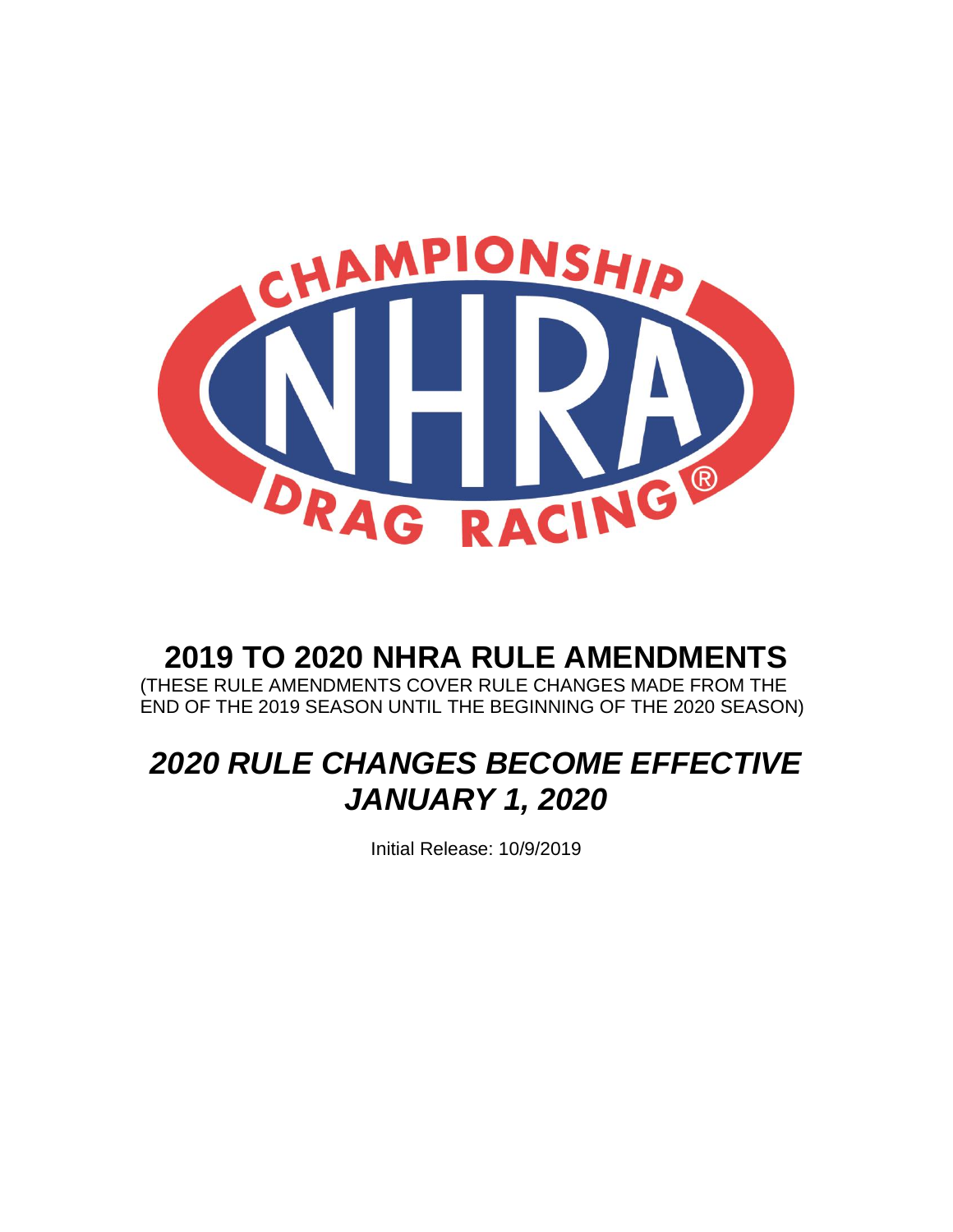# **TABLE OF CONTENTS**

# **NHRA RULE AMMENDMENTS MADE FROM THE END OF THE 2019 SEASON TO THE BEGINNING OF THE 2020 SEASON**

#### **Note:**

All section and page numbers refer to those found in the latest version of the 2019 NHRA Rulebook Amendments.

Rulebook.Additions are Blue underline

Deletions are Red strikethrough

Yellow highlights indicate the most recent updates. If a section has been updated, the date of the revision is indicated in the section title.

| INTRODUCTION: NATIONAL HOT ROD ASSOCIATION MASTHEAD                                                                                                                                                                                                          |
|--------------------------------------------------------------------------------------------------------------------------------------------------------------------------------------------------------------------------------------------------------------|
| <b>INTRODUCTION: NHRA MELLO YELLO DRAG RACING SERIES (5TH</b>                                                                                                                                                                                                |
| INTRODUCTION: NHRA JR. STREET (PAGE XV) (10/9/2019) 9                                                                                                                                                                                                        |
| <b>INTRODUCTION: NHRA JR. STREET, REQUIREMENTS &amp; SPECIFICATIONS,</b><br>SUPPORT GROUP: 9, CREDENTIALS (PAGE XV) (10/9/2019)                                                                                                                              |
| <b>SECTION 1: ADMINISTRATIVE PROCEDURES &amp; APPEALS, 1.2 SCOPE OF</b><br>NHRA RULEBOOK, 1.2.2 NEW RULES AND RULE CHANGES, (PAGE 2)                                                                                                                         |
| <b>SECTION 1: ADMINISTRATIVE PROCEDURES &amp; APPEALS, 1.2 SCOPE OF</b><br>NHRA RULEBOOK, 1.2.4 OFFICIAL OPINIONS ON TECHNICAL ISSUES                                                                                                                        |
| <b>SECTION 1: ADMINISTRATIVE PROCEDURES &amp; APPEALS, 1.3</b><br><b>VOLUNTARINESS; ALL PARTICIPATION NOT A RIGHT; ALL</b><br><b>PARTICIPANTS BOUND BY THIS RULEBOOK; PARTICIPANT CONDUCT;</b><br><b>COVENANT NOT TO SUE, 1.3.2 PARTICIPANT COVENANT AND</b> |
| SECTION 4: E.T. HANDICAP RACING, INTRODUCTION (PAGE 1) (10/9/2019)                                                                                                                                                                                           |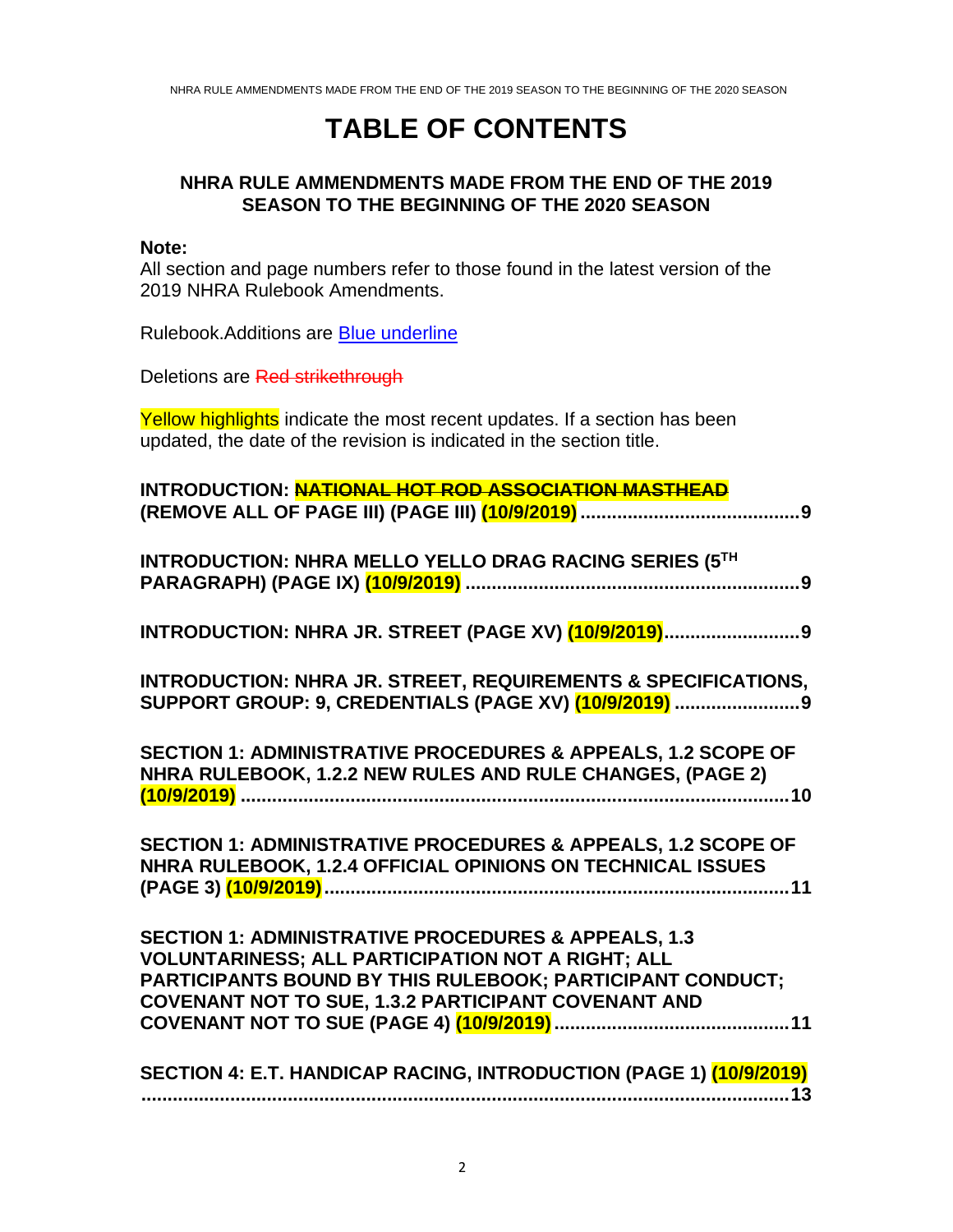| SECTION 4A: SUPER PRO, PRO, SPORTSMAN, COMPUTER (PAGE 7)                                                                        |
|---------------------------------------------------------------------------------------------------------------------------------|
| SECTION 4B: ADVANCED E.T., SUPPORT GROUP:9, DATA RECORDERS                                                                      |
| SECTION 4C: E.T. MOTORCYCLE, DESIGNATION (PAGE 13) (10/9/2019) 14                                                               |
| SECTION 4C: E.T. MOTORCYCLE, SUPPORT GROUP:9, COMPUTER/DATA                                                                     |
| SECTION 4C: E.T. MOTORCYCLE, SUPPORT GROUP:9, DATA RECORDER<br>(NEW SECTION ADD AFTER COMPUTER) (PAGE 15) (10/9/2019)  14       |
| SECTION 4E: E.T. SNOWMOBILE, DESIGNATION (PAGE 16) (10/9/2019)  14                                                              |
| SECTION 4E: E.T. SNOWMOBILE, SUPPORT GROUP:9, COMPUTER (NEW<br>SECTION ADD BEFORE PARACHUTE) (PAGE 19) (10/9/2019) 15           |
| SECTION 4E: E.T. SNOWMOBILE, SUPPORT GROUP:9, DATA RECORDER<br>(NEW SECTION ADD BEFORE COMPUTER) (PAGE 19) (10/9/2019)  15      |
| SECTION 4F: ALL-TERRAIN VEHICLE, DESIGNATION (PAGE 16) (3/7/2019)                                                               |
| SECTION 4F: ALL-TERRAIN VEHICLE, SUPPORT GROUP:9, COMPUTER<br>(NEW SECTION ADD BEFORE PARACHUTE) (PAGE 19) (10/9/2019)  15      |
| SECTION 4F: ALL-TERRAIN VEHICLE, SNOWMOBILE, SUPPORT GROUP:9,<br>DATA RECORDER (NEW SECTION ADD BEFORE COMPUTER) (PAGE 19)      |
| <b>SECTION 6: E3 SPARK PLUGS NHRA PRO MOD DRAG RACING SERIES</b><br>PRESENTED BY J&A SERVICE, ENGINE: 1, FUEL SYSTEM (PAGE 2),  |
| <b>SECTION 6: E3 SPARK PLUGS NHRA PRO MOD DRAG RACING SERIES</b><br>PRESENTED BY J&A SERVICE, BRAKES & SUSPENSION:3, SUSPENSION |
| <b>SECTION 6: E3 SPARK PLUGS NHRA PRO MOD DRAG RACING SERIES</b><br>PRESENTED BY J&A SERVICE, DRIVETRAIN: 4, REAR END (PAGE 4), |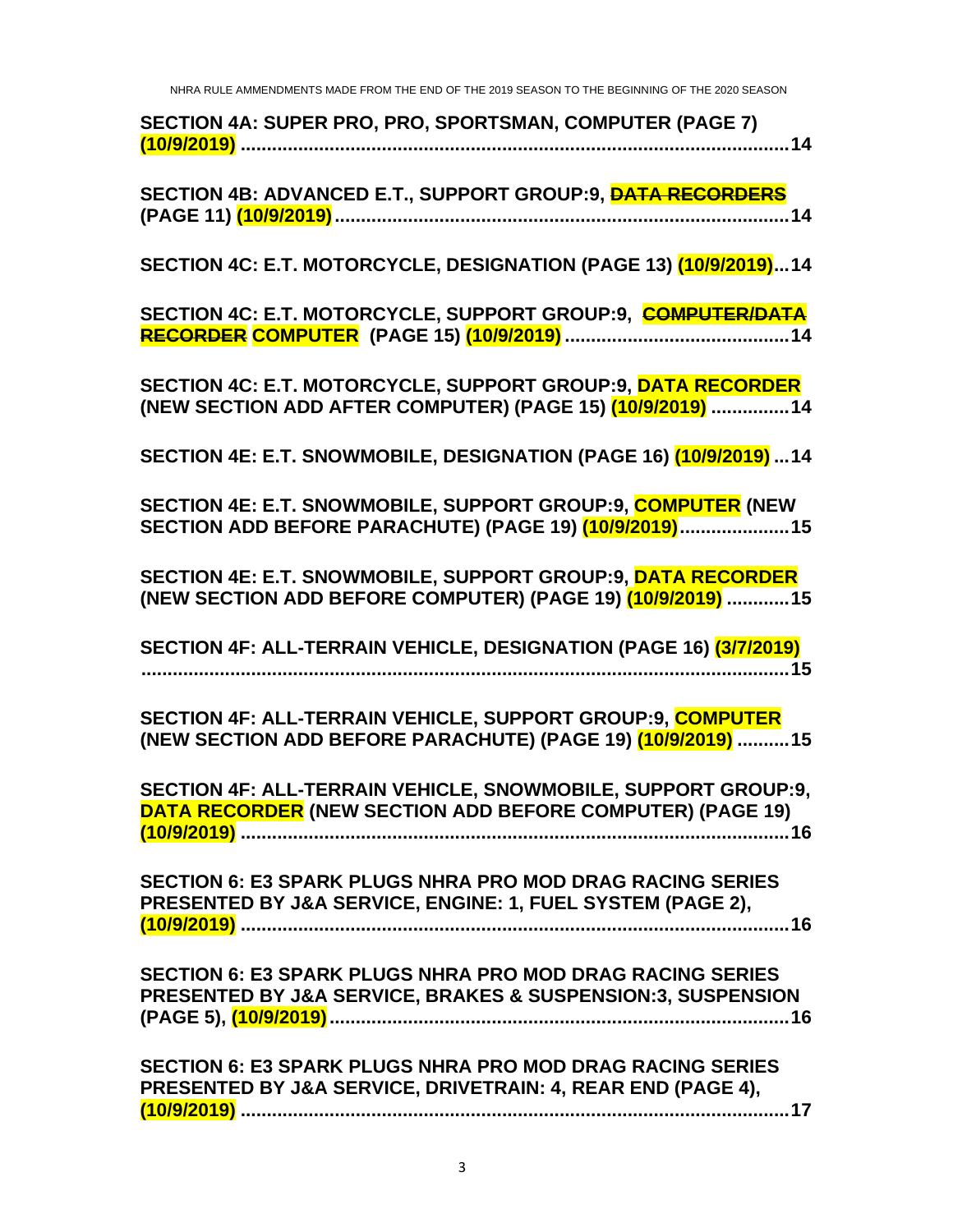| <b>SECTION 6: E3 SPARK PLUGS NHRA PRO MOD DRAG RACING SERIES</b><br>PRESENTED BY J&A SERVICE, TIRES & WHEELS: 5, WHEELS (PAGE 7),                                                                                |
|------------------------------------------------------------------------------------------------------------------------------------------------------------------------------------------------------------------|
| <b>SECTION 6: E3 SPARK PLUGS NHRA PRO MOD DRAG RACING SERIES</b><br>PRESENTED BY J&A SERVICE, INTERIOR: 6, DRIVER COMPARTMENT                                                                                    |
| <b>SECTION 6: E3 SPARK PLUGS NHRA PRO MOD DRAG RACING SERIES</b><br>PRESENTED BY J&A SERVICE, INTERIOR: 6, WINDOW NET                                                                                            |
| <b>SECTION 6: E3 SPARK PLUGS NHRA PRO MOD DRAG RACING SERIES</b><br>PRESENTED BY J&A SERVICE, BODY: 7, BODY (1ST PARAGRAPH) (PAGE                                                                                |
| <b>SECTION 6: E3 SPARK PLUGS NHRA PRO MOD DRAG RACING SERIES</b><br><b>PRESENTED BY J&amp;A SERVICE, ELECTRICAL: 8, SYSTEM AIR PRESSURE</b><br><b>SHUTOFF SWITCH (NEW SECTION ADD AFTER TAILLIGHTS) (PAGE 9)</b> |
| <b>SECTION 6: E3 SPARK PLUGS NHRA PRO MOD DRAG RACING SERIES</b><br>PRESENTED BY J&A SERVICE, SUPPORT GROUP: 9, EVENT DATA                                                                                       |
| <b>SECTION 6: E3 SPARK PLUGS NHRA PRO MOD DRAG RACING SERIES</b><br>PRESENTED BY J&A SERVICE, SUPPORT GROUP: 9, SHUTOFF DEVICE                                                                                   |
| <b>SECTION 6: E3 SPARK PLUGS NHRA PRO MOD DRAG RACING SERIES</b><br>PRESENTED BY J&A SERVICE, DRIVER: 10, PROTECTIVE EQUIPMENT                                                                                   |
| SECTION 7B: TOP DRAGSTER, DRIVER:10, (ADD BEFORE CREDENTIALS)                                                                                                                                                    |
| <b>SECTION 11B: FACTORY STOCK SHOWDOWN (NEW SECTION AFTER</b>                                                                                                                                                    |
| SECTION 14: TOP ALCOHOL DRAGSTER, BODY: 7, REAR WINGS &                                                                                                                                                          |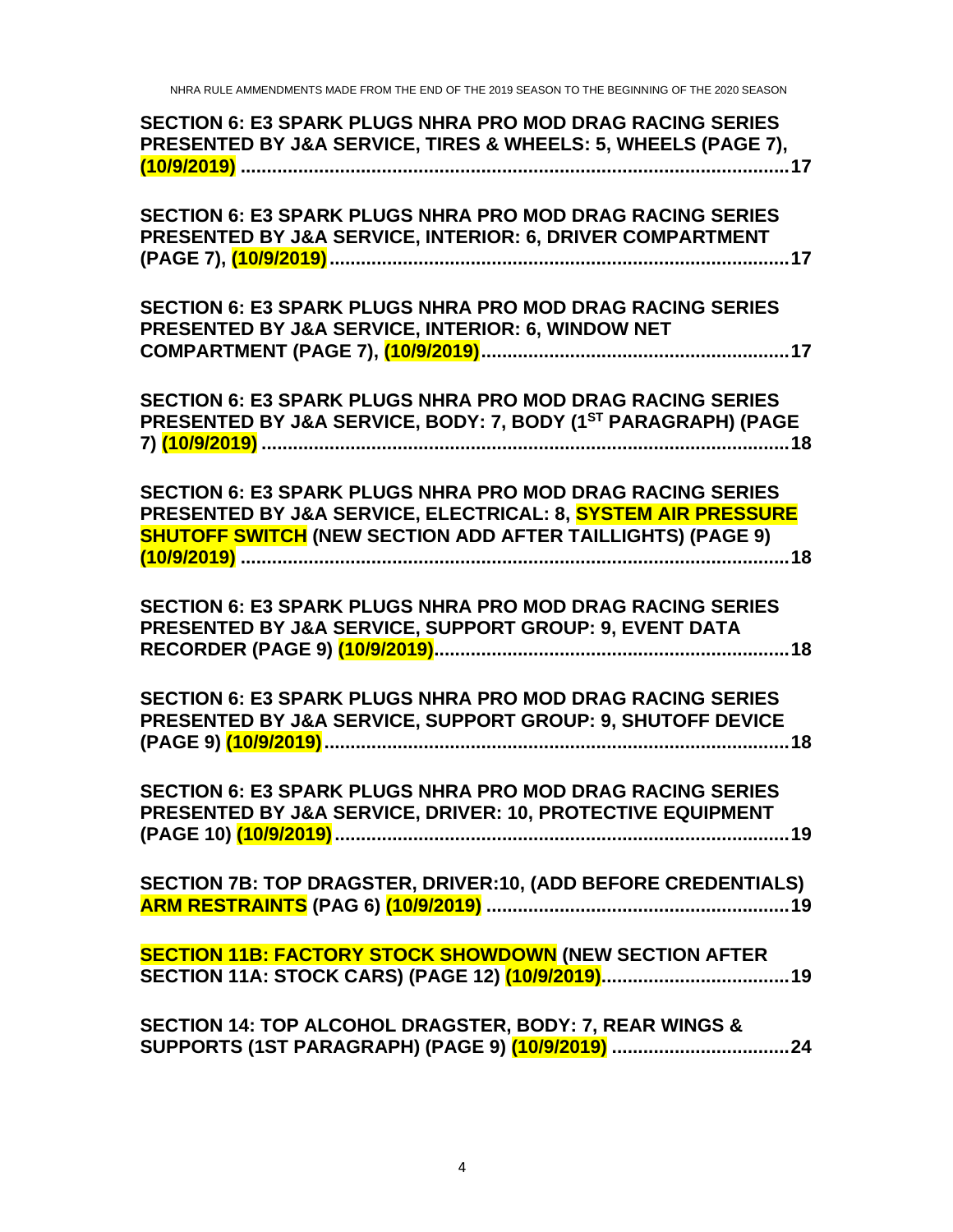| SECTION 14: TOP ALCOHOL DRAGSTER, SUPPORT GROUP: 9, SHUTOFF                                                                           |
|---------------------------------------------------------------------------------------------------------------------------------------|
| SECTION 15: TOP ALCOHOL FUNNY CAR, SUPPORT GROUP: 9, SHUTOFF                                                                          |
| <b>SECTION 16: PRO STOCK MOTORCYCLE, DESIGNATION (PAGE 2)</b>                                                                         |
| <b>SECTION 16: PRO STOCK MOTORCYCLE, ENGINE:1, INDUCTION</b><br>ELECTRONIC FUEL INJECTION SYSTEM (PAGE 2) (10/9/2019) 26              |
| <b>SECTION 17: PRO STOCK, BRAKES &amp; SUSPENSION: 3, SUSPENSION</b>                                                                  |
| SECTION 17: PRO STOCK, INTERIOR:6, WINDOW NET (PAGE 7) (10/9/2019)                                                                    |
| SECTION 17: PRO STOCK, BODY:7, BODY (1ST PARAGRAPH) (PAGE 7)                                                                          |
| <b>SECTION 17: PRO STOCK, ELECTRICAL: 8, SYSTEM AIR PRESSURE</b><br><b>SHUTOFF SWITCH (NEW SECTION ADD AFTER MASTER CUTOFF) (PAGE</b> |
| SECTION 17: PRO STOCK, SUPPORT GROUP: 9, SHUTOFF DEVICE (PAGE<br><u>11) (10/9/2019) ………………………………………………………………………………………27</u>           |
| SECTION 17: PRO STOCK, SUPPORT GROUP: 9, EVENT DATA                                                                                   |
| SECTION 18: FUNNY CAR, DESIGNATION (1ST FOUR PARAGRAPHS)                                                                              |
| SECTION 18: FUNNY CAR, ENGINE: 1, ENGINE (PAGE 2) (10/9/2019) 28                                                                      |
| SECTION 18: FUNNY CAR, ENGINE: 1, OIL RETENTION DEVICE (PAGE 4)                                                                       |
| SECTION 18: FUNNY CAR, DRIVETRAIN: 2, CLUTCH, FLYWHEEL,                                                                               |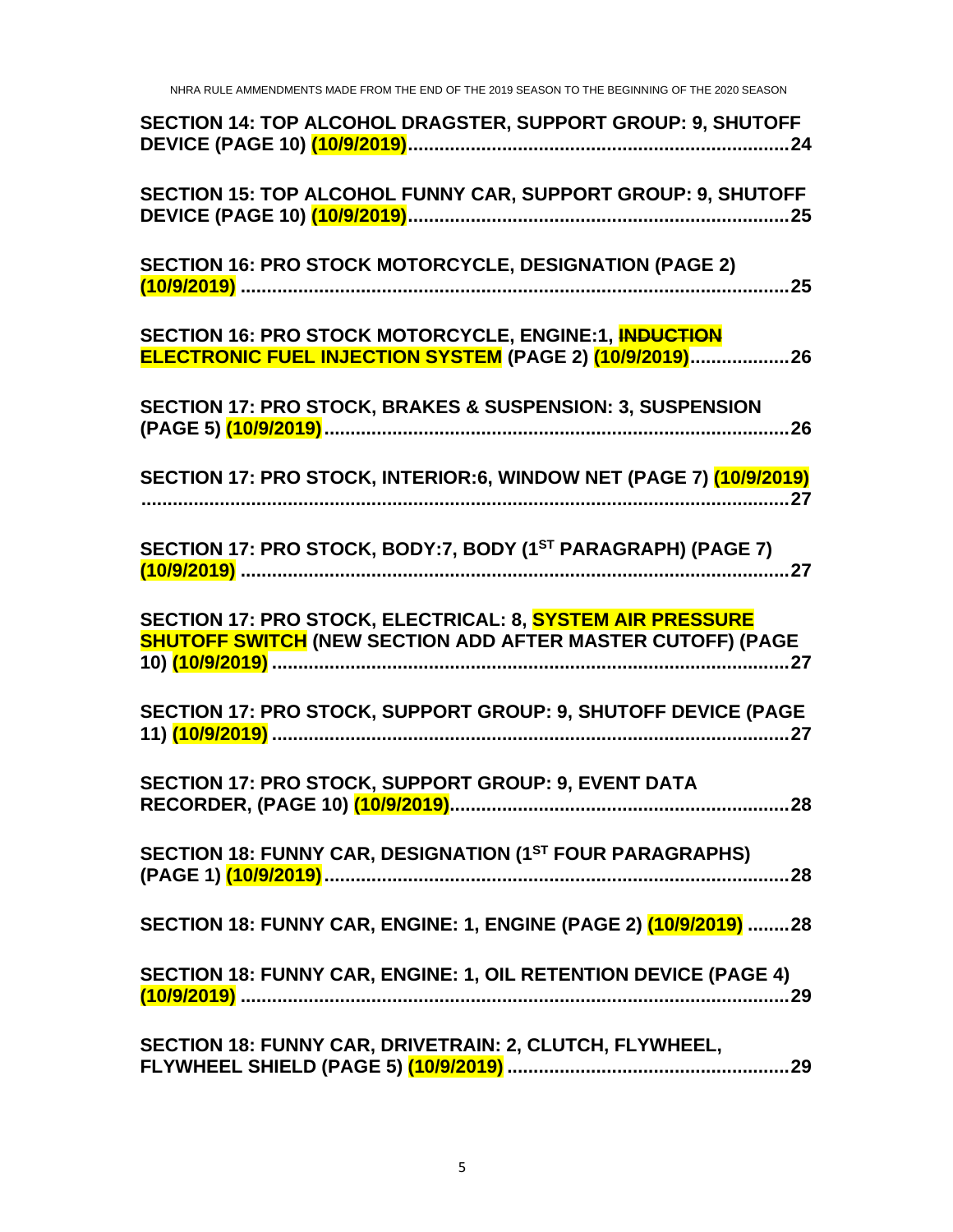| SECTION 18: FUNNY CAR, DRIVETRAIN: 2, REAR END (PAGE 6) (10/9/2019)                                                              |
|----------------------------------------------------------------------------------------------------------------------------------|
| SECTION 18: FUNNY CAR, FRAME: 4, GROUND CLEARANCE (PAGE 7)                                                                       |
| SECTION 18: FUNNY CAR, INTERIOR: 6, FLOOR (NEW SECTION ADD                                                                       |
| SECTION 18: FUNNY CAR, BODY: 7, BODY, BURST PANEL (PAGE 10)                                                                      |
| SECTION 18: FUNNY CAR, BODY: 7, BODY, FASTENERS AND STIFFENERS                                                                   |
| SECTION 18: FUNNY CAR, BODY: 7, BODY, FLAME-RETARDANT                                                                            |
| SECTION 18: FUNNY CAR, BODY: 7, BODY, FLAME-RETARDANT                                                                            |
| SECTION 18: FUNNY CAR, BODY: 7, BODY, FIREWALL DASH (PAGE 11)                                                                    |
| SECTION 18: FUNNY CAR, BODY: 7, BODY, SPOILERS (PAGE 12)                                                                         |
| SECTION 18: FUNNY CAR, ELECTRICAL: 8, IGNITION SYSTEMS (PAGE 14)                                                                 |
| SECTION 18: FUNNY CAR, ELECTRICAL: 8, ENGINE RPM CONTROLLER<br>33                                                                |
| <b>SECTION 18: FUNNY CAR, ELECTRICAL: 8, SYSTEM AIR PRESSURE</b><br>SHUTOFF SWITCH (ADD AFTER MAGNETOS) (PAGE 14) (10/9/2019) 33 |
| <b>SECTION 18: FUNNY CAR, SUPPORT GROUP: 9, EVENT DATA</b>                                                                       |
| SECTION 19: TOP FUEL, DESIGNATION (PAGE 1) (10/9/2019)34                                                                         |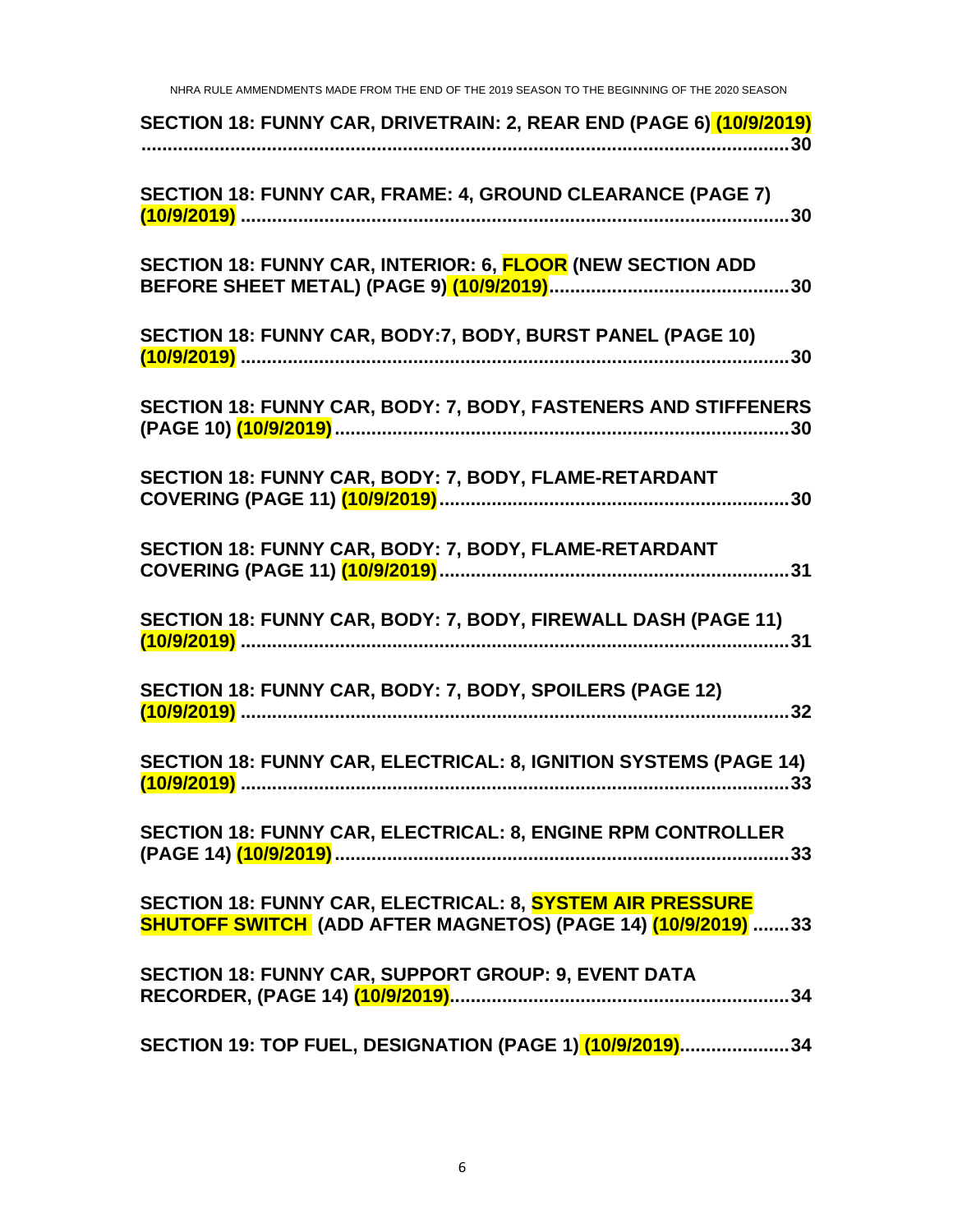| SECTION 19: TOP FUEL, ENGINE: 1, ENGINE (1ST PARAGRAPH) (PAGE 2)                                                                |
|---------------------------------------------------------------------------------------------------------------------------------|
| <b>SECTION 19: TOP FUEL, ENGINE: 1, EXHAUST SYSTEM (PAGE 3)</b>                                                                 |
| SECTION 19: TOP FUEL, ENGINE: 1, PAN PRESSURE SHUTOFF SYSTEM                                                                    |
| SECTION 19: TOP FUEL, DRIVETRAIN: 2, REAR END (PAGE 6) (10/9/2019)                                                              |
| <b>SECTION 19: TOP FUEL, BRAKES &amp; SUSPENSION: 3, WHEELIE BARS</b>                                                           |
| SECTION 19: TOP FUEL, FRAME: 4, GROUND CLEARANCE (PAGE 8)                                                                       |
| SECTION 19: TOP FUEL, ELECTRICAL: 8, IGNITION SYSTEMS (PAGE 12)                                                                 |
| SECTION 19: TOP FUEL, ELECTRICAL: 8, ENGINE RPM CONTROLLER                                                                      |
| <b>SECTION 19: TOP FUEL, ELECTRICAL: 8, SYSTEM AIR PRESSURE</b><br>SHUTOFF SWITCH (ADD AFTER MAGNETOS) (PAGE 13) (10/9/2019) 36 |
| SECTION 19: TOP FUEL, SUPPORT GROUP: 9, EVENT DATA RECORDER,                                                                    |
| SECTION 19: TOP FUEL, SUPPORT GROUP:9, SHUTOFF DEVICE (PAGE                                                                     |
| SECTION 21: GENERAL REGULATIONS, ENGINE:1, 1:7 LIQUID OVERFLOW                                                                  |
| SECTION 21: GENERAL REGULATIONS, SUPPORT GROUP:9, 9:2 DATA                                                                      |
| SECTION 21: GENERAL REGULATIONS, DRIVER:10, 10:9 OCCUPANTS                                                                      |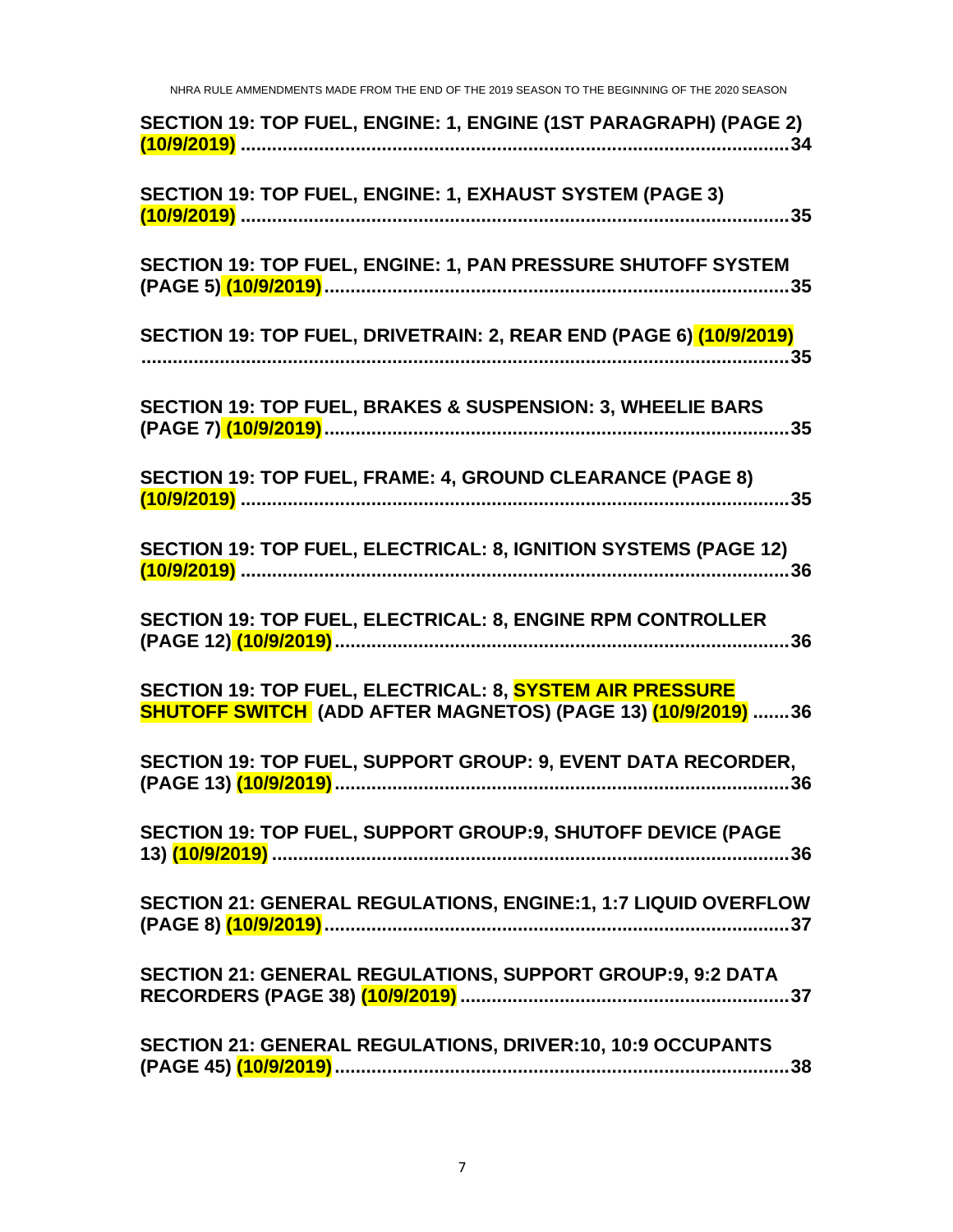# **[SECTION 22: CHARTS AND FORMULAS, SFI SPECIFICATIONS \(PAGE 2\).38](#page-37-1)**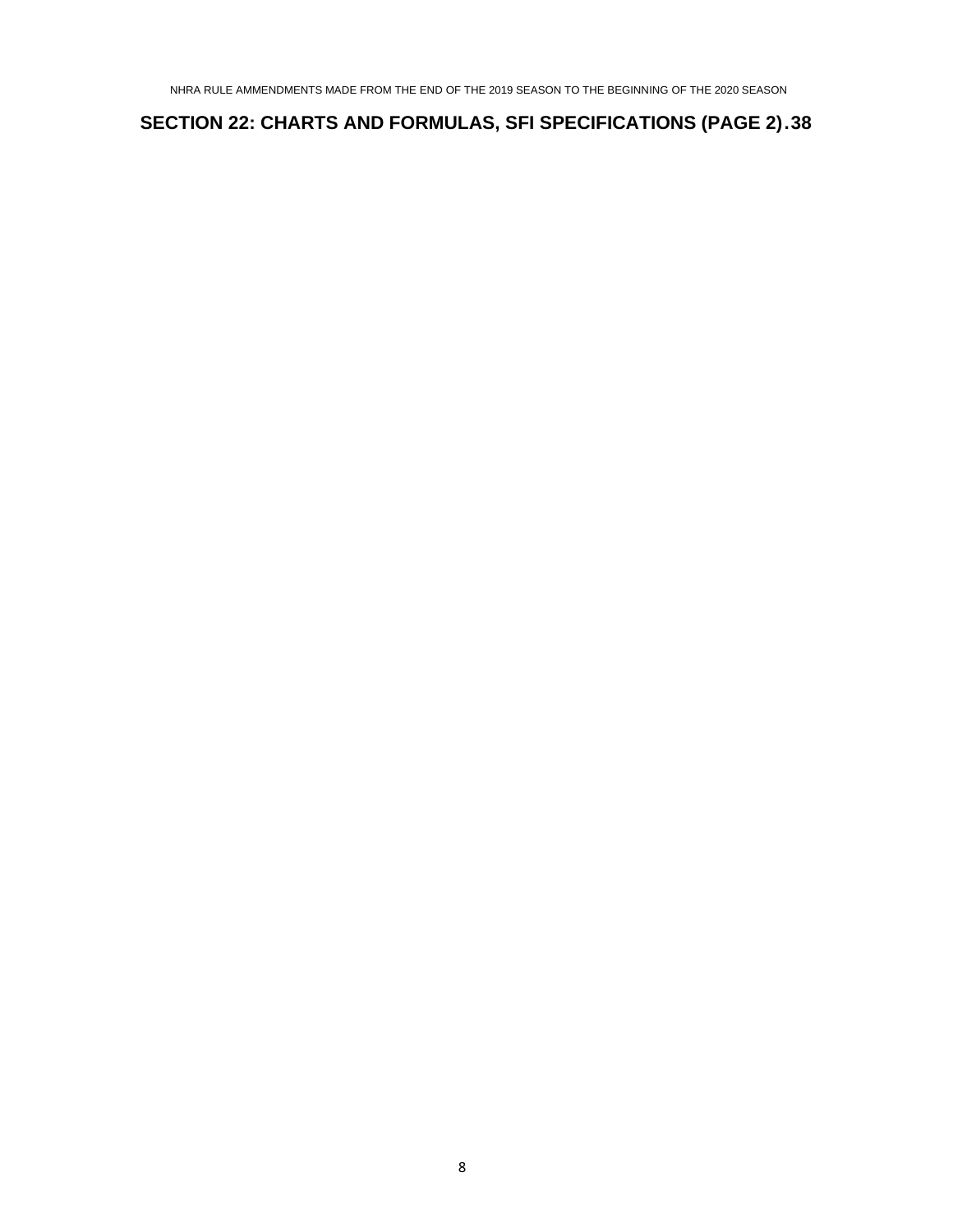# <span id="page-8-0"></span>**INTRODUCTION: NATIONAL HOT ROD ASSOCIATION MASTHEAD (Remove all of page iii) (Page iii) (10/9/2019)**

# <span id="page-8-1"></span>**INTRODUCTION: NHRA MELLO YELLO DRAG RACING SERIES (5TH Paragraph) (Page ix) (10/9/2019)**

Pro Stock Motorcycle is the two-wheel category in the NHRA Mello Yello Drag Racing Series. Competitors rely on spec racing gasoline to produce elapsed times of less than seven seconds at speeds in excess of  $\frac{495}{200}$  mph.

# <span id="page-8-2"></span>**INTRODUCTION: NHRA JR. STREET (Page xv) (10/9/2019)**

Pop culture observers who think young people's interest in cars is waning seem to have difficulty explaining a growing interest in motorsports among America's youth. In fact, to help meet the demand for teenagers wanting to drive fast, NHRA offers a racing program for 13-16-year-olds that combines racing and car safety.

NHRA Jr. Street gives teenage boys and girls the opportunity to race against their peers with an approved licensed supervising adult as a teammate. Competitors will go through an orientation/licensing procedure on an eighth-mile dragstrip in their vehicles, which must meet program requirements. Approved vehicles must be registered, insured, street-legal vehicles with mufflers and **DOT** approved street tires (slicks prohibited) tires and run 9 seconds and slower.

NHRA Jr. Street is for drivers of full-bodied cars, trucks, vans, or SUVs. Prohibited vehicles include open-top SUVs or open-top SUV-type vehicles. Convertible tops are allowed but must be closed at all times. Motorcycles and race cars are prohibited. Car may **not** be equipped with drive wheel tubs, or be back-halved. All vehicles must be street-legal and driven in the gate. Vehicles must also have the correct state issued license plate (dealer tags, paper tags, temporary tags, etc. prohibited), a valid state vehicle registration, a valid state inspection (if required), and proof of current insurance. Vehicles must be able to pass all state highway safety requirements for the state in which the vehicle is registered.

# <span id="page-8-3"></span>**INTRODUCTION: NHRA JR. STREET, REQUIREMENTS & SPECIFICATIONS, SUPPORT GROUP: 9, CREDENTIALS (Page xv) (10/9/2019)**

A valid NHRA Jr. Street program participant license and NHRA membership are mandatory. License application must be fully completed and submitted to NHRA in Glendora, Calif., for processing. License application available at NHRARacer.com.All new license applications must include a certified copy of the participant's birth certificate and a completed and notarized minor waiver and release.

Optional Orientation Passes; Up to six (6) venue orientation passes may be made with the license applicant as a passenger and the licensed supervising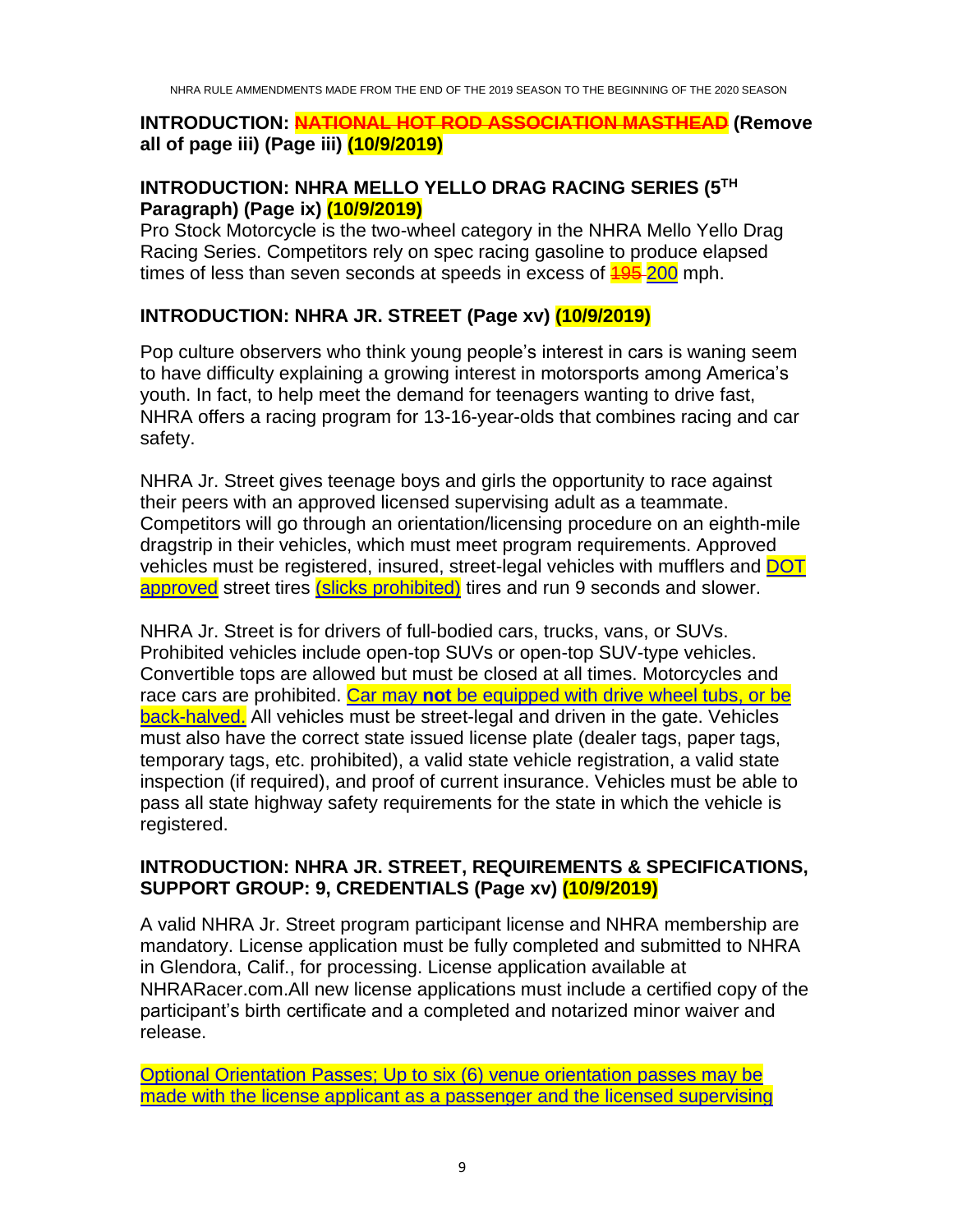adult as the driver to familiarize the applicant with the full cycle of a pass. Orientation passes must be made as singles runs, not during any eliminations. Orientation passes must be 9.00 or slower in the 1/8th mile. Any passes exceeding 9.00 will be grounds for disciplinary action towards the licensed driver. Prior to making any orientation passes the license applicant must submit to the track manager a certified birth certificate and notarized minor waiver.

Required Licensing Passes; Six (6) approved passes are required by the participant: a minimum of five (5) with a licensed supervising adult and one (1) with an NHRA track official, who will determine the safety and eligibility of the vehicle per elapsed time limits. After six (6) successful runs by the participant, the official and licensed supervising adult will sign the license application. An NHRA track official may deny a license to anyone he or she believes cannot handle the vehicle. If an NHRA track official denies an applicant, he or she must repeat the entire licensing procedure.

As part of the licensing process, an NHRA track official also will conduct a vehicle orientation test (to demonstrate mastery of vehicle's controls), a basic driving test (to demonstrate mastery of vehicle operation), and track orientation (to identify track fixtures, starting line, timing system, return road, time-slip booth, etc.). A vehicle orientation test is required for each vehicle entered in competition. An NHRA track official or licensed supervising adult must be in the vehicle at all times during the licensing procedure.

To add a vehicle, the participant must complete a vehicle orientation test, basic driving test, and safety and eligibility vehicle test and make two (2) approved runs with a licensed supervising adult and one (1) approved run with an NHRA track official. Participant must hold an active membership in the NHRA Jr. Street program.

# <span id="page-9-0"></span>**SECTION 1: ADMINISTRATIVE PROCEDURES & APPEALS, 1.2 SCOPE OF NHRA RULEBOOK, 1.2.2 New Rules and Rule Changes, (Page 2) (10/9/2019)**

NHRA rules may be added, deleted and/or amended from time to time and at any time by NHRA. **It is the participant's responsibility to stay abreast of all NHRA rule changes that may affect the participant.** Additions, deletions or changes to the Rulebook (collectively referred to herein as "amendments") will be communicated by publication on NHRARacer.com. as follows: 1. Publication in NHRA National Dragster; and/or 2. Publication on NHRARacer.com

Amendments are effective and enforceable immediately upon publication on NHRARacer.com **or in NHRA** *National Dragster*. Racers are responsible to consult and stay up to date with any rules and related information published on NHRARacer.com.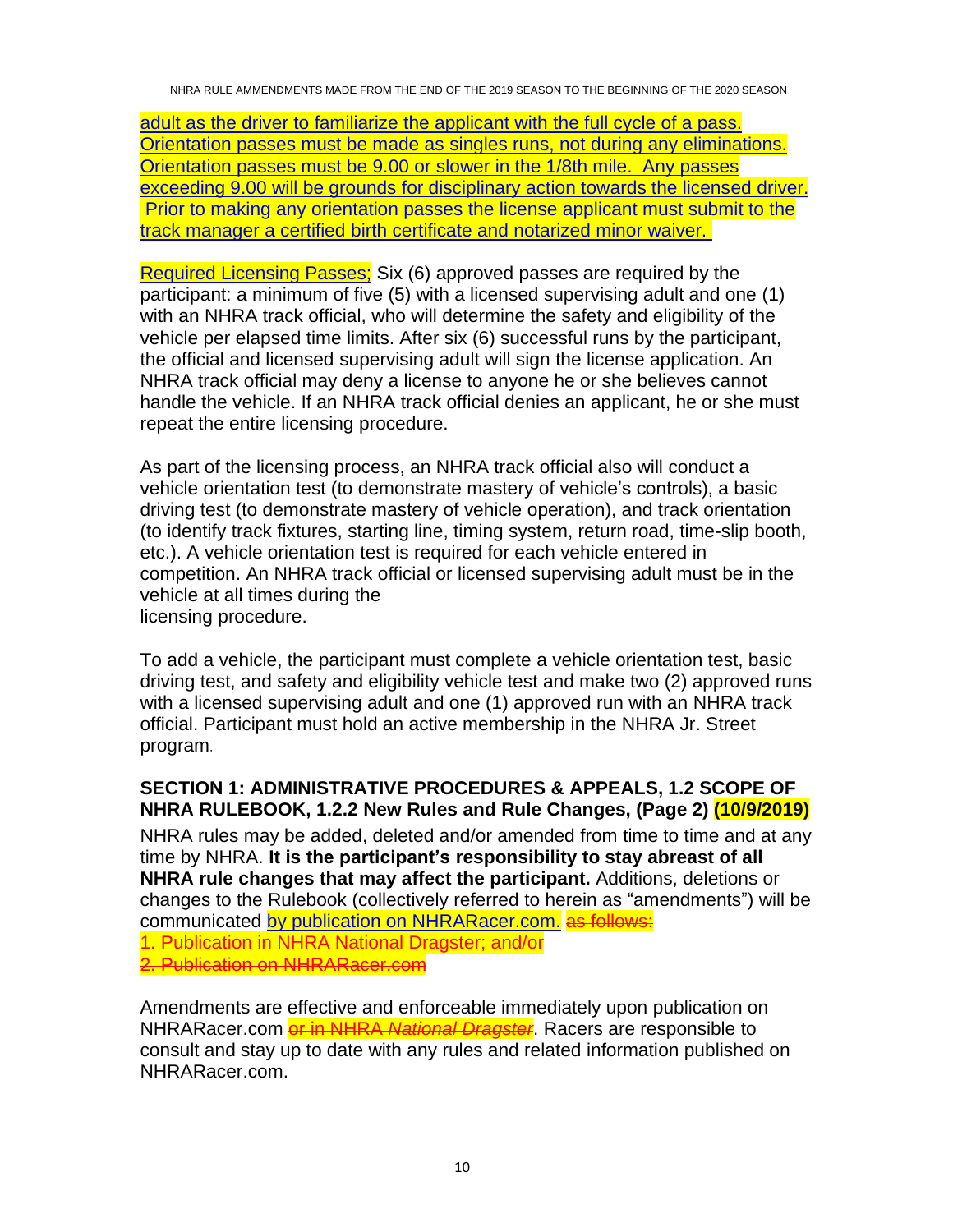Amendments will be labeled as amendments to the Rulebook. Amendments may but need not be published once in NHRA *National Dragster*, but always are published on NHRARacer.com. Publication in NHRA National Dragster shall be done in NHRA's discretion. In NHRA's discretion, an amendment or group of amendments may be listed or referred to in NHRA National Dragster with the full text being available only on NHRARacer.com, or may solely be published on NHRARacer.com. NHRARacer.com generally will contain an index of amendments for the then current year, and that index may be published in NHRA *National Dragster* as well, in NHRA's discretion.

# <span id="page-10-0"></span>**SECTION 1: ADMINISTRATIVE PROCEDURES & APPEALS, 1.2 SCOPE OF NHRA RULEBOOK, 1.2.4 Official Opinions on Technical Issues (Page 3) (10/9/2019)**

Participants may request official opinions on technical issues from NHRA. This type of opinion may be requested, for example, on the acceptability of specific items of equipment or body designs. Any request for an official opinion on technical issues must be made in writing and submitted to the NHRA Technical Department. No opinion on technical issues is binding on NHRA unless published in NHRA *National Dragster* or, if deemed too lengthy for publication in NHRA *National Dragster*, then referred to in NHRA National Dragster and published on NHRARacer.com.

# <span id="page-10-1"></span>**SECTION 1: ADMINISTRATIVE PROCEDURES & APPEALS, 1.3 VOLUNTARINESS; ALL PARTICIPATION NOT A RIGHT; ALL PARTICIPANTS BOUND BY THIS RULEBOOK; PARTICIPANT CONDUCT; COVENANT NOT TO SUE, 1.3.2 Participant Covenant and Covenant Not to Sue (Page 4) (10/9/2019)**

Each participant expressly agrees to abide by all NHRA rules, regulations and agreements, including but not limited to those contained in the NHRA Rulebook, and by NHRA decisions, whether or not related to an event. Notwithstanding any other provision of this Rulebook, by participating in, and in consideration for being allowed to participate in NHRA drag racing, and in consideration of receiving any of the numerous benefits available to participants, each participant understands, acknowledges and agrees that:

1) Participation in any and every aspect of NHRA drag racing is a privilege, not a right.

2) The participant voluntarily chooses to participate in accordance with all NHRA rules, regulations and agreements, including but not limited to those contained in the NHRA Rulebook, and by NHRA decisions, whether or not related to an event. 3) When a participant submits an entry for competition in an event, and the entry is accepted, the participant is obligated to compete in the event in good faith to the best of the participant's ability unless prevented from so doing by matters beyond the participant's control.

4) The NHRA Rulebook and the dispute resolution procedures set forth within the Rulebook apply to any and all decisions, rules, regulations, actions or omissions to act by NHRA, without limitation. For example, and not by way of limitation,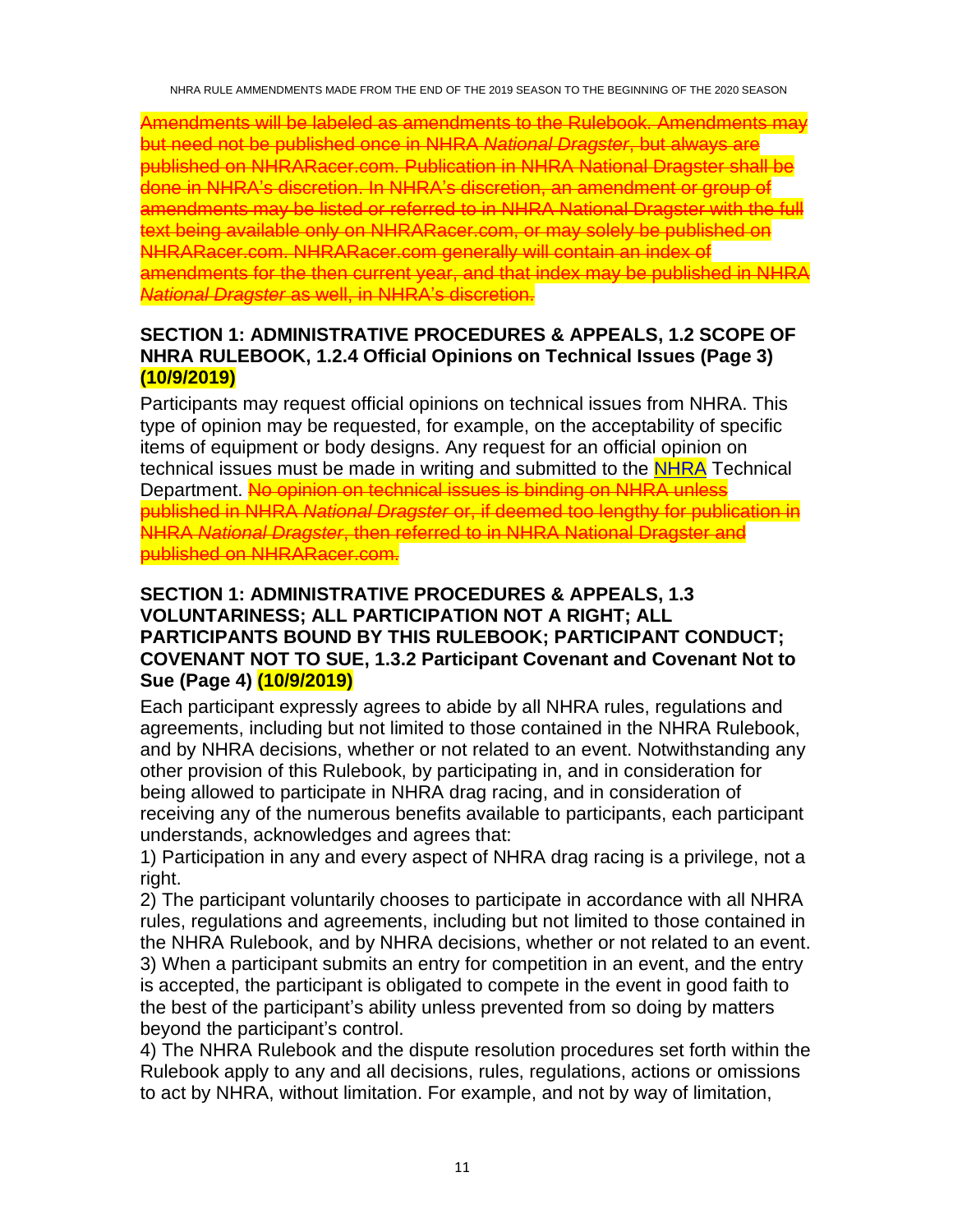decisions on the classification or reclassification of vehicles, which categories of vehicles will be professional classes, which categories of vehicles will race at national events, what types of vehicles will be allowed to race in a class, whether an event is cancelled, postponed or rescheduled, whether or how an event is televised, what types of sponsors will be allowed to be featured on race vehicles, and what types of sponsors will not be allowed on site at events at all, to name but a few, are all illustrative of the types of decisions that are governed by and may be challenged only through the dispute resolution procedures set forth in this Rulebook.

5)<sup>6</sup>) Member track officials and personnel (including without limitation member track owners, employees, contractors, agents, vendors or others) are not agents of NHRA and operate independently of NHRA.

 $6$ <sup>2</sup>) All decisions made by NHRA, including but not limited to those made during or incident to an event, are final and may not be appealed except as expressly subject to review herein, and such decisions may not be made the basis of a lawsuit. The participant further agrees to release and waive from liability and not to bring any action against NHRA, the event director, the event director's designee(s), any NHRA or track official, the racetrack operator, the racetrack owner, event sponsors, other NHRA sponsors, and all other event officials, for any loss, damage, or injury, including without limitation economic loss or damages, caused by any decision, erroneous or otherwise, including without limitation decisions based on malfunctioning electronic or mechanical equipment, and all whether due to negligence or otherwise.

 $7)8$ ) Any dispute concerning the rules, regulations and agreements of NHRA, any decisions of NHRA or NHRA officials, any acts or omissions to act by NHRA, or any matter regarding participation in NHRA drag racing, shall be resolved exclusively pursuant to the dispute resolution procedures provided in this Rulebook. The participant agrees to indemnify and to hold NHRA harmless from any and all legal fees and costs incurred by NHRA as a result of the failure of the participant to comply with the dispute resolution procedures provided in this Rulebook.  $8\sqrt{9}$  NHRA, any racing facility, and all of their directors, officers, employees, agents or representatives have no liability to the participant, participant's personal representatives, assigns, heirs, and next of kin for any and all loss or damage and any and all claims or demands of any nature whatsoever including without limitation loss or damage to any property of the participant or property of others entrusted to the participant, whether caused by the negligence of any Releasee (as defined in Section 1.5.2 herein) or otherwise.

9)<sup>10</sup>/<sub>9</sub> The participant will not initiate or maintain, directly or indirectly, any kind of civil court lawsuit related to any NHRA rule, regulation, agreement or decision, which lawsuit NHRA determines to be conduct detrimental to NHRA or the sport of drag racing. Factors considered in determining whether a lawsuit is deemed conduct detrimental to NHRA or to the sport of drag racing include, but are not limited to: the threat posed to maintaining the ability to conduct events and racing activities; the threat posed to the continued viability of the sport of drag racing; disruption to the orderly conduct of the sport of drag racing; damage to NHRA's business and reputation; loss of sponsorship opportunities; disruptions in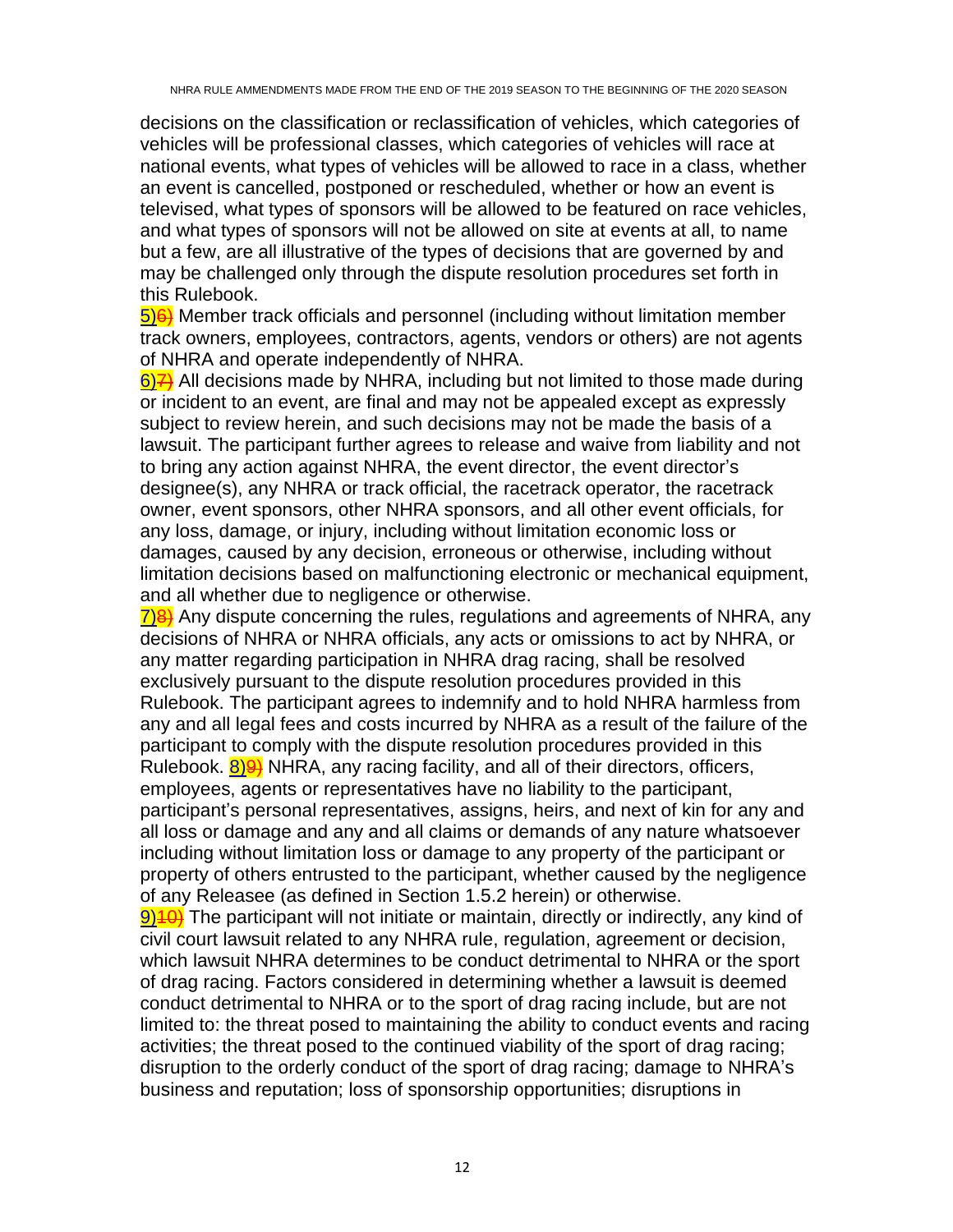sponsor relationships; damage to goodwill with vendors, sponsors, customers and members; damage to racing competition; adverse effects upon the insurability of the sport of drag racing, and other damage to NHRA or the sport of drag racing.

10)<sup>44</sup>) In order to preserve the sport of drag racing, and to preserve NHRA's ability to function and exist as a sanctioning body for drag racing, NHRA must and does rely on the foregoing covenant not to sue.

 $11$ )<sup>42</sup>) NHRA would be severely damaged by breach of the covenant not to sue set forth herein.

12)<sup>13</sup>/<sub>13</sub></sub> Taking into account the many circumstances affecting the sport of drag racing, and factors that cannot be foreseen and accurately predicted by NHRA and each participant, actual damages to NHRA resulting from breach of the covenant not to sue would be impracticable and extremely difficult to determine.  $13$ )<sup>14</sup>) In the event of any breach of this covenant not to sue involving a lawsuit filed after May 1, 2004, unless the participant prevails in the participant's lawsuit, the participant:

a) May be subject to permanent or temporary suspension or exclusion from NHRA events; and

b) Must pay all of NHRA's attorneys' fees and costs related to the lawsuit, including but not limited to fees and costs for in-house counsel (payment must be made before participation, if eligible, in any NHRA event); and

c) Must pay any fine assessed by NHRA (payment must be made before participation, if eligible, in any NHRA event).

# <span id="page-12-0"></span>**SECTION 4: E.T. HANDICAP RACING, INTRODUCTION (Page 1) (10/9/2019)**

Each racetrack has the option of substituting its own selection of class titles and e.t. breaks.

Since quarter-mile elapsed times would not apply for eighth mile racing, a style of competition common to E.T. handicap racing, some pertinent quarter-mile elapsed times are converted to eighth-mile figures: 9.90 = 6.30,  $10.00 = 6.40, 11.00 = 7.00,$  $12.00 = 7.50$ , and  $14.00 = 8.60$ .

The legality of certain devices (i.e., throttle stops, delay devices, etc.) may vary between divisions. Racers are advised to contact the respective division office for regulations within that geographic area.

Timed vehicle-control devices (counters, time displays, etc.), except as outlined under Class Requirements, are prohibited. Display or transmission of track location, time/distance data, etc. prohibited.

Data recorders are permitted in Advanced E.T. and Super Pro only. Data recorders (except for "playback"-type tachometers) are prohibited in all other E.T. classes.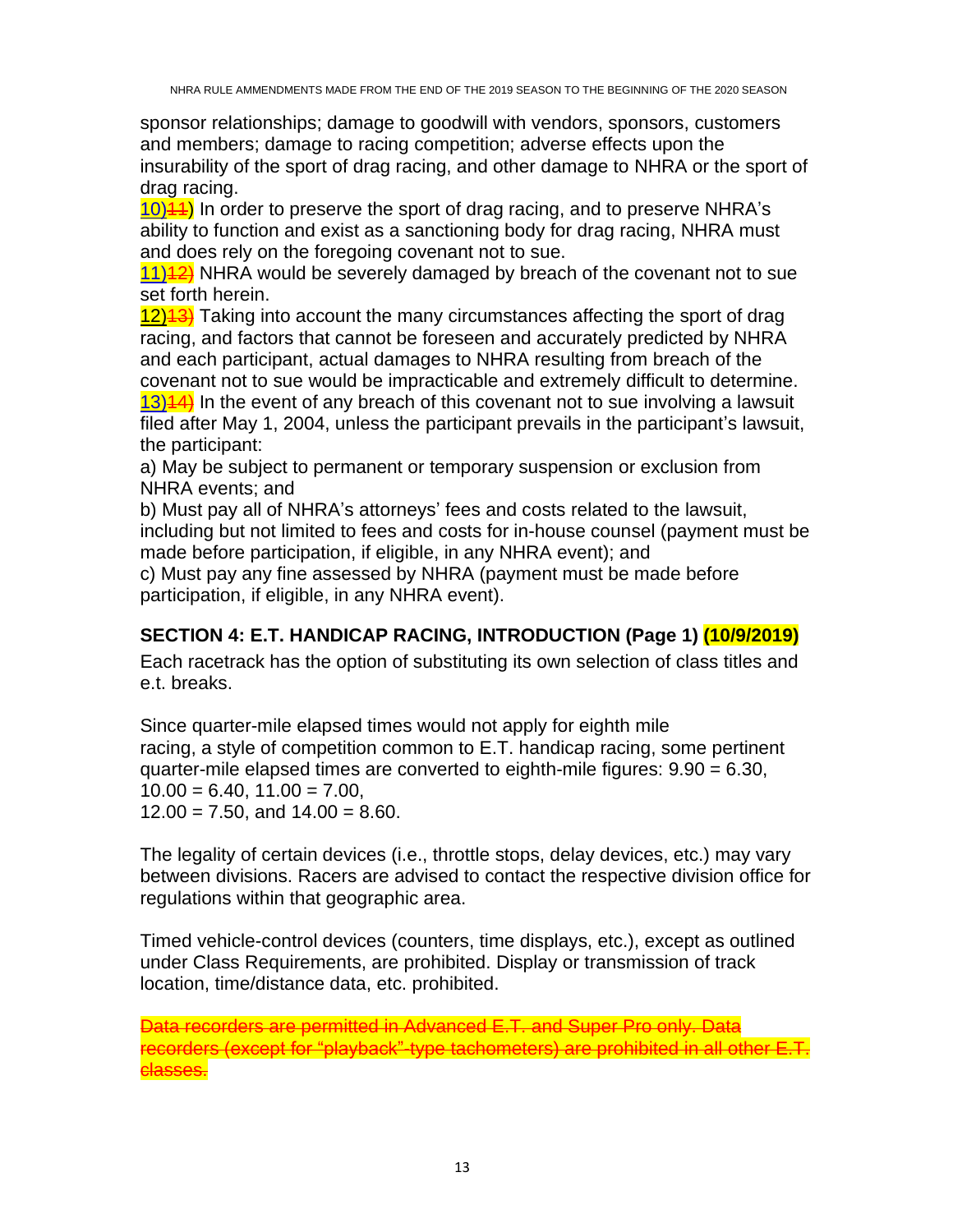Computers (except for OEM) are prohibited in all E.T. classes.

# <span id="page-13-0"></span>**SECTION 4A: SUPER PRO, PRO, SPORTSMAN, COMPUTER (Page 7) (10/9/2019)**

**Prohibited.** Computers (except for OEM) are prohibited. See General Regulations 9:1.

## <span id="page-13-1"></span>**SECTION 4B: ADVANCED E.T., SUPPORT GROUP:9, DATA RECORDERS (Page 11) (10/9/2019)**

Data recorders are permitted in Advanced E.T. and Super Pro only. Data recorders (except for "playback"-type tachometers) are prohibited in all other E.T. classes.

# <span id="page-13-2"></span>**SECTION 4C: E.T. MOTORCYCLE, DESIGNATION (Page 13) (10/9/2019) DESIGNATION**

ET/MC, preceded by rider number. For motorcycles running 7.50 (\*4.50) seconds or slower. Unaltered OEM production Can-Am Spyder three-wheel motorcycle permitted. All other three-wheel vehicles prohibited.

Competition structure will be conducted in an e.t. dial-your-own format. Competition with snowmobiles and other types of vehicles permitted.

Data recorders are permitted in Advanced E.T. and Super Pro only. Data recorders (except for "playback"-type tachometers) are prohibited in all other E.T. classes.

Computers (except for OEM) are prohibited in all E.T. brackets.

# <span id="page-13-3"></span>**SECTION 4C: E.T. MOTORCYCLE, SUPPORT GROUP:9, COMPUTER/DATA RECORDER COMPUTER (Page 15) (10/9/2019)**

NHRA-accepted data loggers permitted, where allowed by class rules. See General Regulations 9:1, 9:2. Computers (except for OEM) are prohibited. See General Regulation 9.1.

# <span id="page-13-4"></span>**SECTION 4C: E.T. MOTORCYCLE, SUPPORT GROUP:9, DATA RECORDER (New section add after COMPUTER) (Page 15) (10/9/2019)**

NHRA-accepted data loggers permitted. See General Regulations 9:2.

# <span id="page-13-5"></span>**SECTION 4E: E.T. SNOWMOBILE, DESIGNATION (Page 16) (10/9/2019) DESIGNATION**

SM, preceded by competition number.

For snowmobiles running 7.50 (\*4.50) and slower. All snowmobiles must be factory-production assembled, showroom available, and in the hands of the general public.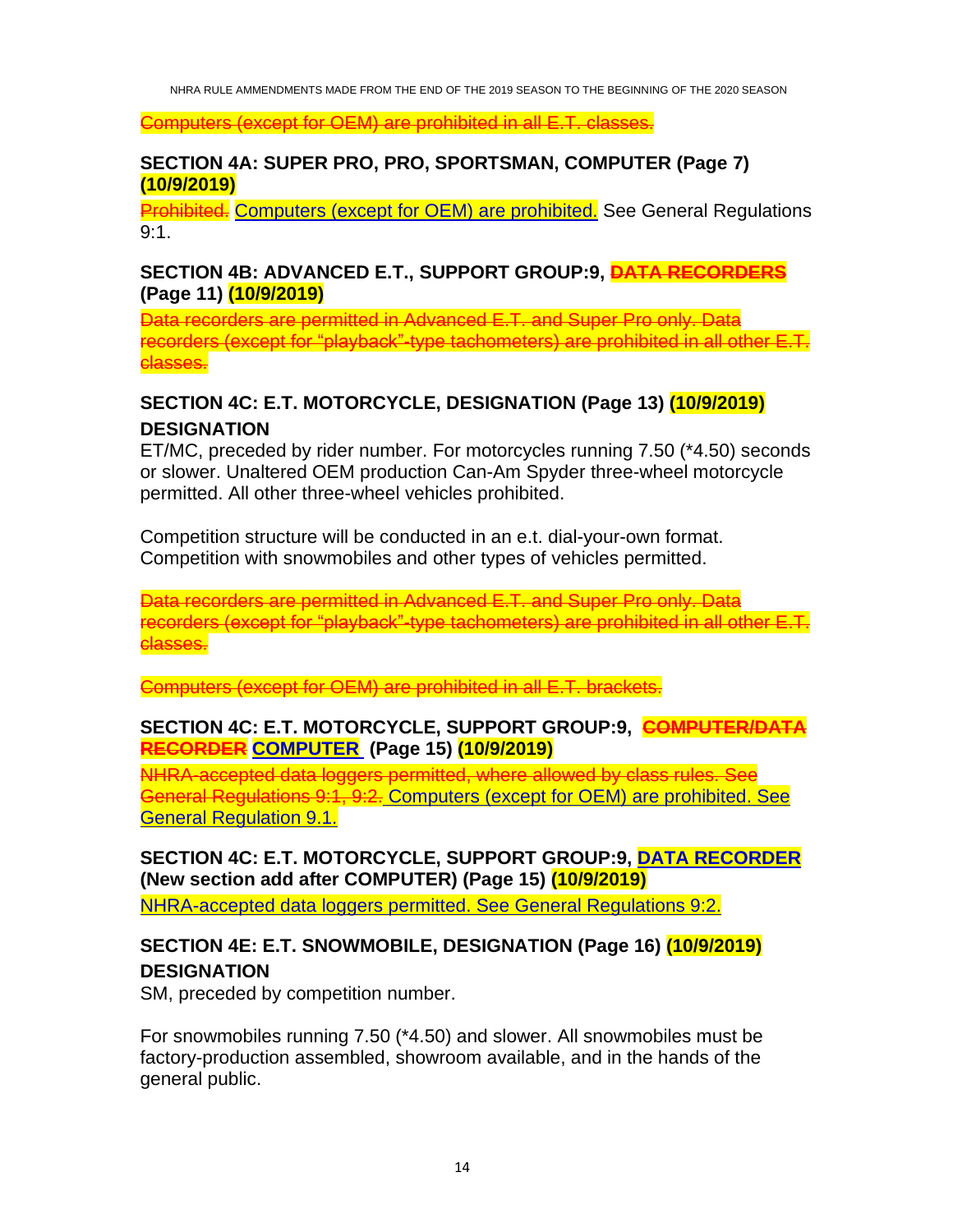Competition structure will be conducted in an e.t. dial-your-own format. Competition with motorcycles and other types of vehicles permitted.

Data recorders are permitted in Advanced E.T. and Super Pro only. Data recorders (except for "playback"-type tachometers) are prohibited in all other E.T. classes.

Computers (except for OEM) are prohibited in all E.T. brackets.

# <span id="page-14-0"></span>**SECTION 4E: E.T. SNOWMOBILE, SUPPORT GROUP:9, COMPUTER (New section add before PARACHUTE) (Page 19) (10/9/2019)**

NHRA-accepted data loggers permitted, where allowed by class rul General Regulations 9:1, 9:2. Computers (except for OEM) are prohibited. See General Regulation 9.1.

<span id="page-14-1"></span>**SECTION 4E: E.T. SNOWMOBILE, SUPPORT GROUP:9, DATA RECORDER (New section add before COMPUTER) (Page 19) (10/9/2019)**

<span id="page-14-2"></span>NHRA-accepted data loggers permitted. See General Regulations 9:2.

# **SECTION 4F: ALL-TERRAIN VEHICLE, DESIGNATION (Page 16) (3/7/2019) DESIGNATION**

ATV, preceded by competition number. For All-Terrain Vehicles (ATVs) running directly on the track surface.

All ATVs must be of the four-wheel variety, factory-production assembled, showroom available, and in the hands of the general public. No three-wheel vehicles allowed. Competition structure will be conducted on an E.T. dial-yourown format. Competition with motorcycles and snowmobiles permitted. Competition with any other type of vehicle prohibited.

Data recorders are permitted in Advanced E.T. and Super Pro only. Data recorders (except for "playback"-type tachometers) are prohibited in all other E.T. classes.

Computers (except for OEM) are prohibited in all E.T. brackets.

## <span id="page-14-3"></span>**SECTION 4F: ALL-TERRAIN VEHICLE, SUPPORT GROUP:9, COMPUTER (New section add before PARACHUTE) (Page 19) (10/9/2019)**

NHRA-accepted data loggers permitted, where allowe General Regulations 9:1, 9:2. Computers (except for OEM) are prohibited. See General Regulation 9.1.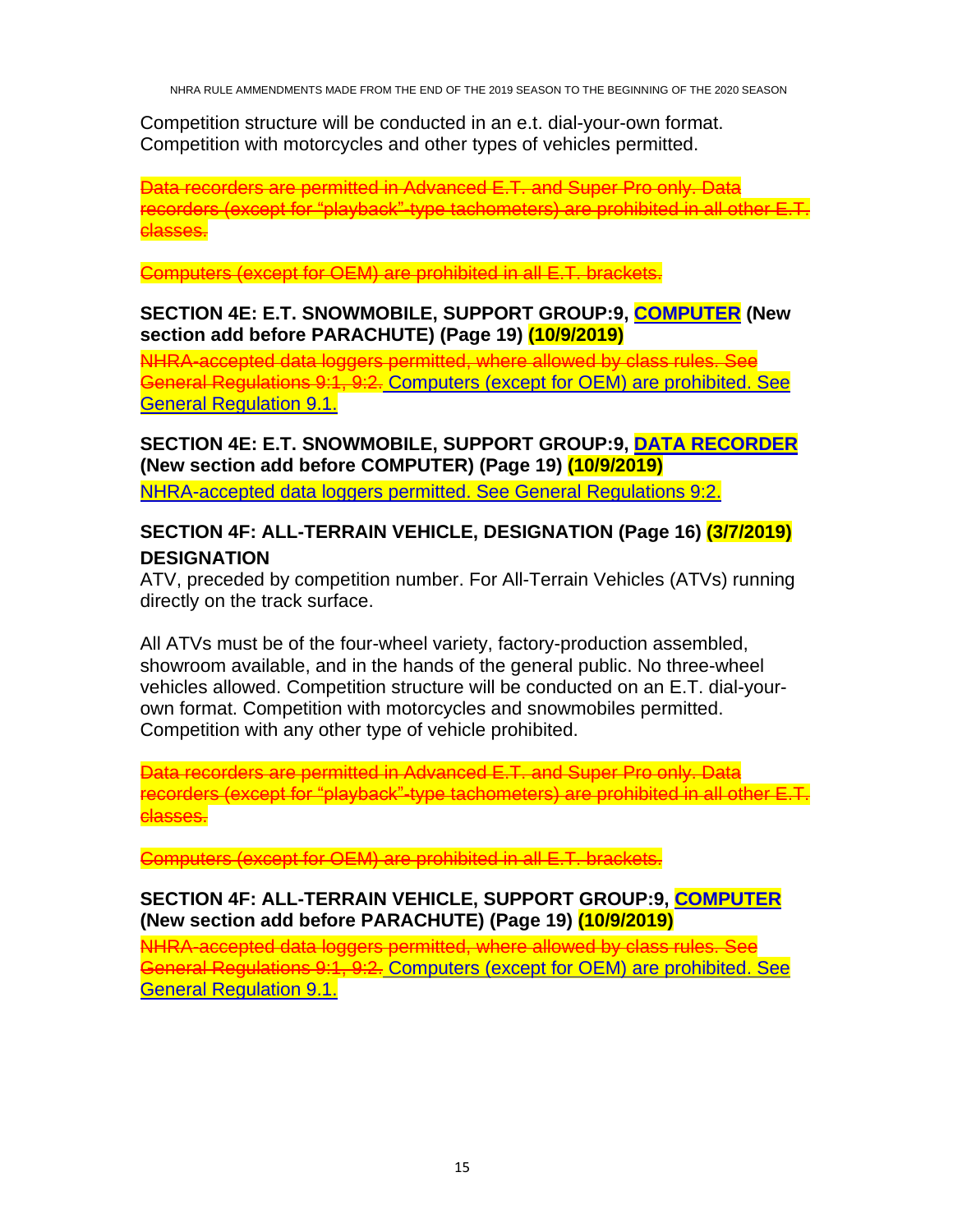# <span id="page-15-0"></span>**SECTION 4F: ALL-TERRAIN VEHICLE, SNOWMOBILE, SUPPORT GROUP:9, DATA RECORDER (New section add before COMPUTER) (Page 19) (10/9/2019)**

NHRA-accepted data loggers permitted. See General Regulations 9:2.

#### <span id="page-15-1"></span>**SECTION 6: E3 SPARK PLUGS NHRA PRO MOD DRAG RACING SERIES PRESENTED BY J&A SERVICE, ENGINE: 1, FUEL SYSTEM (Page 2), (10/9/2019)**

Fuel cell/tank must have pressure cap and be vented to outside of body. Where fuel cells are used they must meet SFI Spec 28.1. Fuel cells/tanks must be mounted between framerails and enclosed in a round tube frame, minimum 1 1/4-inch O.D. x .065-inch chromoly tubing. Extra tank(s) prohibited. Artificial cooling or heating systems (i.e., cool cans, ice, Freon, etc.) prohibited. Circulating systems, not part of normal fuel-pump system, prohibited. Minimum temperature of fuel in the staging lanes to the completion of the run and subsequent NHRA fuel check is 50 degrees F. A failure to pass the minimum fuel temperature check in the staging lanes prior to a run will result in the forfeiture of that run, and the racer must return to the racer's pit. A failure to pass the minimum fuel-temperature check after a run will cause that run to be disqualified. Water injection permitted on nitrous entries only; only water permitted in water injection system. All cars equipped with a mechanical fuel pump must utilize the air controlled mechanical fuel shut off feature of Electrimotion Pro Mod Safety Shutoff Controller. See General Regulations 1:5.

## <span id="page-15-2"></span>**SECTION 6: E3 SPARK PLUGS NHRA PRO MOD DRAG RACING SERIES PRESENTED BY J&A SERVICE, BRAKES & SUSPENSION:3, SUSPENSION (Page 5), (10/9/2019)**

Full automobile production systems mandatory. Minimum one hydraulic shock absorber per wheel. One hydraulic damper, inerter, or damper inerter hybrid, required per wheel for a maximum of four per vehicle. Fabricated units permitted. Rigid-mounted suspensions or straight front axles prohibited. Lockup shocks prohibited. Active suspension of any kind prohibited. Any ability to make on-track setting/rate changes based on "real time" data or input from any source, including the shock/strut itself (i.e., magnetically charged fluid), is prohibited. Electrically or pneumatically controlled, hydraulic shocks and/or struts are permitted, provided all adjustment settings/changes are preset before the run. **Pneumatic digressive** spring devices permitted on rear springs.

Only 1 three-wire shielded cable connection is permitted from the top of the shock/strut to the shock/strut controller. Electrical connections of any other kind to or from the shock/strut prohibited. Shock/strut travel sensors permitted, but may ONLY be connected to the vehicle data recorder. Shock/strut control boxes that have connections for travel sensors must have the pin removed from the connector.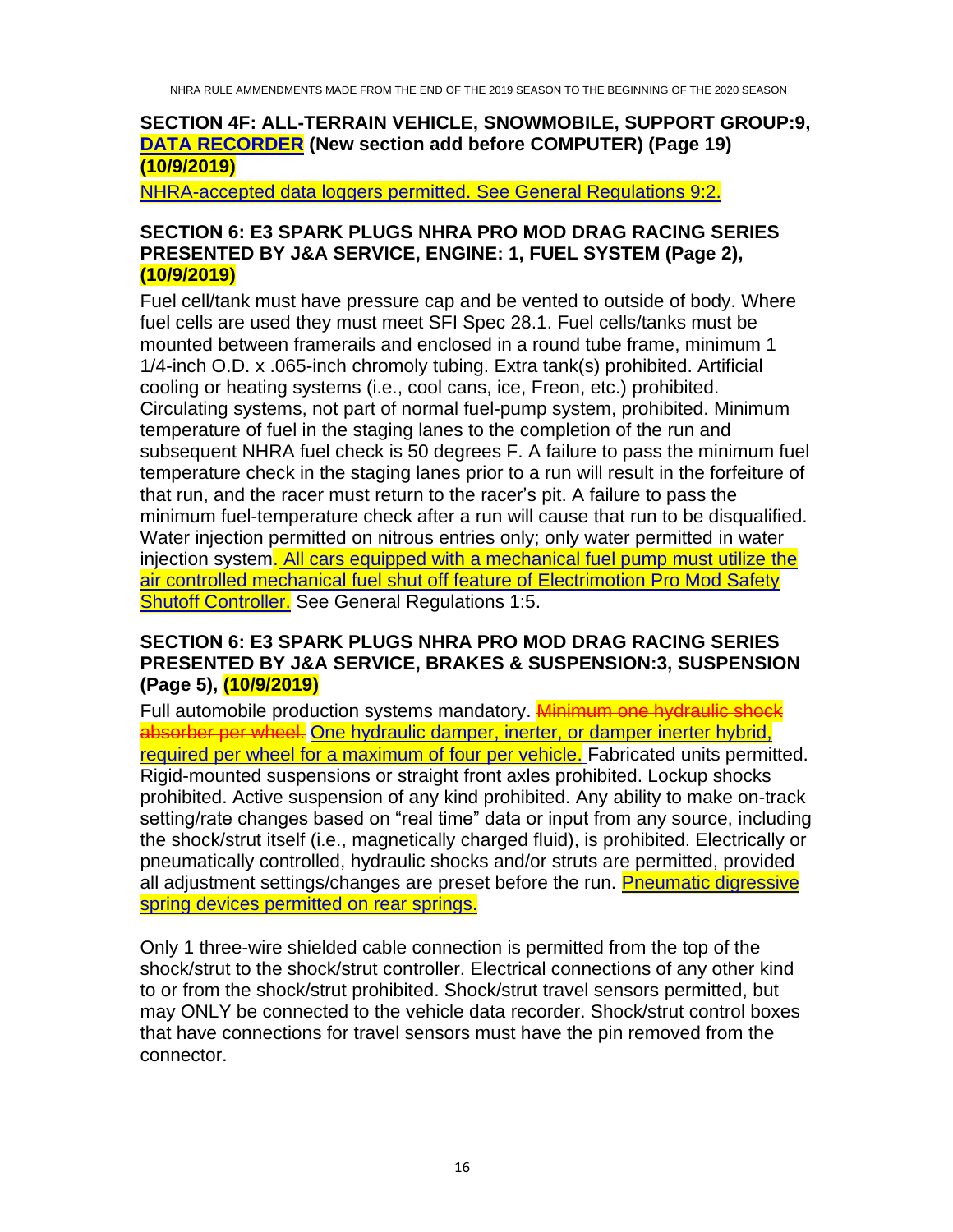Shock absorber control boxes must be NHRA-accepted. A current list of NHRAaccepted control boxes is available on NHRARacer.com. Any connection to the control box to change settings prohibited once car reaches the ready line. All wiring must be visible and easily traceable for the technical inspectors. See General Regulations 3:4.

# <span id="page-16-0"></span>**SECTION 6: E3 SPARK PLUGS NHRA PRO MOD DRAG RACING SERIES PRESENTED BY J&A SERVICE, DRIVETRAIN: 4, REAR END (Page 4), (10/9/2019)**

All rear ends must be NHRA-accepted. A current list of NHRA-accepted rear ends is available on NHRARacer.com. Aftermarket full-floating axle assembly mandatory. Aftermarket axles with minimum 5/8-inch-diameter studs and axleretention device mandatory. Full-floating or live axle units mandatory on all entries. Maximum (numeric) rear-end gear ratio 4.57-to-1 for supercharged and turbocharged entries. See General Regulations 2:11.

#### <span id="page-16-1"></span>**SECTION 6: E3 SPARK PLUGS NHRA PRO MOD DRAG RACING SERIES PRESENTED BY J&A SERVICE, TIRES & WHEELS: 5, WHEELS (Page 7), (10/9/2019)**

SFI Spec **15.1 or** 15.3 rear wheels measuring 16x16 inches with double bead locks or liners mandatory. Modification and/or lightening prohibited. Wheel discs or covers prohibited. See General Regulations 5:2.

## <span id="page-16-2"></span>**SECTION 6: E3 SPARK PLUGS NHRA PRO MOD DRAG RACING SERIES PRESENTED BY J&A SERVICE, INTERIOR: 6, DRIVER COMPARTMENT (Page 7), (10/9/2019)**

Driver compartment interior must be aluminum, steel, or carbon fiber. Magnesium prohibited. Sheet metal may not extend into rear window any higher than wheel tubs. Transmission case and lines must be fully enclosed in a tunnel constructed of aluminum, steel, or carbon fiber. Rear wheelwells must be separate for each tire. Maximum height of rear wheel tubs from ground, 40 inches. Trunk must be completely separated from driver compartment with a firewall. See General Regulations 6:1.

## <span id="page-16-3"></span>**SECTION 6: E3 SPARK PLUGS NHRA PRO MOD DRAG RACING SERIES PRESENTED BY J&A SERVICE, INTERIOR: 6, WINDOW NET COMPARTMENT (Page 7), (10/9/2019)**

Window net meeting SFI Spec 27.1 mandatory. Seat belt buckle attachment to roll cage prohibited. Window net must release with a quick lock and or springloaded mechanism. Mechanism for release must have red label and in visible sight for track officials to use externally. See General Regulations 6:3.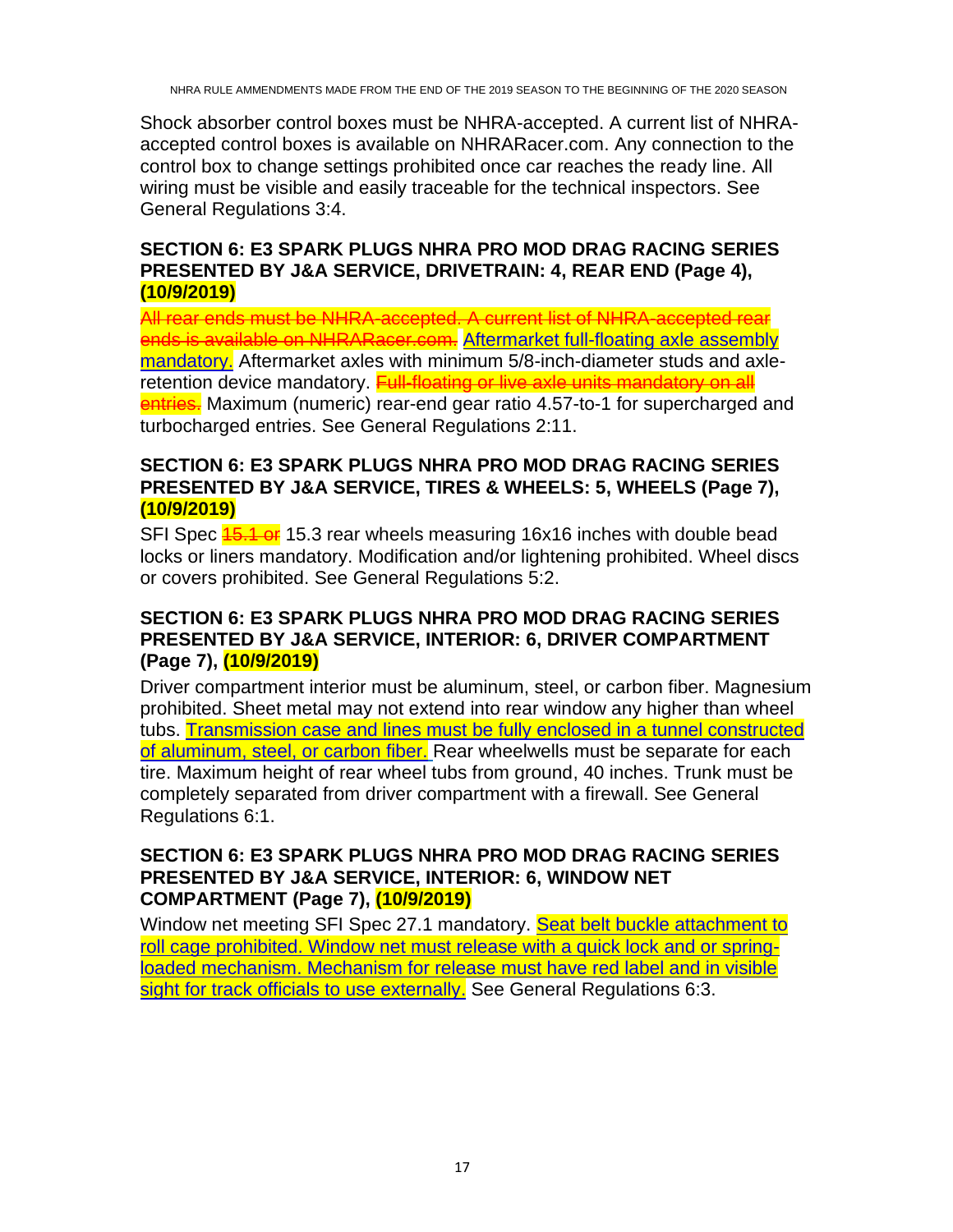# <span id="page-17-0"></span>**SECTION 6: E3 SPARK PLUGS NHRA PRO MOD DRAG RACING SERIES PRESENTED BY J&A SERVICE, BODY: 7, BODY (1st Paragraph) (Page 7) (10/9/2019)**

Both doors must be functional from inside and outside. One-piece or Funny Cartype bodies prohibited. Front overhang not to exceed 45 inches forward of the front spindle. If front overhang of selected body is less than the maximum of 45 inches, an extension may be added to reach the maximum length. Any front-end body part made with carbon fiber must be covered with SFI 54.1 flame retardant coating. Must be applied according to the manufacturer's specifications and recommendations. No holes permitted in rear of body. Two hinged openings with total maximum of 120 square inches permitted. Maximum 1-inch rocker panel extensions and fender flares (lips) permitted. Lip may not extend beyond forward half of wheel opening.

#### <span id="page-17-1"></span>**SECTION 6: E3 SPARK PLUGS NHRA PRO MOD DRAG RACING SERIES PRESENTED BY J&A SERVICE, ELECTRICAL: 8, SYSTEM AIR PRESSURE SHUTOFF SWITCH (New section add after TAILLIGHTS) (Page 9) (10/9/2019)**

A 60 psi normally open-air switch must be installed to prevent the car from starting if system air pressure is below 60 psi. In the event the car is losing air pressure during a run, the switch must open when system air pressure goes below 60 psi. The switch must run in series with the ignition "run enable" wire. The switch may also trigger the fuel shutoff but is not mandatory. The switch must be wired to not remove power from the Electrimotion Safety Device at any time.

# <span id="page-17-2"></span>**SECTION 6: E3 SPARK PLUGS NHRA PRO MOD DRAG RACING SERIES PRESENTED BY J&A SERVICE, SUPPORT GROUP: 9, EVENT DATA RECORDER (Page 9) (10/9/2019)**

Properly installed and operational PRC Systems Event Data Recorder (part number EDR1.0 or EDR2.0) and PRC Systems Wire Assembly (part number WA1.0 or WA2.0) permitted mandatory. The PRC Systems Event Data Recorder and Wire Assembly **should must** be installed per the manufacturer's instructions. Modification of or tampering with the PRC Event Data Recorder and Wire Assembly prohibited.

# <span id="page-17-3"></span>**SECTION 6: E3 SPARK PLUGS NHRA PRO MOD DRAG RACING SERIES PRESENTED BY J&A SERVICE, SUPPORT GROUP: 9, SHUTOFF DEVICE (Page 9) (10/9/2019)**

Supercharged and turbocharged cars are required to have properly installed and operational Electrimotion Pro Mod Shutoff Controller Kit (part number SB001) and Electrimotion Shutoff Receiver (part number RF001). Nitrous cars are required to have properly installed and operational Electrimotion Shutoff Receiver (part number RF001PS). The Electrimotion Pro Mod Shutoff Controller Kit and Shutoff Receiver must be properly installed per the manufacturer's instructions. Modification or tampering with the Electrimotion Pro Mod Shutoff Controller Kit and Shutoff Receiver prohibited. The Electrimotion Crew Alert Box, part number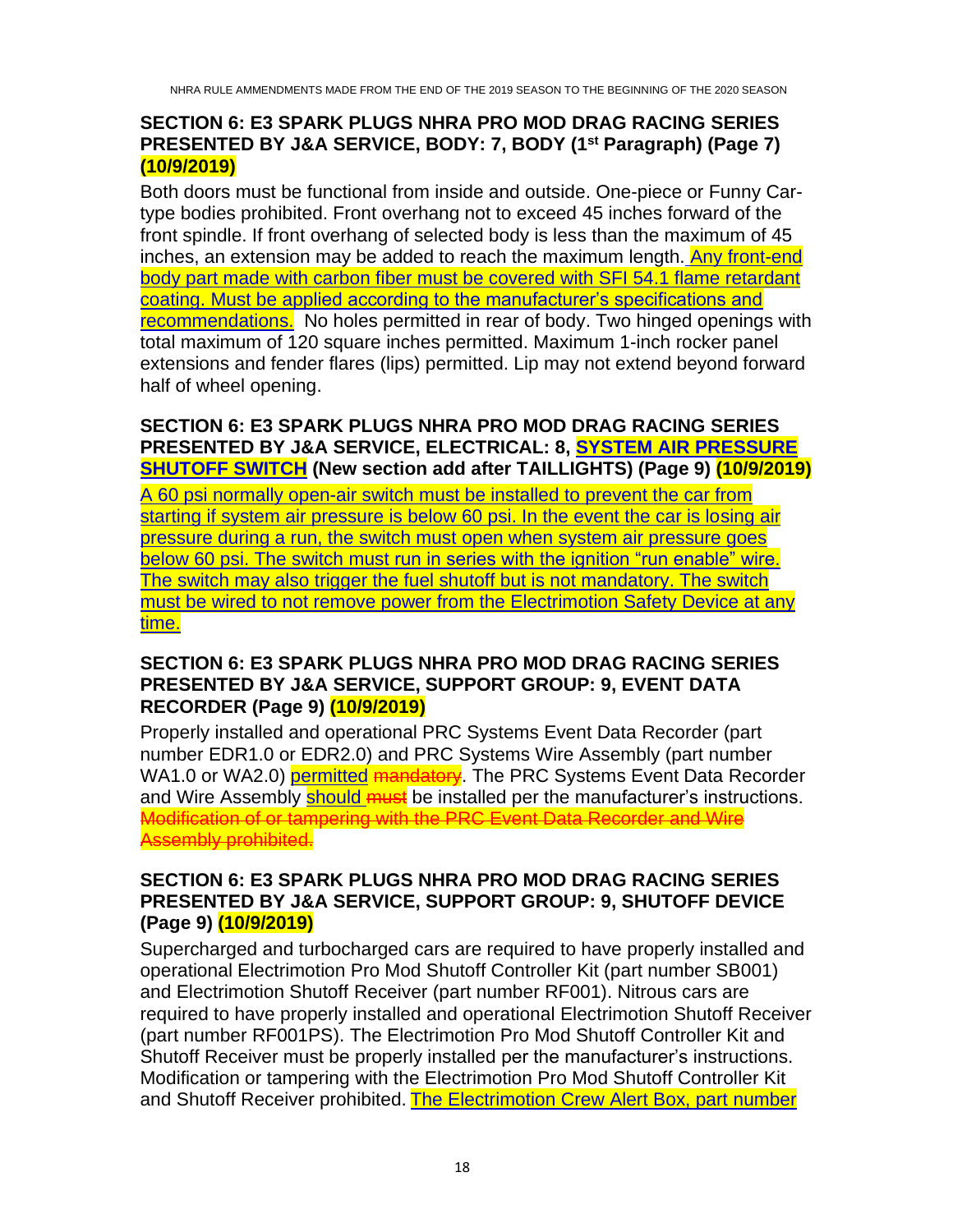CB001 and the Motorsports Safety Electronics Shutoff System part number MS1150, may be used in conjunction with the Shutoff Device to illuminate a dash light for driver notification, disengage throttle and/or enable the shutoff device. Any other use of the Electrimotion Crew Chief Alert box or the Motorsports Safety Electronics Shutoff System is prohibited.

# <span id="page-18-0"></span>**SECTION 6: E3 SPARK PLUGS NHRA PRO MOD DRAG RACING SERIES PRESENTED BY J&A SERVICE, DRIVER: 10, PROTECTIVE EQUIPMENT (Page 10) (10/9/2019)**

Driver's suit meeting SFI Spec 3.2A/20, SFI Spec 3.3/20 gloves, and SFI Spec 3.3/20 boots mandatory for entries. An SFI 3.3 head sock or SFI 3.3 skirted helmet is required on all cars. Fresh-air breathing system mandatory. System must be manufactured and installed by the original helmet manufacturer or with written authorization of the original helmet manufacturer. Helmet must meet applicable SFI and/or Snell Specs with fresh air system installed. Compressed air only. Air must be supplied by constant pressure. See General Regulations 10:10.

<span id="page-18-1"></span>**SECTION 7B: TOP DRAGSTER, DRIVER:10, (Add before Credentials) ARM RESTRAINTS (Pag 6) (10/9/2019)**

Mandatory. See General regulations 9:12.

<span id="page-18-2"></span>**SECTION 11B: FACTORY STOCK SHOWDOWN (New section after SECTION 11A: STOCK CARS) (Page 12) (10/9/2019)**

**Requirements and specifications for Factory Stock Showdown are the same as those for Stock – Section 11A with the following exceptions:**

**DESIGNATION Designation: FSS** 

Reserved for 2008 and newer Chevrolet COPO, Dodge Drag Pak, and Ford Cobra Jet with the following factory production engine of the same make. Year of engine optional. Only those engines and/or bodies listed in this section are eligible for the Factory Stock Showdown.

Minimum weight for all pre-2019 Chevrolet COPO and Ford Cobra Jet combinations 3,450 lbs. except for all Ford Cobra Jet combinations with 2.3L Eaton superchargers 3,275 lbs.

Minimum weight for the 2015 Drag Pak combination 3,500 lbs.

Minimum weight for all 2019 Chevrolet COPO, and Ford Cobra Jet combinations 3,575 lbs.

Maximum weight on all combinations 3,600 lbs.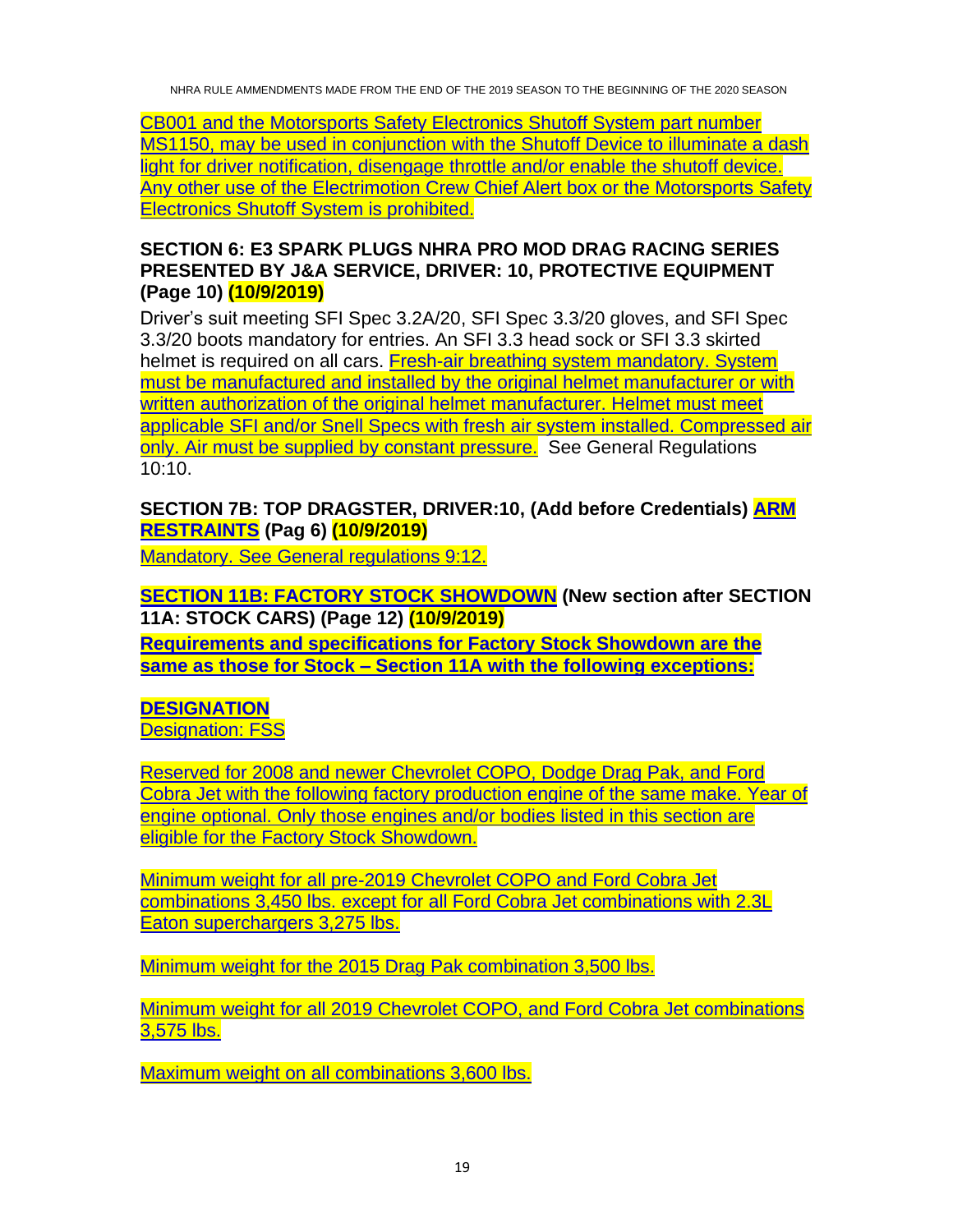Note: NHRA may make adjustments to (minimum weights, supercharger pulley ratios, etc.) at any time to control performance and maintain parity within the category.

Permitted Combinations:

**All previously approved Factory Stock Showdown bodies are eligible to be used with the approved engine combinations listed below. Engine must be same make as body.** 

**2017-2018 Camaro COPO 350**

• 590 HP Supercharged 2.9L Whipple

#### **2019 Camaro COPO 350**

• 630 HP Supercharged 2.65L Magnuson o Upper supercharger pulley size: (3.580) inches

#### **2015 Challenger Drag Pak 354**

• 540 HP Supercharged 2.9L Whipple o Upper supercharger pulley size: (3.000) inches

#### **2010 Mustang Cobra Jet 330**

• 435 HP Supercharged 2.3L Eaton

#### **2012 Mustang Cobra Jet 330**

• 450 HP Supercharged 2.3L Eaton

#### **2016 Mustang Cobra Jet 302**

• 575 HP Supercharged 2.9L Whipple

# **2019 Mustang Cobra Jet 327**

- 610 HP Supercharged 3.0L Whipple
	- o Upper supercharger pulley size: (4.000) inches

# **2019 Mustang Cobra Jet 351**

• 570 HP Supercharged 2.9L Whipple  $\circ$  Upper supercharger pulley size: (3.500) inches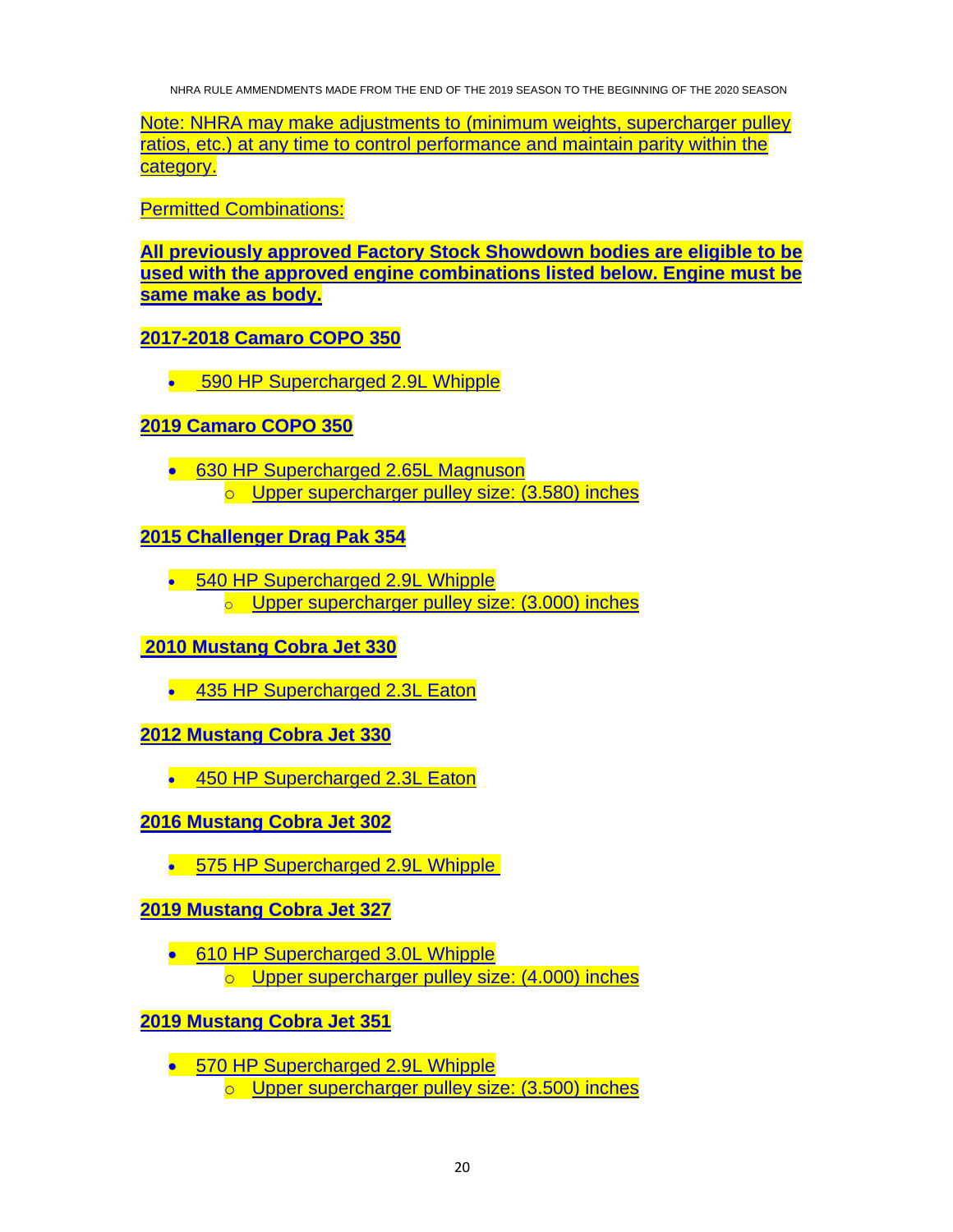# **ENGINE:1**

# **AIR INLET TUBE**

Optional. If used, air inlet tube must be OEM automotive or retain OEM configuration. Air inlet tube may be cut or trimmed, epoxying prohibited. If using current engine combination in an older model year air inlet tube and must be approved by NHRA Technical Services before use.

# **CYLINDER HEADS**

Must be correct casting number for year engine combination claimed, per NHRA Technical Bulletins and NHRA accepted. CNC porting of Intake runner, exhaust runner, and combustion chamber is permitted. Changing the configuration of the Combustion Chamber is prohibited. Welding, epoxying any part of the intake, exhaust port is prohibited. Spark-plug hole must maintain stock location, size, and angle as machined by the OEM: spark plug adapters prohibited. Intake and exhaust manifold adapter plates prohibited. Valve-guide centerlines must maintain the stock lateral and front-to-back location as machined by the OEM. Cylinder heads are additionally restricted in that they must retain original-size valves at original angles +/- 1 degree and must be able to hold original cylinderhead volume per NHRA Specifications. Runner volumes may not exceed the current Super Stock cylinder-head volumes as listed on [www.NHRARacer.com.](http://www.nhraracer.com/) External modifications beyond normal repair prohibited. Final acceptance as determined by NHRA in NHRA's sole and absolute discretion. Intake side of head may not be cut into any part of valve cover bolt holes or intake mounting holes. Valve-cover bolt holes must remain unaltered and in their original location. The following are permitted: polylocks, jam nuts, screw-in larger-diameter rocker studs or pinned studs, bronze-wall valve guides, cylinder head studs. Valve spring umbrellas optional. Cylinder head may have all of the seats replaced. Any valve-job permitted, O-ringing head prohibited.

# **ENGINE**

Must be same make as car used, NHRA-accepted aftermarket cylinder blocks permitted. Equipment other than original factory-installed prohibited. Engine must remain in stock location — height, setback, etc. Cylinder bores must not exceed .080-inch overstock. Bores are measured at top of cylinder where ring wear is not evident. Normal balance job (i.e., one piston/rod assembly untouched) permitted. Otherwise lightening of component parts prohibited. All throttle bodies, manifolds, heads, etc. must be tightened to prevent any air or fuel leaks. Vacuum lines must be securely connected or blocked off. Stroke tolerance is +/- .015-inch. Stock OEM or NHRA accepted aftermarket crankshaft mandatory. Aftermarket crank must retain OEM configuration. Lightening of crankshaft other than normal balance job prohibited. Cylinder blocks may be sleeved. O-ringing cylinder blocks are prohibited. Aftermarket SFI Spec 18.1 harmonic balancer mandatory. See General Regulations 1:2.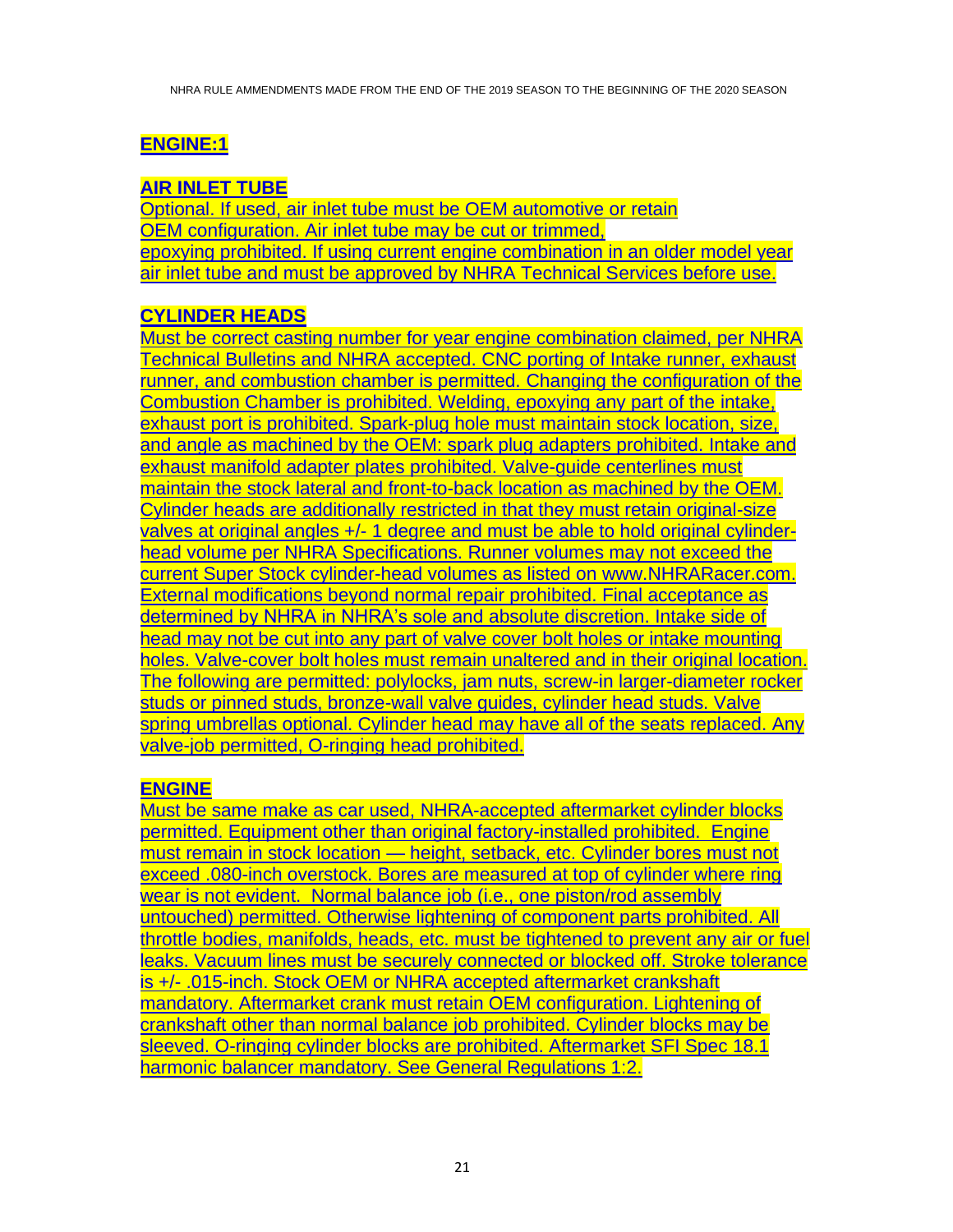## **FUEL INJECTION**

Electronic fuel injection permitted. Larger fuel injectors permitted, provided no modification or re-drilling of manifolds is performed. Only one injector per cylinder permitted. See General Regulations 9:1, 9:11. See NHRARacer.com: NHRA Accepted Products for approved fuel injection units.

## **GAS TANK**

Fuel cell permitted; maximum capacity 5 gallons. Fuel cell must be located in the trunk area only, a firewall of minimum .032-inch aluminum or .024-inch steel must be installed to totally seal driver compartment from fuel cell.

#### **OIL CONTAINMENT DEVICE**

All vehicles must have a properly fitting lower engine oil containment device. See General Regulations 1:8.

#### **THROTTLE BODY**

Must be correct year, make and model specified for cars engine. Sandblasting, grinding, flash removal, dry film coating, or any other modification to throttle body prohibited. If OEM throttle body(s) was equipped with electronic throttle control (i.e., drive by wire), the throttle body(s) may be adapted to mechanical throttle linkage if an aftermarket OEM-type electronic-fuel injection system is used.

#### **SUPERCHARGERS**

Must be correct year, make and model specified for cars engine. Sandblasting, grinding, flash removal, dry film coating, or any other modification to Supercharger prohibited.

# **DRIVETRAIN:2**

# **TRANSMISSION, AUTOMATIC**

Any model transmission, same make as car, with a maximum of three forward speeds. Transmission case must be OEM or aftermarket OEM replica from a standard, automotive application as found in the Official NHRA Stock Car Classification Guide. Aftermarket case must meet SFI Spec. 4.1. NHRA-accepted adapter plates permitted. Modifications to shifting patterns are permitted, provided full shift pattern is retained. Full shift pattern must include park and reverse. Any gear change must occur as a result of an internal function of the transmission or from direct action by the driver. Shifting with the use of pneumatic, electric, hydraulic, etc. is prohibited. Lockup converters of any kind are prohibited. Wires for a trans brake, line lock, starting line enhancer (bump box), wheel speed, driveshaft speed or GPS signal to transmission prohibited. Deepened stock or aftermarket transmission oil pans permitted. Functional neutral safety switch mandatory. Transmission brake prohibited. Starting line staging devices are prohibited. Tailshaft modifications for bushing replacement, or NHRA-accepted aftermarket tailshaft permitted. Must be equipped with a transmission shield meeting SFI Spec 4.1. Any car running quicker than 9.99,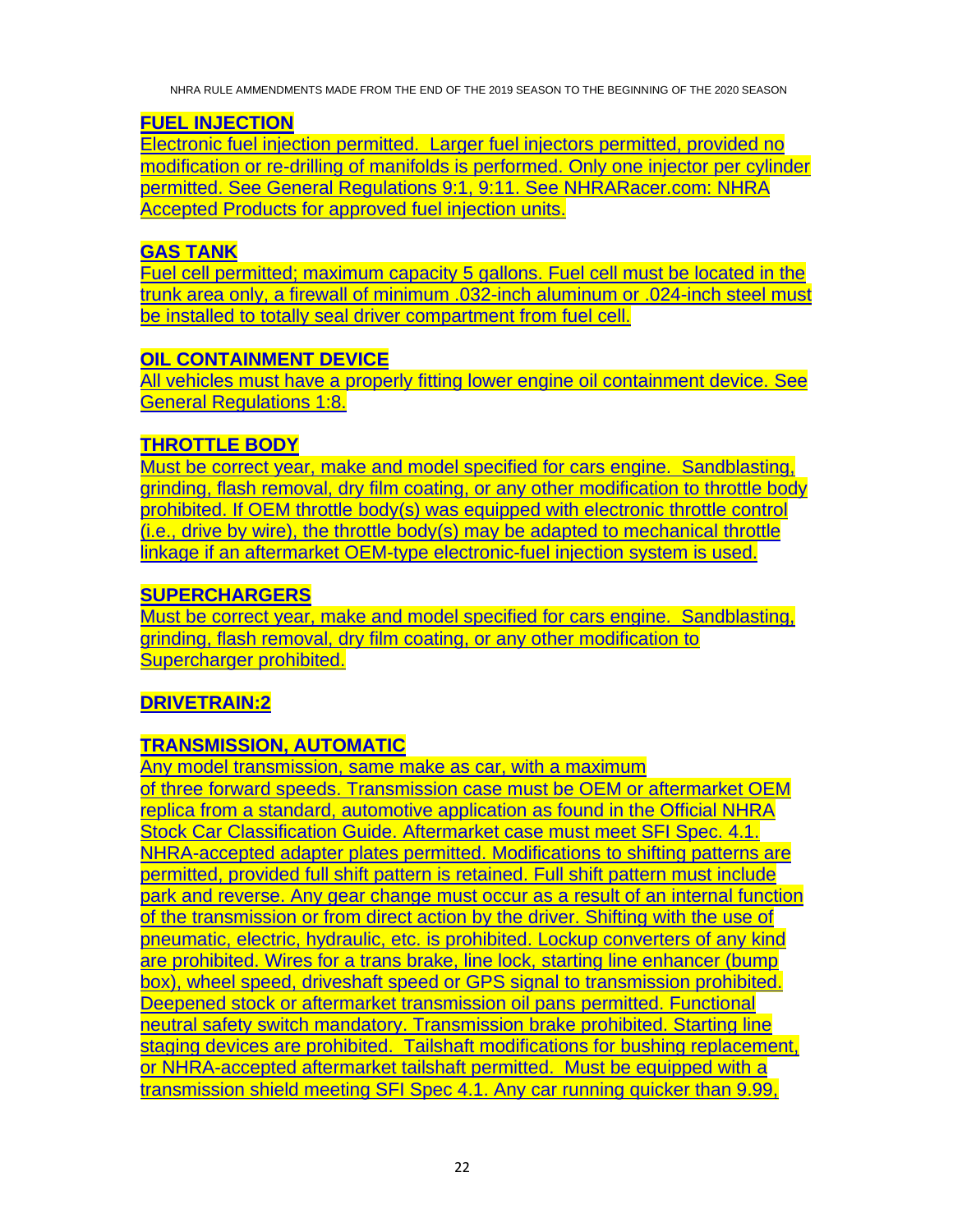SFI 29.1 automatic transmission flexplate and SFI 30.1 flexplate shield mandatory. See General Regulations 2:12, 2:14

**TRANSMISSION, MANUAL**  Manual transmission prohibited.

# **BRAKES & SUSPENSION:3**

## **SUSPENSION, FRONT**

Must retain complete stock front suspension system as produced by manufacturer for body used, aftermarket tie rods with Heim joints permitted. Travel limiters permitted. Sway bar optional. See General Regulations 3:4.

# **SUSPENSION, REAR**

Must remain as produced by the OEM or NHRA accepted except for the following: Coils may be changed (clamped or spaced) as long as stock mounting points are maintained. Solid bushings in rear suspension permitted. Cars with rear coil springs may relocate the upper control arm at rear-end attachment point. Rear trailing arms may be replaced with NHRA-accepted OEM-type aftermarket units. Aftermarket lower

unit must be non-adjustable and have bushed ends (no heims). Aftermarket upper unit may be adjustable and use heim ends instead of bushings. Sway bar(s) optional. OEM or aftermarket torque arm permitted only on vehicles OEMequipped with a

torque arm. OEM torque-arm attachment points at rear end must be retained. See General Regulations 3:4.

# **FRAME:4**

# **BUMPERS**

Complete stock bumpers, guards, and braces (front and rear) mandatory, consistent with make, model, year claimed. Energy absorbing apparatus may not be removed. Rear bumper cover or valance only (i.e., not the bumper) may be notched or slotted for clearance around wheelie bars. Opening maximum is to allow for wheelie-bar movement only. Removal of rear bumper cover or trimming rear bumper cover the full width of wheelie bar prohibited.

# **ROLL CAGE**

Roll cage meeting SFI 25.5 is mandatory. See General Regulations 4:4, 4:11, 10:6.

# **WEIGHT**

Maximum weight on all combinations 3,600 lbs

# **ELECTRICAL:8**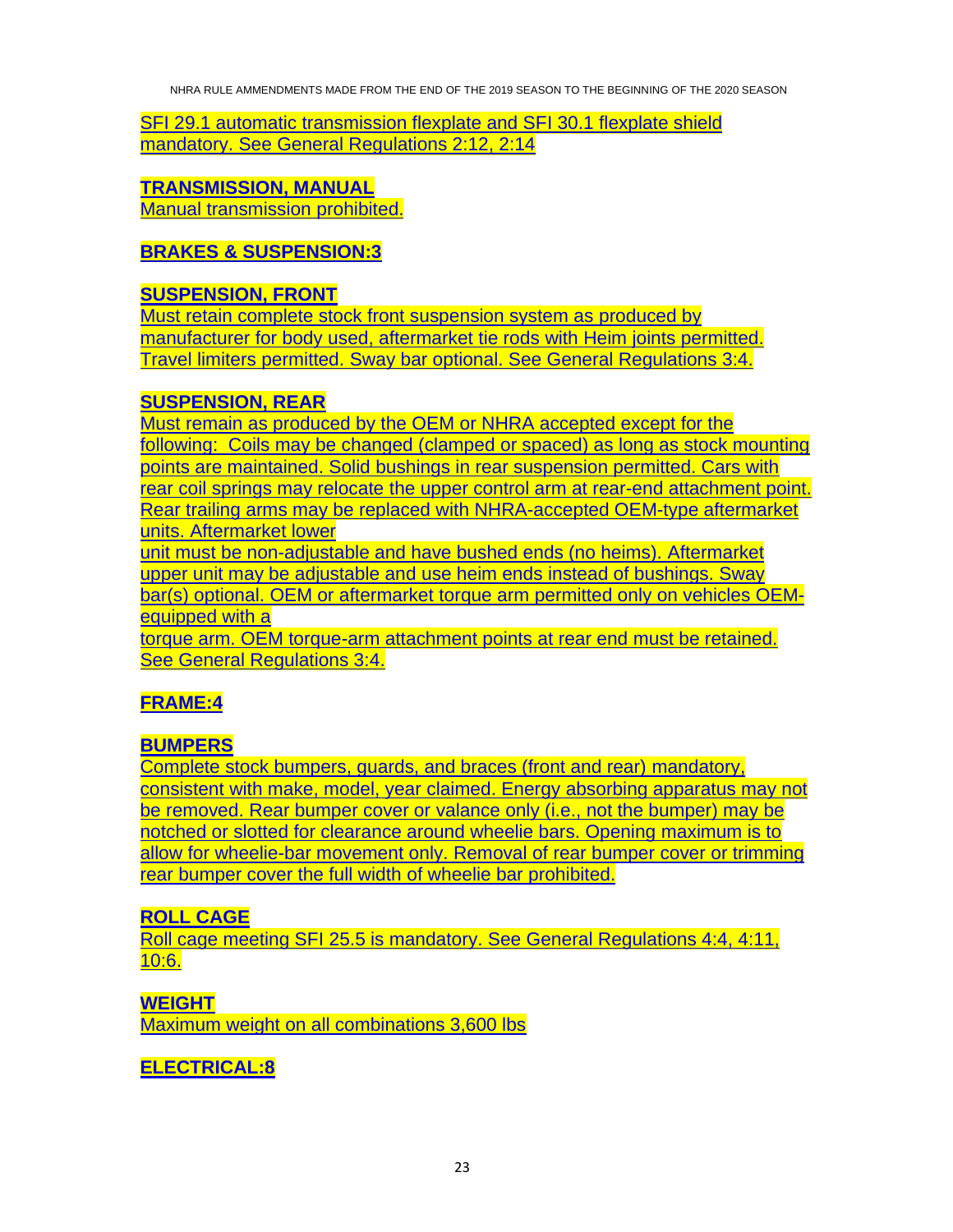# **IGNITION**

Two-step permitted. Two-step must be foot-activated through brake pedal, or pressure switch. Hand release prohibited. All wiring associated with the ignition system must be fully visible, labeled, and traceable. See General Regulations 8:3.

# **MASTER CUTOFF**

Mandatory. See General Regulations 8:4.

# **SUPPORT GROUP: 9**

# **TOW VEHICLES**

Tow vehicles prohibited.

# **DRIVER:10**

# **HEAD AND NECK RESTRAINTDEVICE/SYSTEM**

A head and neck restraint device/system meeting SFI 38.1 mandatory and must display a valid SFI label. At all times that the driver is in the race vehicle, from the ready line until the vehicle is on the return road, driver must properly utilize an SFI 38.1 head and neck restraint device/system, including connecting the helmet as required for full functionality of the device. The head and neck restraint device/system, when connected, must conform to the manufacturer's mounting instructions, and it must be configured, maintained, and used in accordance with the manufacturer's instructions. Modification of the device is prohibited.

# <span id="page-23-0"></span>**SECTION 14: TOP ALCOHOL DRAGSTER, BODY: 7, REAR WINGS & SUPPORTS (1st Paragraph) (Page 9) (10/9/2019)**

All rear wing supports must meet SFI Spec 2.1. Wing configuration limited to one only, with maximum three elements. Combined total area of rear wing (total of all stages and/or elements) is restricted to 550 square inches minimum, 1,500 square inches maximum. Trailing edge of rear wing may not extend more than 50 inches behind centerline of rear axle. Maximum height of any wing as measured vertically from the trailing edge of wing to ground is 90 inches. Strut mounting points may not be forward of motor plate. No part of wing to be within 6 inches of rear tire. Any adjustment or movement during run prohibited. Pressurization of wing struts, up to a maximum of 200psi, permitted. Pressurization of wing struts prohibited.

# <span id="page-23-1"></span>**SECTION 14: TOP ALCOHOL DRAGSTER, SUPPORT GROUP: 9, SHUTOFF DEVICE (Page 10) (10/9/2019)**

Properly installed and operational Electrimotion Top Alcohol Dragster Shutoff Controller Kit (part number SB001TAD for blown applications, SB001AFD for injected nitro applications) and Electrimotion Shutoff Receiver (part number RF001) mandatory. The Electrimotion Top Alcohol Dragster Safety Shutoff Controller Kit must be properly installed per the manufacturer's instructions.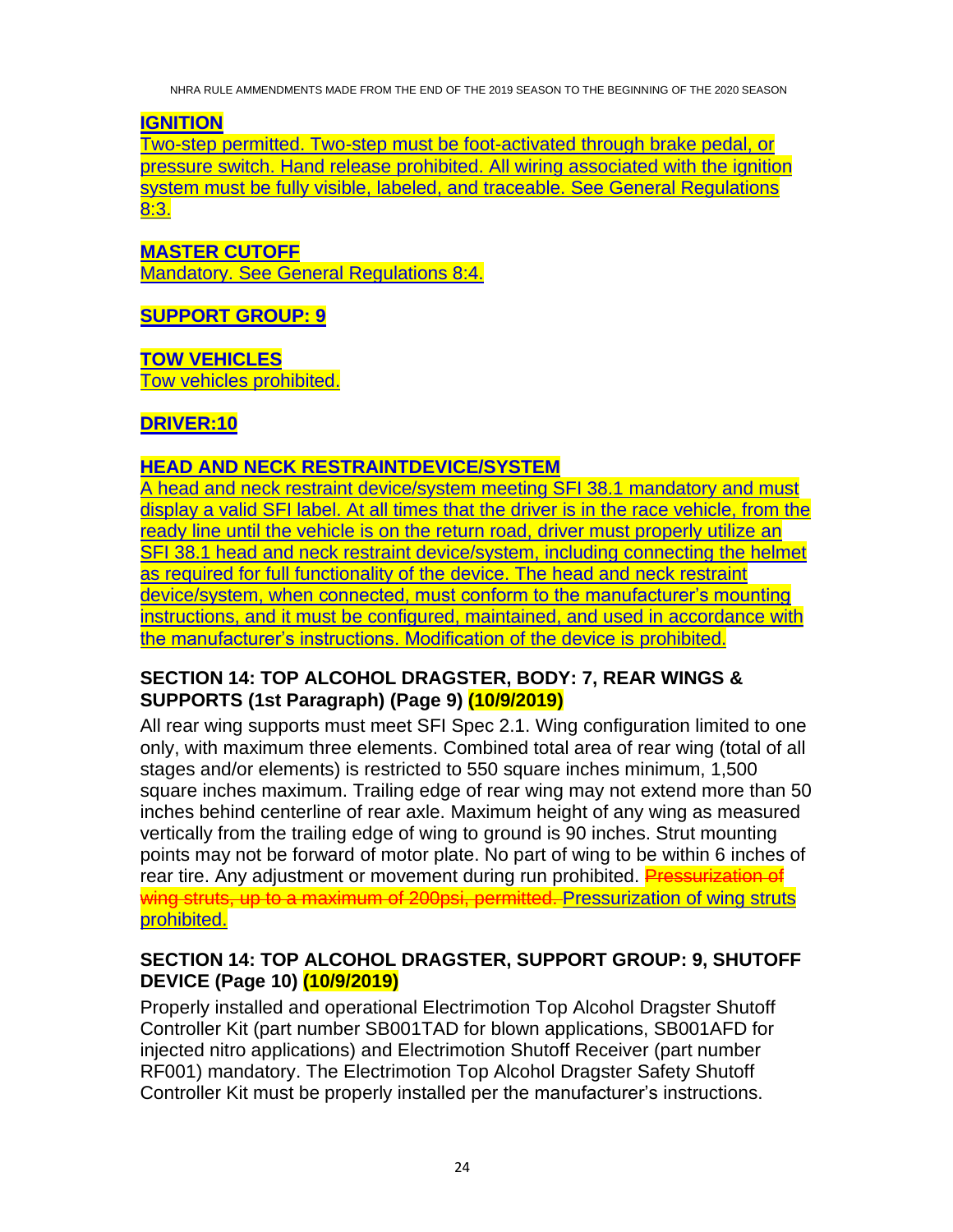Modification of or tampering with the Electrimotion Top Alcohol Dragster Safety Shutoff Controller Kit prohibited. The Electrimotion Crew Alert Box, part number CB001 and the Motorsports Safety Electronics Shutoff System part number MS1150, may be used in conjunction with the Shutoff Device to illuminate a dash light for driver notification, disengage throttle and/or enable the shutoff device. Any other use of the Electrimotion Crew Chief Alert box or the Motorsports Safety Electronics Shutoff System is prohibited.

# <span id="page-24-0"></span>**SECTION 15: TOP ALCOHOL FUNNY CAR, SUPPORT GROUP: 9, SHUTOFF DEVICE (Page 10) (10/9/2019)**

Properly installed and operational Electrimotion Top Alcohol Funny Car Shutoff Controller Kit (part number SB001TAFC) and Electrimotion Shutoff Receiver (part number RF001) mandatory. The Electrimotion Top Alcohol Funny Car Safety Shutoff Controller Kit must be properly installed per the manufacturer's instructions. Modification of or tampering with the Electrimotion Top Alcohol Funny Car Safety Shutoff Controller Kit prohibited. The Electrimotion Crew Alert Box, part number CB001 and the Motorsports Safety Electronics Shutoff System part number MS1150, may be used in conjunction with the Shutoff Device to illuminate a dash light for driver notification, disengage throttle and/or enable the shutoff device. Any other use of the Electrimotion Crew Chief Alert box or the Motorsports Safety Electronics Shutoff System is prohibited.

# <span id="page-24-1"></span>**SECTION 16: PRO STOCK MOTORCYCLE, DESIGNATION (Page 2) (10/9/2019)**

# **DESIGNATION**

PRO, preceded by motorcycle number.

Reserved for 1998 or later production stock-appearing, gas-burning, naturally aspirated motorcycles. Minimum weight at conclusion of run, including rider:

Harley-Davidson (must be NHRA-accepted) (up to 160 cid; 60-degree angle, 2-valve, pushrod) -  $625640$  pounds

Victory (must be NHRA-accepted) (up to 160 cid; 60-degree angle, 2-valve, pushrod) -  $625640$  pounds

American pushrod V-Twin (must be NHRA-accepted) (up to 160 cid; 60-degree angle, 2-valve, pushrod) -  $625640$  pounds

Kawasaki (must be NHRA-accepted) (up to 107 cid, 2- or 4-valve) - 575 pounds

Suzuki (must be NHRA-accepted) (up to 107 cid, 2-valve) - 590 pounds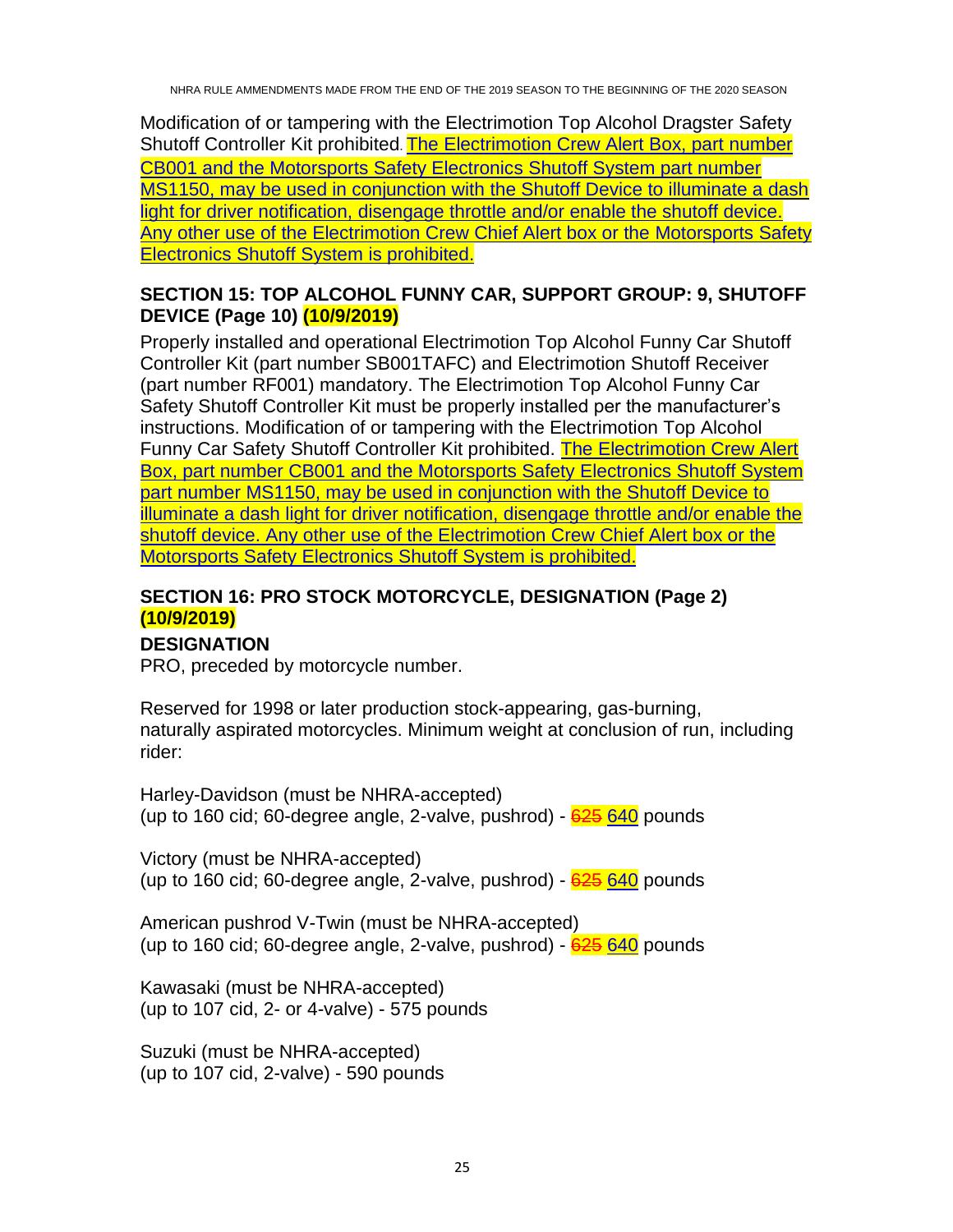Suzuki (must be NHRA-accepted) (up to 113 cid, 2-valve) - 600 pounds (up to 113 cid, 4-valve)  $-610$  pounds

NHRA reserves the right to adjust weights as performance dictates.

Once an engine is used in a motorcycle at an event, that engine cannot be used in another motorcycle for the duration of the event. Engine shall consist of engine cases, crankshaft, block, and cylinder heads. Cases and heads will be serialized or otherwise identified at each event.

Serial number or identification mark on cases must be visible with body removed.

Any competitor who causes an oildown while participating at an NHRA Mello Yello event will be subject to fines and penalties as outlined in Section 2 - Oildown Penalties.

# <span id="page-25-0"></span>**SECTION 16: PRO STOCK MOTORCYCLE, ENGINE:1, INDUCTION ELECTRONIC FUEL INJECTION SYSTEM (Page 2) (10/9/2019)**

Electronic fuel injection permitted. All electronic-fuel-injection systems must be NHRA-accepted. Only one fuel injector allowed per each cylinder. All inputs/outputs, sensors, transducers, and wiring related to the fuel-injection system and ignition system must be NHRA-accepted and used in an unaltered manner. Contact the NHRA Technical Department for an approved list of sensors, inputs/outputs, and wiring. A current list of NHRA-accepted electronicfuel-injection systems and additional system clarification is available on NHRARacer.com. See General Regulations 9:1.

#### <span id="page-25-1"></span>**SECTION 17: PRO STOCK, BRAKES & SUSPENSION: 3, SUSPENSION (Page 5) (10/9/2019)**

Full automobile production systems mandatory. On NHRA-accepted 4-link suspension systems, when quick-pins are used, pins must have an attachment to keep them from falling onto racing surface when not in use. **Minimum 1 hydraulic** shock absorber per wheel. One hydraulic damper, inerter, or damper inerter hybrid, required per wheel, for a maximum of four per vehicle. Fabricated units permitted. Rigid-mounted suspensions or straight front axles prohibited.

Active suspension of any kind prohibited. Any ability to make on-track setting/rate changes based on "real time" data or input from any source, including the shock/strut itself (i.e., magnetically charged fluid), is prohibited.

Electrically controlled, hydraulic shocks and/or struts are permitted, provided all adjustment settings/changes are preset before the run. Digressive spring devices prohibited on rear springs. All shocks systems must be NHRA-accepted. Only 1 three-wire shielded cable connection is permitted from the top of the shock/strut to the shock/strut controller. Electrical connections of any other kind to or from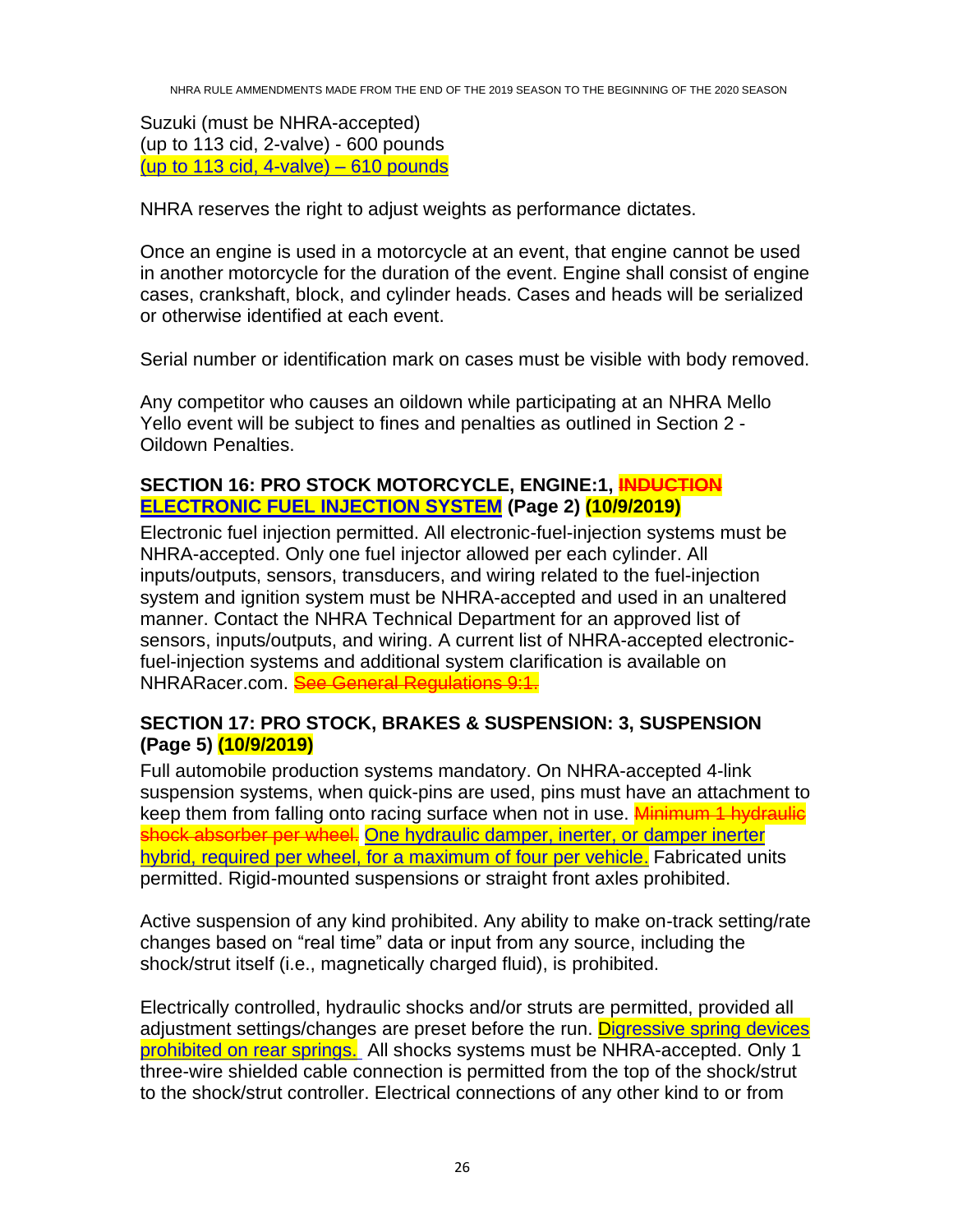the shock/strut prohibited. Shock/strut travel sensors permitted, but may ONLY be connected to the vehicle data recorder. Shock/strut control boxes that have connections for travel sensors must have the pin removed from the connector. Connection to serial port on control box prohibited once car reaches the ready line. All wiring must be visible and easily traceable for technical inspector. Control boxes must be NHRA-accepted. A current list of NHRAaccepted control boxes is available on NHRARacer.com. Shock/strut may have a maximum of three air lines connected to an air bottle. See General Regulations 3:4.

# <span id="page-26-0"></span>**SECTION 17: PRO STOCK, INTERIOR:6, WINDOW NET (Page 7) (10/9/2019)**

Window net meeting SFI Spec 27.1 mandatory. Window nets must be either ribbon or mesh type. No solid material type. Seat belt buckle attachment to roll cage prohibited. Window net must release with a quick lock and or spring-loaded mechanism. Mechanism for release must have red label and in visible sight for track officials to use externally. See General Regulations 6:3.

# <span id="page-26-1"></span>**SECTION 17: PRO STOCK, BODY:7, BODY (1ST Paragraph) (Page 7) (10/9/2019)**

Sports cars, sedan deliveries, trucks prohibited. NHRAaccepted composite body mandatory. Chopping, channeling, sectioning, or other alterations to contour, length, or width prohibited. Modification to NHRA-accepted body components prohibited, except for minor trimming to fit. Maximum front end overhang is 45 inches. All measurements must remain within the tolerances found on the NHRA Pro Stock Body Measurement Legend sheets. All cars must successfully pass NHRA body template inspection prior to competition. Contact NHRA Technical Services Department headquarters for body dimensions and available templates. NHRA approval required for all body styles regardless of manufacturer. All body mounts must be non-adjustable. Any front end body part made with carbon fiber must be covered with SFI 54.1 flame retardant coating. Must be applied according to the manufacturer's specifications and recommendations.

# <span id="page-26-2"></span>**SECTION 17: PRO STOCK, ELECTRICAL: 8, SYSTEM AIR PRESSURE SHUTOFF SWITCH (New section add after MASTER CUTOFF) (Page 10) (10/9/2019)**

A 60 psi normally open-air switch must be installed to prevent the car from starting if system air pressure is below 60 psi. In the event the car is losing air pressure during a run, the switch must open when system air pressure goes below 60 psi. The switch must run in series with the ignition "run enable" wire. The switch may also trigger the fuel shutoff but is not mandatory. The switch must be wired to not remove power from the Electrimotion Safety Device at any time.

# <span id="page-26-3"></span>**SECTION 17: PRO STOCK, SUPPORT GROUP: 9, SHUTOFF DEVICE (Page 11) (10/9/2019)**

Properly installed and operational Electrimotion Pro Stock Shutoff Controller Kit (RF001PS) mandatory. The Electrimotion Pro Stock Shutoff Controller Kit must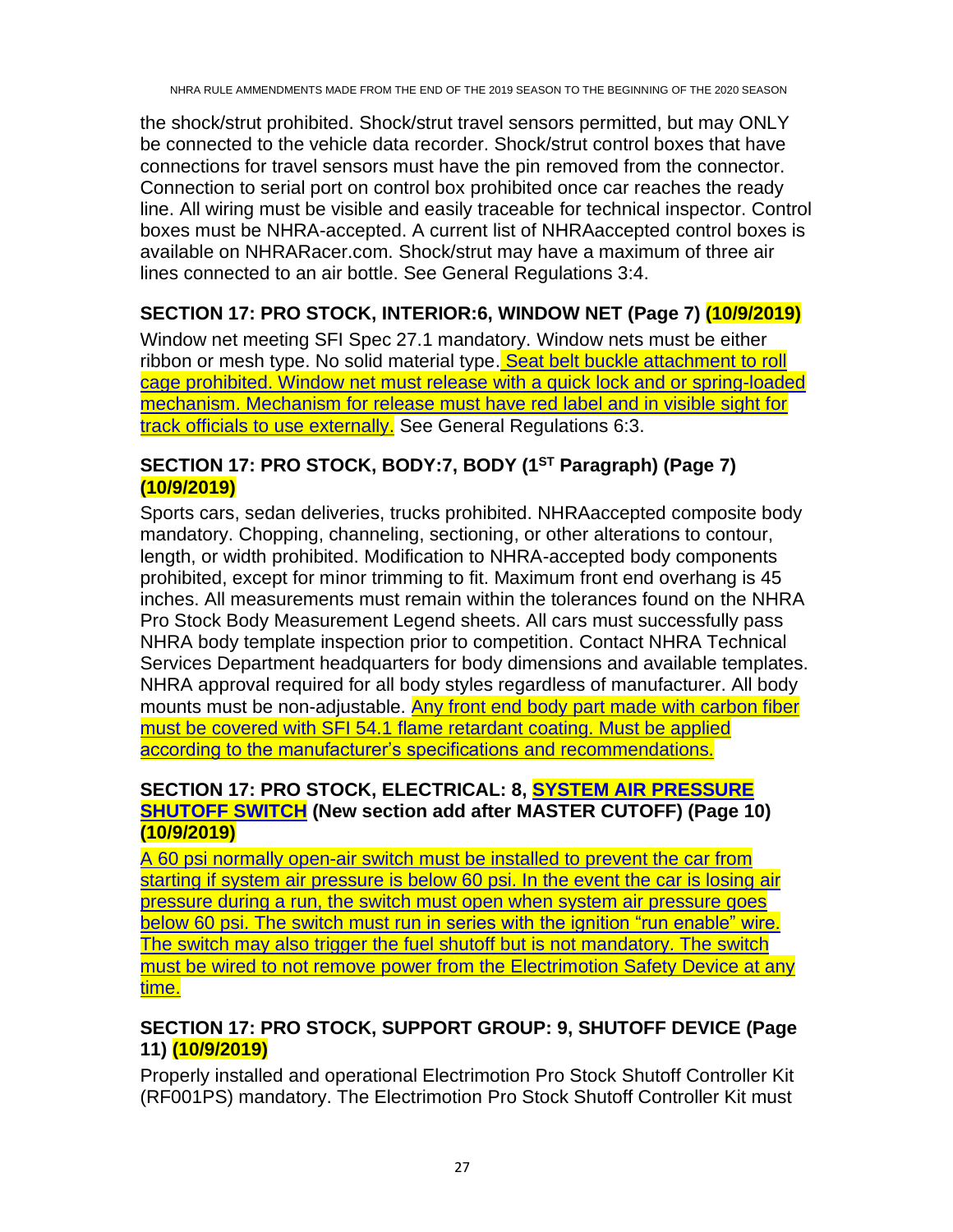be properly installed per the manufacturer's instructions. Modification or tampering with the Electrimotion Pro Stock Shutoff Controller Kit prohibited. The Electrimotion Crew Alert Box, part number CB001 and the Motorsports Safety Electronics Shutoff System part number MS1150, may be used in conjunction with the Shutoff Device to illuminate a dash light for driver notification, disengage throttle and/or enable the shutoff device. Any other use of the Electrimotion Crew Chief Alert box or the Motorsports Safety Electronics Shutoff System is prohibited.

# <span id="page-27-0"></span>**SECTION 17: PRO STOCK, SUPPORT GROUP: 9, EVENT DATA RECORDER, (Page 10) (10/9/2019)**

Properly installed and operational PRC Systems Event Data Recorder (part number EDR1.0 or EDR2.0) and PRC Systems Wire Assembly (part number WA1.0 or WA2.0) permitted mandatory. The PRC Systems Event Data Recorder and Wire Assembly **should must** be installed per the manufacturer's instructions. Modification of or tampering with the PRC Event Data Recorder and Wire Assembly prohibited.

# <span id="page-27-1"></span>**SECTION 18: FUNNY CAR, DESIGNATION (1ST four paragraphs) (Page 1) (10/9/2019)**

FC, preceded by car number.

Reserved for supercharged, fuel-burning Funny Cars built specifically for drag racing competition. Minimum weight at conclusion of run: 2,5852,600 pounds, including driver.

Any competitor who causes an oildown while participating at an NHRA Mello Yello event will be subject to fines and penalties as outlined in Section 2 - Oildown Penalties.

Any proposed changes to vehicle design or vehicle components must be submitted in writing to the NHRA Technical Department for review and approval or disapproval, in NHRA's sole and absolute discretion. Only safety-enhancing modifications will be considered for approval and implementation. during 2019. Performance-enhancing modifications may be submitted for approval; however, even if approved for future use, it is NHRA's plan that no performance-enhancing modifications will be implemented. during 2019.

# <span id="page-27-2"></span>**SECTION 18: FUNNY CAR, ENGINE: 1, ENGINE (Page 2) (10/9/2019)**

Any internal-combustion, NHRA-accepted, reciprocating, 90-degree V-8, singlecamshaft, automotive-type engine permitted. Multi and/or overhead cam configuration prohibited. Maximum 500 cid; maximum bore center spacing 4.800 inches; maximum cam centerline 5.400 inches, maximum two valves per cylinder. Only one cylinder-head design is acceptable:

 Intake valve angle of 35 degrees, + or - 1 degree Intake valve size maximum: 2.470 inches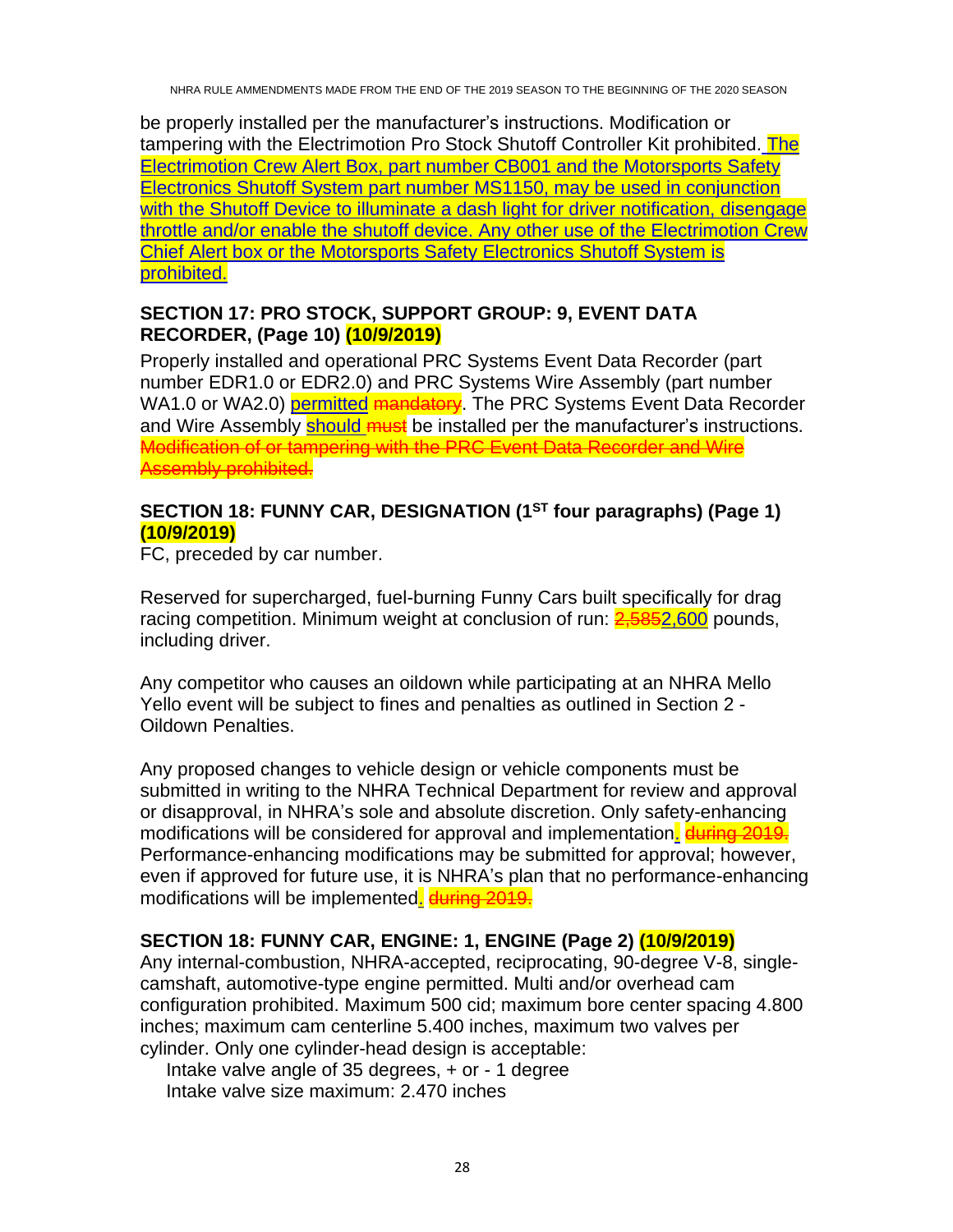Exhaust valve angle of 21 degrees, + or - 1 degree Combined intake and exhaust valve size maximum: 4.395 Inches Bore size: 4.1875 inches, +.004-inch Cam Core Size: 60 mm maximum

Engine block must be forged aluminum and NHRA-accepted. Cast aluminum blocks prohibited.

Dry-sump oil system mandatory. Dry-sump system tank must be mounted inside framerails. Engine must be equipped with an NHRA-accepted SFI Spec 7.1 lower engine ballistic/restraint flexible type device. A positive method (flange, lip, etc.) must be attached to the intake manifold or engine block to retain both the front and rear manifold to block gasket(s). The flange/lip must extend past the surface of the gasket and be contoured to closely fit the block and manifold surfaces to prevent the gasket from extruding. An inner diaper, Taylor part number 001-ID-FC, NitroSew part number 4028, or DJ Safety part number 750500. Carbon fiber/composite oil pan prohibited.

# <span id="page-28-0"></span>**SECTION 18: FUNNY CAR, ENGINE: 1, OIL RETENTION DEVICE (Page 4) (10/9/2019)**

Engine oil-retention pan mandatory. Minimum material, .050-inch aluminum or .040-inch carbon fiber/Kevlar. Pan must extend rearward of the motor plate a minimum of 3 inches to capture oil from rear main seal. Pan length from motor plate forward must extend a minimum 3 inches forward of the front face of the lower pulley but no longer than 20 inches in front of the engine block. A longer pan to provide improved oil retention is acceptable; however, pPan must not extend under driver's seat or provide air passages that would be considered enhanced ground effects. Pan may be no wider than outside edge of the bottom framerails and must extend to the top of the upper framerails. Pan must be either a one-piece design or constructed as to be sealed as a retention device to retain oil. Must have minimum 4-inch-high bulkhead on front and minimum 2-inch-high bulkhead on rear for oil retention during acceleration and deceleration. Bulkheads must be "coved" toward oil pan to assist oil in staying within the confines of the bulkheads. A nonflammable, oil-absorbent liner mandatory inside of retention device. All holes, cracks, or other openings must be plugged to prevent oil from leaking out of oil-retention pan.

# <span id="page-28-1"></span>**SECTION 18: FUNNY CAR, DRIVETRAIN: 2, CLUTCH, FLYWHEEL, FLYWHEEL SHIELD (Page 5) (10/9/2019)**

Flywheel and clutch meeting SFI Spec 1.3 and flywheel shield meeting SFI Spec 6.2 mandatory. Maximum depth of flywheel shield: 9.4 inches (inside). Maximum six clutch discs permitted. Aluminum flywheels prohibited. Clutch exhaust filter mandatory. Refer to General Regulations 2:3, 2:5, 2:6, 2:7 and SFI Spec 10.<sup>45</sup> for complete motor plate and bellhousing guidelines.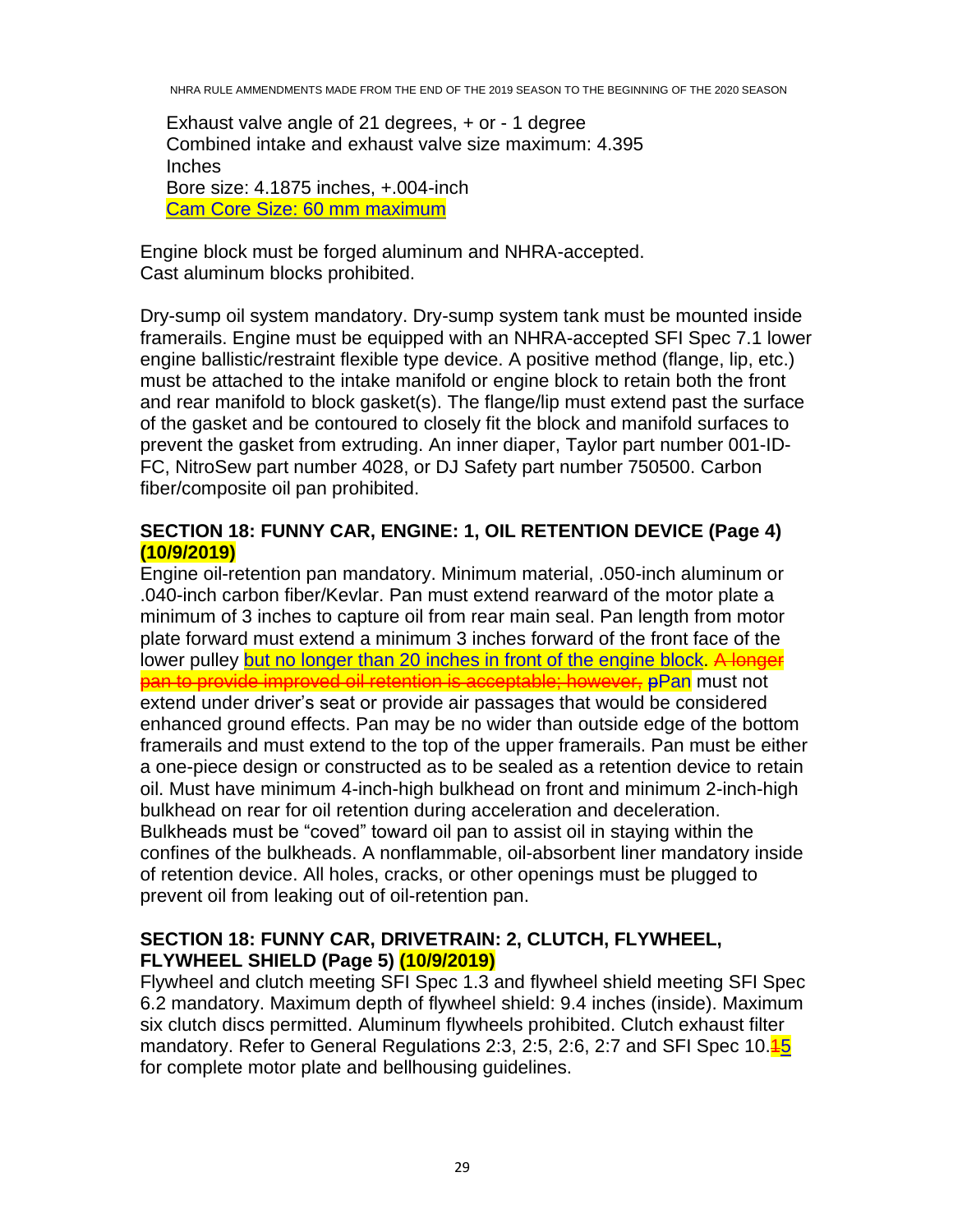<span id="page-29-0"></span>**SECTION 18: FUNNY CAR, DRIVETRAIN: 2, REAR END (Page 6) (10/9/2019)** Rear-end gear ratio restricted to 3.20:1 only; may not be higher or lower. Aftermarket full-floating or live axle assembly mandatory. Steel axles mandatory, titanium or any other material prohibited. Periodic maintenance must be performed per manufacturer's requirements. Front-loading or pumpkin style rear end prohibited at all national events. See General Regulations 2:11. All hubs must be drive hub type and must mate with required drive-hub-type wheel.

# <span id="page-29-1"></span>**SECTION 18: FUNNY CAR, FRAME: 4, GROUND CLEARANCE (Page 7) (10/9/2019)**

Minimum 3 inches from front of car to 12 inches behind centerline of front axle, 2 inches for remainder of car, except oil pan and exhaust headers. See General Regulations 4:74.5.

## <span id="page-29-2"></span>**SECTION 18: FUNNY CAR, INTERIOR: 6, FLOOR (New section add before SHEET METAL) (Page 9) (10/9/2019)**

Subflooring, inside but independent of body, mandatory. Subflooring must not contain openings or gaps.

# <span id="page-29-3"></span>**SECTION 18: FUNNY CAR, BODY:7, BODY, BURST PANEL (Page 10) (10/9/2019)**

Body (hood) burst panel(s), minimum 288 square inches, mandatory. Body burst panel(s) must be secured with plastic screws or tie wraps 1/8-inch maximum width. Only one tie wrap per connection point permitted. Six connection points maximum. Two NHRA-accepted body burst panel tethers, with separate body pads for each of the two tethers bolted with a plate on both sides of panel(s). NHRA-accepted body burst panel tethers: Amick Race Car Restraints part number JF-101. Taping of body burst panel(s) permitted along front leading edge only, all other sides prohibited. Maximum 1-inch-wide strip of tape allowed on burst panel. Taping of the body burst panel to the hood is permitted on any side(s), maximum 1-inch wide clear tape.

# <span id="page-29-4"></span>**SECTION 18: FUNNY CAR, BODY: 7, BODY, FASTENERS AND STIFFENERS (Page 10) (10/9/2019)**

All bolts and fasteners on body, windows, etc. must have button heads toward outside of body. All stiffeners must be placed on the inside of the body, whether on windows, spoiler, etc. **A minimum of 6 (3 per side) d** Doublers must be utilized on the all mounting tree attachment points located from the firewall forward. connecting the main saddle support structure to the body forward of the 'A' pillar. The 6 mounting tree attachment points do not include attachment to the front latching system. The framing must be a permanent fixture, with the exception of vertical mounts, which can be adjustable for necessary vertical body positioning.

# <span id="page-29-5"></span>**SECTION 18: FUNNY CAR, BODY: 7, BODY, FLAME-RETARDANT COVERING (Page 11) (10/9/2019)**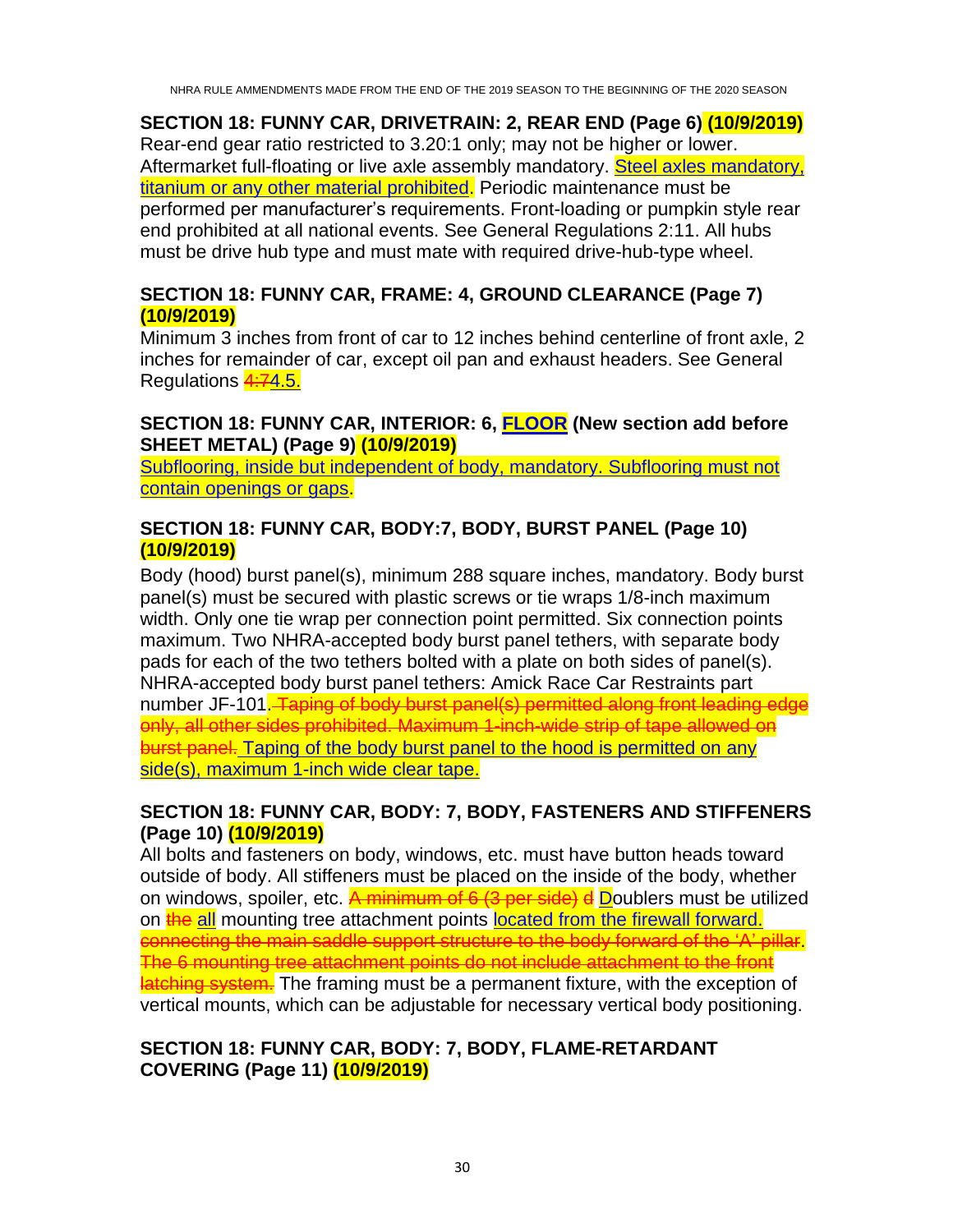Underside of body, including any roof area and all the composite components such as timer boxes, etc. must be covered with SFI Spec 54.1 flame-retardant covering or coating. Must be applied according to the manufacturer's specifications and recommendations<del>, and must be applied externally</del>.

## <span id="page-30-0"></span>**SECTION 18: FUNNY CAR, BODY: 7, BODY, FLAME-RETARDANT COVERING (Page 11) (10/9/2019)**

Bodies must be removable from a rear-release mechanism that must be accessible in the taillight panel area. The rear-release mechanism must be the pin-and-cable type with capability to remove body without by pulling pin. Pin must be 3/8 inch diameter minimum. The mechanism must be unobstructed and easily visible and not located within 3 inches of any other opening. Release handle must be colored red and of T-handle design with a minimum measurement of 3 inches in length. Rear saddle must be closed design, preventing pin from coming out of saddle without pulling pin. Contact NHRA Technical Services Department for acceptable design, operation, and installation.

# <span id="page-30-1"></span>**SECTION 18: FUNNY CAR, BODY: 7, BODY, FIREWALL DASH (Page 11) (10/9/2019)**

Must be aluminum or steel; magnesium prohibited. Dash may be minimum .040 inch aluminum, firewall minimum .050-inch aluminum. Dash/firewall overlap seam must use a double row of screws, staggered, on maximum 2-inch centers. Minimum fastener requirements are 8-32 screws, aluminum nuts, and 3/4-inchdiameter x 1/8-inch-thick billet washers. Distance from center of hole to edge of panel, 3/4-inch minimum. Distance from top of bellhousing shroud cutout to "V" of firewall, 6 inches minimum. Minimum .050-inch doubler plate permitted. Onepiece, .050-inch dash/firewall permitted.

Portion of the firewall between skin of the body and the chassis can be no higher than 15 inches, as measured from the bottom of the rocker panel to the bottom of the firewall. Vertical portion of the firewall must be within +/- 1 degree of the motor plate angle. Forward coving (radius lip that goes forward) is prohibited.

If the bottom of the firewall has a rearward facing radius of 5 inches or more, a 1/2-inch tall by 4 inches deep diffuser must run the full length of the radius and be installed not more than 1 inch from the apex of the initial radius. The rear break point of the lower radius cannot exceed 12 inches from the vertical portion of the firewall.

Firewall must be equipped with fire windows measuring no greater than 25 square inches on either side of firewall in vicinity of valve covers to warn driver of fire. Laminated safety glass or fire-resistant plastics such as Lexan or Plex 70 mandatory.

Doghouse fire shielding in driver compartment mandatory<del>; if carbon fiber, must</del> be covered with SFI Spec 54.1 flame-retardant covering or coating. Must seal to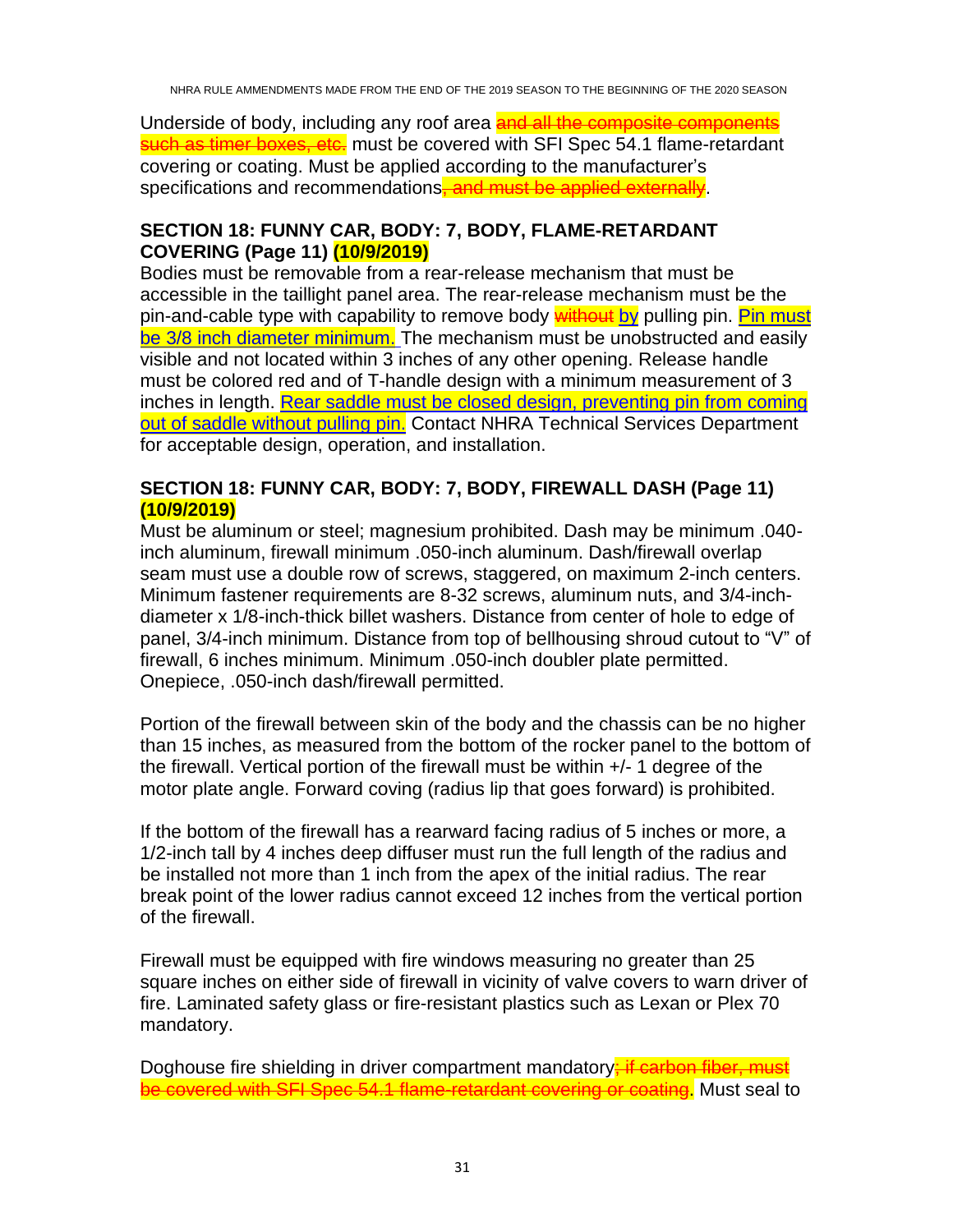clutch cover and to top framerails. Trailing edge of shield should extend to base of steering wheel and angle toward top of roll cage. Must be mounted with minimum 4 self-locking fasteners (2 on each side). Minimum material, 040-inch aluminum, .024-inch steel or titanium. Hinged top optional.

# <span id="page-31-0"></span>**SECTION 18: FUNNY CAR, BODY: 7, BODY, SPOILERS (Page 12) (10/9/2019)**

Permitted, rear only. Rear spoiler cannot be "built in" to body. Rear deck relocation cannot extend more than one-third of the as-produced replica body's rear window. Side surfaces of elevated decks must be completely covered by spoiler spill plates. Deck area inside spill plates may be no more than 1.75 inches lower than area outside spill plates.

Spoiler surface, front and rear, must be a continuous single curved plane. Any lips, notches, decks, or steps prohibited in the spoiler surface, except for wickers. Spill plates must consist of vertical planes running parallel to the car. A maximum of two additional supports (ribs or plates) will be allowed anywhere between the spill plates, as long as they are in the vertical plane, running parallel to the spill plates.

If the body is equipped with a rear-spoiler support, which extends from the spoiler to the bumper area and is parallel to the spill plates, a diagonal brace will be allowed. If this brace is to the outside, it must be cut in a straight line, diagonally from the rear of the support to the outside flange of the body.

Maximum rear-spoiler width, including spill plates and attachment points, 54 inches. Rear-spoiler spill plates cannot be located forward of the centerline of the rear axle and onto rear quarter. Spill plates cannot be more than 5 inches above the roof line, or 60 inches from the ground, whichever is LESS. Rearmost point of spill plate may not be more than 60 inches past the centerline of the rear axle. Spill-plate supports permitted on one side of spill plate only, not both. Lip on rear edge of spill plate (vertical), 1/2-inch maximum.

The trailing edge of rear spoiler may not extend more than 56 inches past the centerline of the rear axle, may not be more than 4 inches above the roof line or higher than top of spill plates, whichever is LESS, and the forward and trailing edge may not be mounted so as to preclude a "wing" configuration. Wicker on spoiler not to exceed 2 inches forward or back. Installation of vortex generators is permitted on the spoiler assembly only; prohibited on car body. Any adjustment or movement during run prohibited. Airflow through spoiler or past the underside of spoiler, other than hinged taillight area, prohibited.

Spoiler may be constructed of composite material, but spill plates must be made of minimum .080-inch magnesium H24 alloy, .090-inch 6061 aluminum, or .150 inch carbon fiber. Any carbon-fiber spill plates must be NHRA-accepted prior to use. Spill plates shall be attached to the body with minimum 8-32 steel screws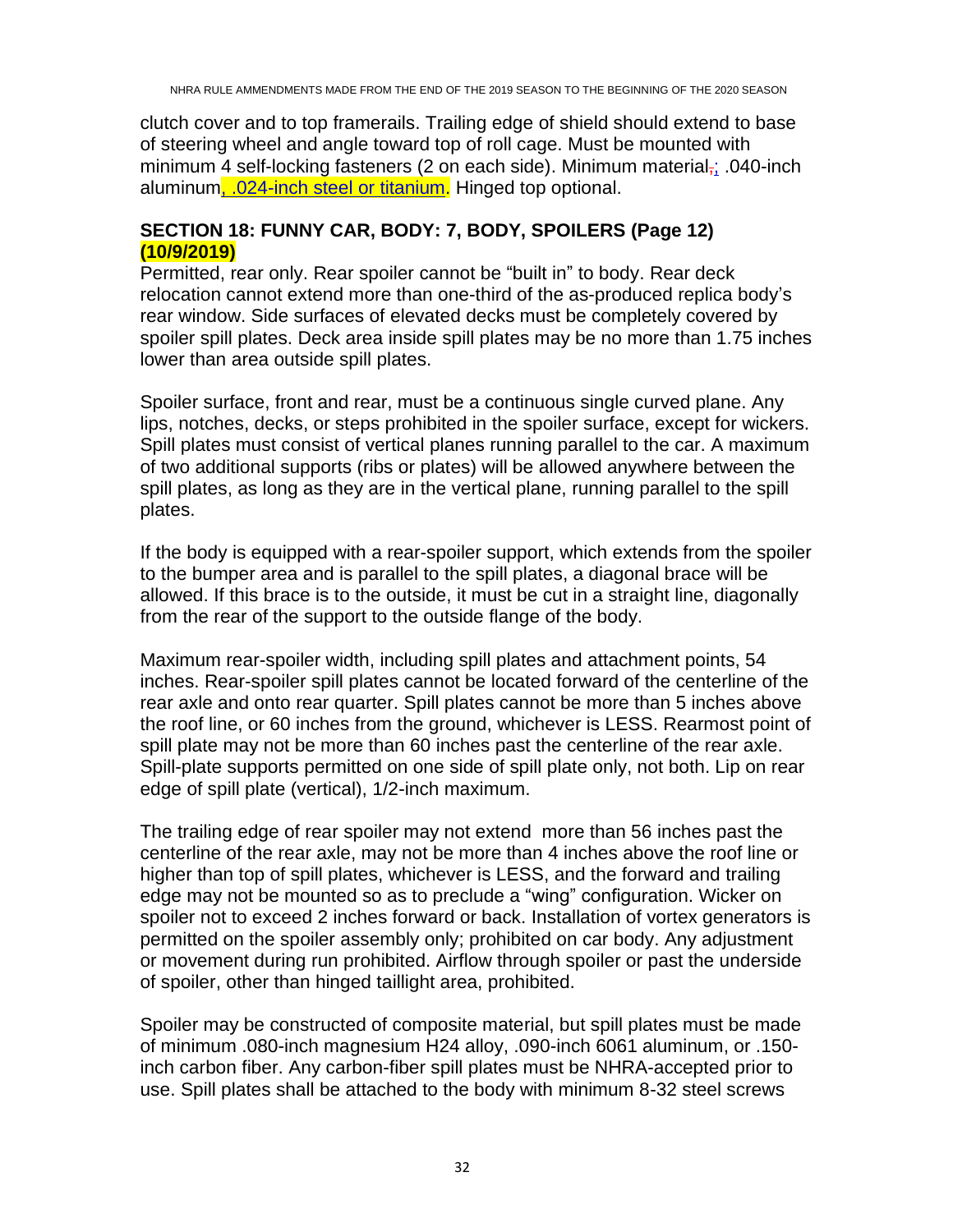and aluminum nuts. An aluminum backup washer must be used on the underside of the body, minimum .028-inch thick and 3/4-inch diameter. **Spill plates shall be** connected by at least one 1/16-inch stainless steel cable looped through a minimum 10-32 (AN42) eyebolt using the proper thimble (AN100) for the size cable used, and crimped with a copper nico press sleeve (cable specs: 7 x 7 strand core, 480-pound breaking strength to Mil Spec Mil-W- 83420) and one pair of the same specified cables attaching to the deck of the body. Spill plate must be attached to the body by aluminum nuts. Minimum one 5/16-inch x .035-inch 4130 center wing strut shall be fastened, one end to the body deck, the other to the spoiler, and located in the center of the spoiler width-wise. The attachment bracket on the body to be minimum .063-inch steel secured to the body deck with two 10-32 or three 8-32 steel screws with aluminum nuts. A .028-inch-minimum steel backup doubler must be used under the body to attach the wing strut bracket: 2-inch x 2-inch minimum size.

# <span id="page-32-0"></span>**SECTION 18: FUNNY CAR, ELECTRICAL: 8, IGNITION SYSTEMS (Page 14) (10/9/2019)**

The use of ignition systems and/or components is limited to those that have been NHRA-accepted for competition. The **MSD 89712 Pro Mag Digital Retard Control** and MSD 7570 Graphic Editor or MSD 8771 are is the only accepted units for NHRA competition.

Any ignition system and/or components other than those specified must be NHRA-accepted prior to usage. Any other attachment prohibited. Ignition systems and/or components must be utilized in an unaltered manner consistent with the manufacturer's installation and instruction books unless otherwise approved. Maximum two spark plugs per cylinder. Spark plug tubes are mandatory, and they must be made of stainless steel or aluminum. Removable or pin-type timing pointers prohibited.

# <span id="page-32-1"></span>**SECTION 18: FUNNY CAR, ELECTRICAL: 8, ENGINE RPM CONTROLLER (Page 14) (10/9/2019)**

Use of MSD 89712 or 8771 mandatory. Only latest approved firmware permitted.

# <span id="page-32-2"></span>**SECTION 18: FUNNY CAR, ELECTRICAL: 8, SYSTEM AIR PRESSURE SHUTOFF SWITCH (Add after MAGNETOS) (Page 14) (10/9/2019)**

A 60 psi normally open-air switch must be installed to prevent the car from starting if system air pressure is below 60 psi. In the event the car is losing air pressure during a run, the switch must open when system air pressure goes below 60 psi. The switch must run in series with the ignition "run enable" wire. The switch may also trigger the throttle release and fuel shutoff but is not mandatory. The switch must be wired to not remove power from the Electrimotion Safety Device at any time.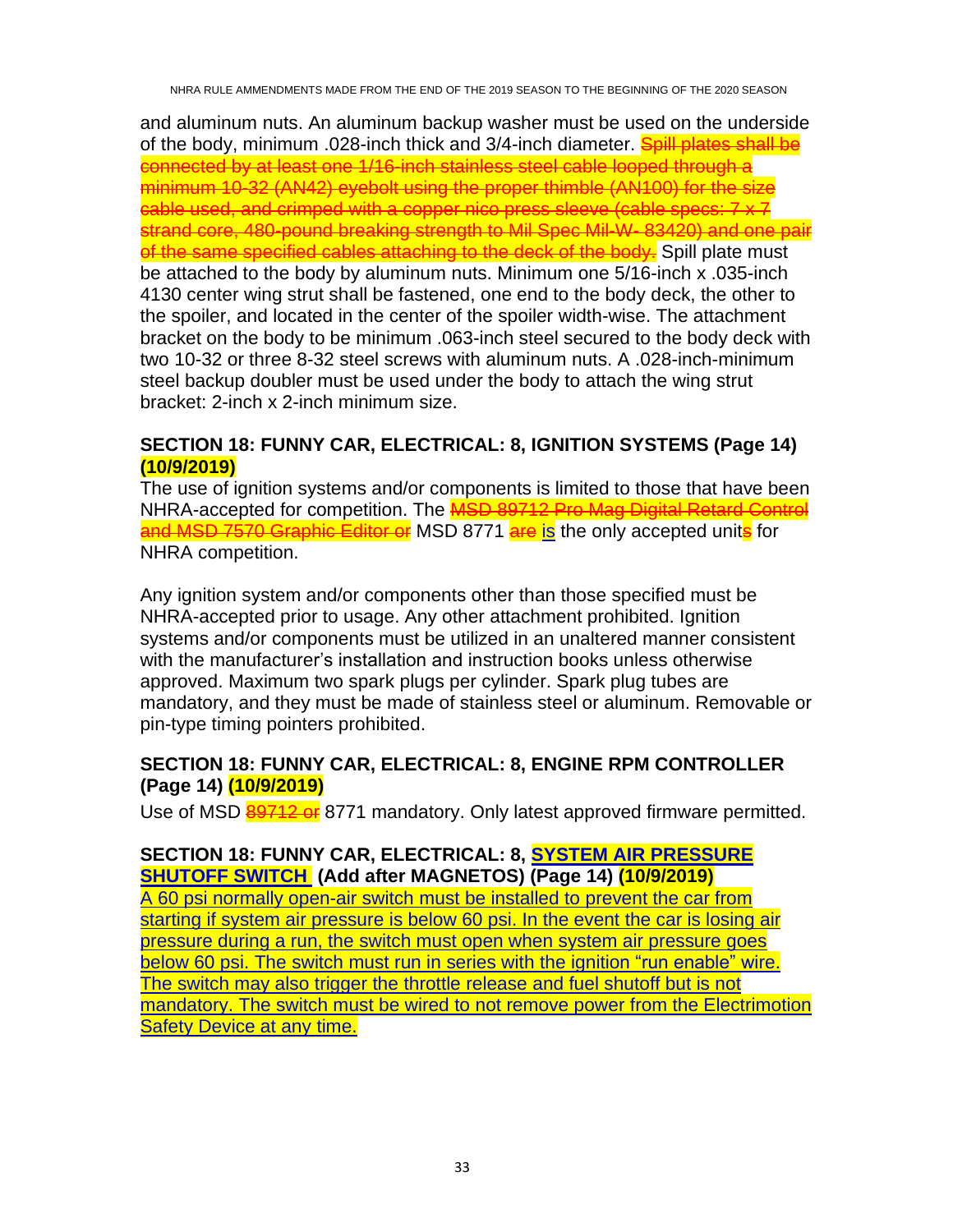# <span id="page-33-0"></span>**SECTION 18: FUNNY CAR, SUPPORT GROUP: 9, EVENT DATA RECORDER, (Page 14) (10/9/2019)**

Properly installed and operational PRC Systems Event Data Recorder (part number EDR1.0 or EDR2.0) and PRC Systems Wire Assembly (part number WA1.0 or WA2.0) permitted mandatory. The PRC Systems Event Data Recorder and Wire Assembly **should must** be installed per the manufacturer's instructions. Modification of or tampering with the PRC Event Data Recorder and Wire Assembly prohibited.

# <span id="page-33-1"></span>**SECTION 19: TOP FUEL, DESIGNATION (Page 1) (10/9/2019)**

TF, preceded by car number.

Reserved for supercharged, fuel-burning dragsters, built specifically for all-out drag racing competition. Minimum weight at conclusion of run: 2,3302,340 pounds, including driver.

Any competitor who causes an oildown while participating at an NHRA Mello Yello event will be subject to fines and penalties as outlined in Section 2 - Oildown Penalties.

Any proposed changes to vehicle design or vehicle components must be submitted in writing to the NHRA Technical Department for review and approval or disapproval, in NHRA's sole and absolute discretion. Only safety-enhancing modifications will be considered for approval and implementation. **during 2019.** Performance-enhancing modifications may be submitted for approval; however, even if approved for future use, it is NHRA's plan that no performance-enhancing modifications will be implemented. during 2019.

# <span id="page-33-2"></span>**SECTION 19: TOP FUEL, ENGINE: 1, ENGINE (1st Paragraph) (Page 2) (10/9/2019)**

Any NHRA-accepted, reciprocating, 90-degree V-8, single camshaft, automotivetype engine permitted. Multi-valve and/or overhead-cam engines prohibited. Maximum 500 cid; maximum bore center spacing 4.800 inches; maximum cam centerline 5.400 inches, maximum two valves per cylinder. Only one cylinderhead design is acceptable:

 Intake valve angle of 35 degrees, + or - 1 degree Intake valve size maximum: 2.470 inches Exhaust valve angle of 21 degrees, + or - 1 degree Combined intake and exhaust valve size maximum: 4.395 inches Bore size: 4.1875 inches, +.004-inch Cam Core Size (measured in block): 60 mm maximum

Engine block must be forged aluminum and NHRA-accepted. Cast aluminum blocks prohibited.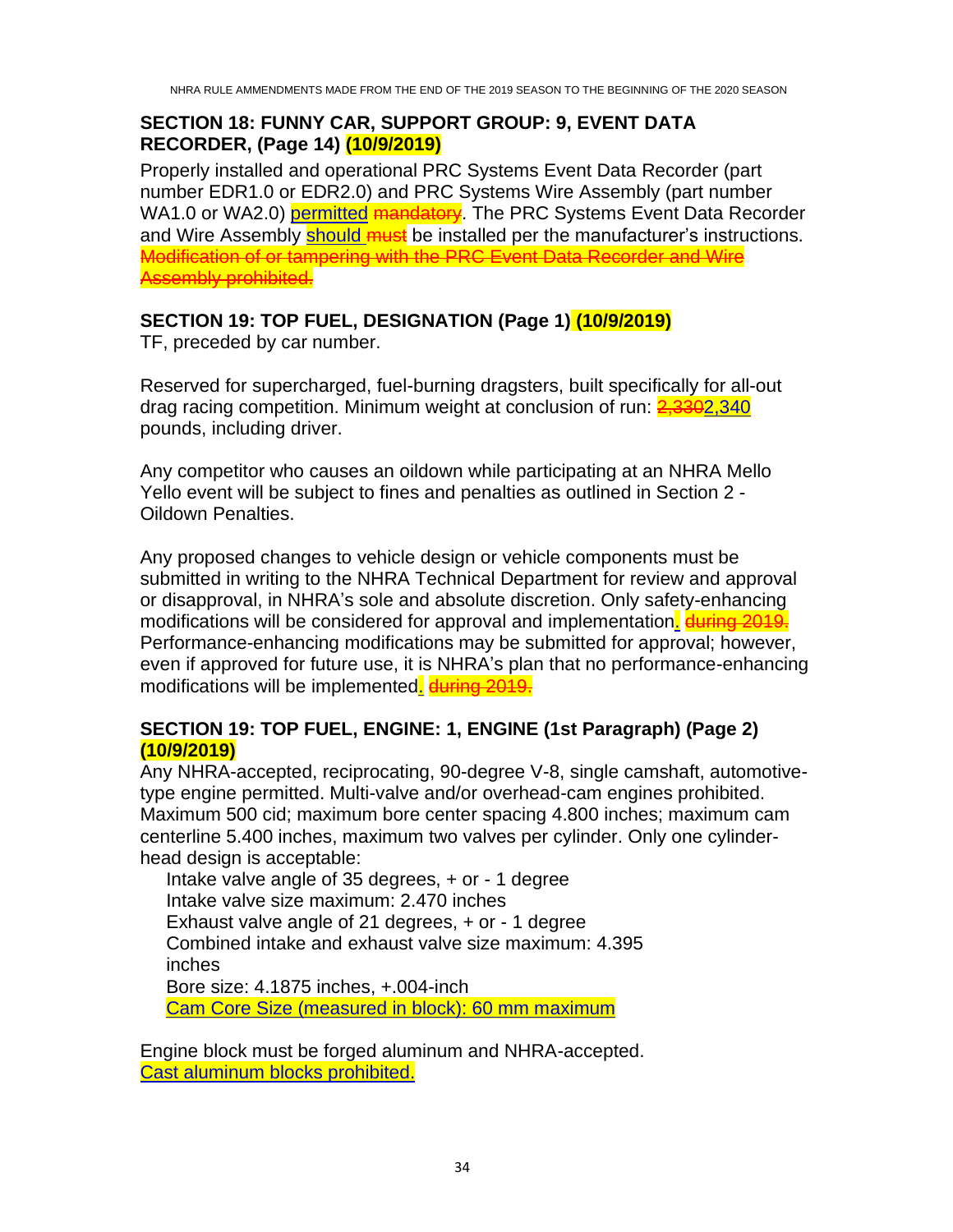Dry-sump oil system permitted. Dry-sump tank must be mounted inside framerails. Engine must be equipped with an NHRA-accepted SFI Spec 7.1 lower engine ballistic/restraint flexible type device and SFI Spec 14.4 valve cover blanket. End rail at rear of motor must be covered with ballistic material. A positive method (flange, lip, etc.) must be attached to the intake manifold or engine block to retain both the front and rear manifold to block gasket(s). The flange/lip must extend past the surface of the gasket and be contoured to closely fit the block and manifold surfaces to prevent the gasket from extruding. An inner diaper, Taylor part number 002-ID-TF, NitroSew part number 4028, or DJ Safety part number 750500.wet mandatory. Carbon fiber/composite oil pan prohibited.

# <span id="page-34-0"></span>**SECTION 19: TOP FUEL, ENGINE: 1, EXHAUST SYSTEM (Page 3) (10/9/2019)**

Exhaust must be directed to rear, away from driver. Maximum header pipe O.D. 2.75 inches. O.D. and I.D. must remain constant—to the exit of the header. Maximum header pipe length cannot exceed 16 inches measured from the top framerail.

# <span id="page-34-1"></span>**SECTION 19: TOP FUEL, ENGINE: 1, PAN PRESSURE SHUTOFF SYSTEM (Page 5) (10/9/2019)**

An Electrimotion Pan Pressure Shutoff System Kit (part number PK 01) or an Electrimotion Pan PSI Kit (part number PS 15) connected directly to the mandatory Electrimotion Top Fuel Safety Shutoff Controller Kit (part number SB001TF, SB002FGTF, or CM3.0) is mandatory on all cars. All of these components must be properly installed per the manufacturer's instructions and fully operational. Maximum setting for the pan pressure switch is 9 PSI. Any attempt to circumvent the function of any of these devices is strictly prohibited.

# <span id="page-34-2"></span>**SECTION 19: TOP FUEL, DRIVETRAIN: 2, REAR END (Page 6) (10/9/2019)**

Rear-end gear ratio restricted to 3.20:1 only; may not be higher or lower. Aftermarket full-floating or live axle assembly mandatory. Steel axles mandatory, titanium or any other material prohibited. Periodic maintenance must be performed per manufacturer's requirements. Front-loading or pumpkin style rear end prohibited at all national events. See General Regulations 2:11. All hubs must be drive hub type and must mate with required drive-hub-type wheel.

# <span id="page-34-3"></span>**SECTION 19: TOP FUEL, BRAKES & SUSPENSION: 3, WHEELIE BARS (Page 7) (10/9/2019)**

Mandatory; must be functional. Steel and titanium wheelie bars permitted, carbon fiber prohibited. Wheels must be nonmetallic. Maximum height 4 inches. Measured from racing surface to bottom of wheels. See General Regulations 3:6.

# <span id="page-34-4"></span>**SECTION 19: TOP FUEL, FRAME: 4, GROUND CLEARANCE (Page 8) (10/9/2019)**

Minimum 3 inches from front of car to 12 inches behind centerline of front axle, 2 inches for remainder of car, except oil pan. See General Regulations 4.5.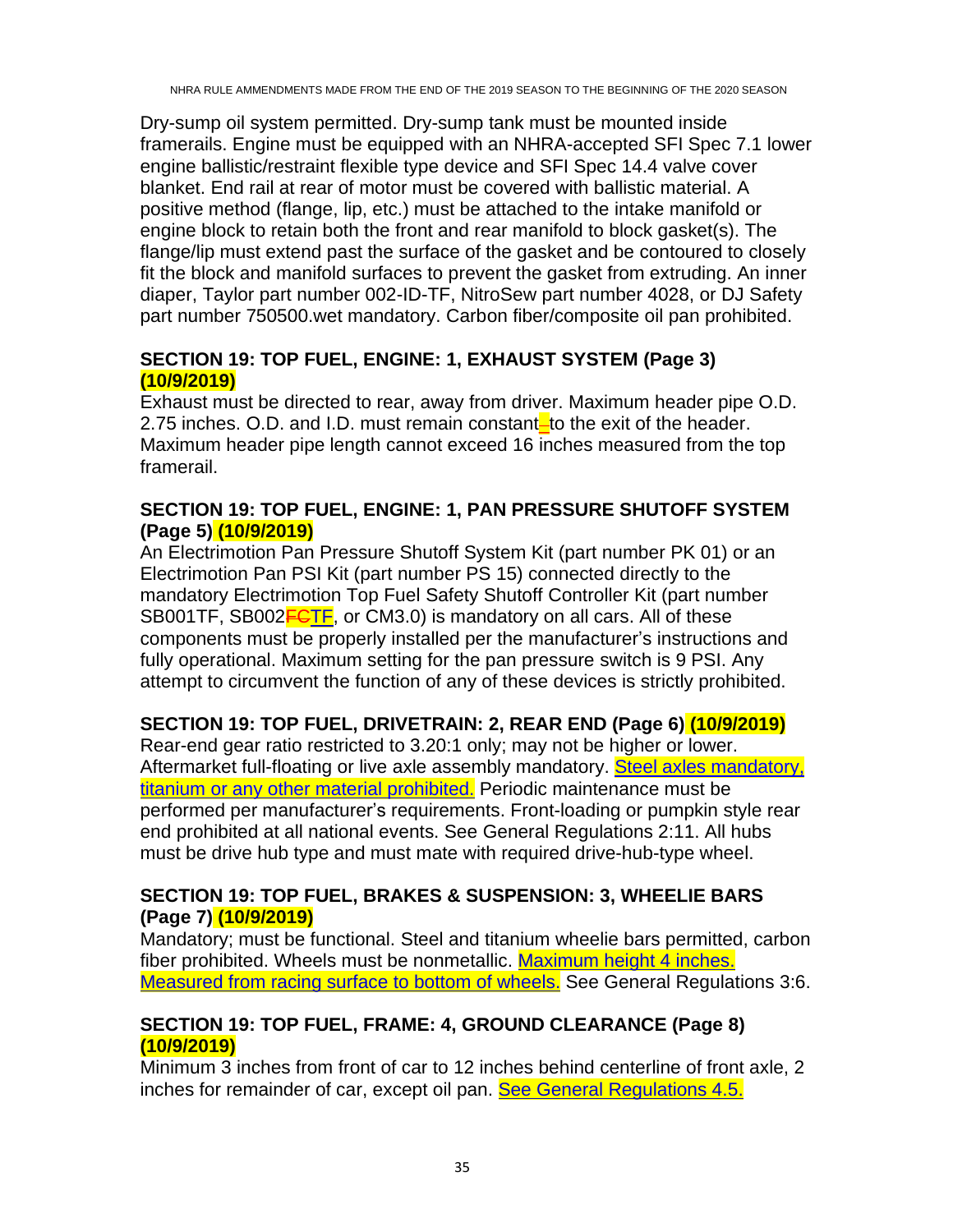# <span id="page-35-0"></span>**SECTION 19: TOP FUEL, ELECTRICAL: 8, IGNITION SYSTEMS (Page 12) (10/9/2019)**

The use of ignition systems and/or components is limited to those that have been NHRA-accepted for competition. The **MSD 89712 Pro Mag Digital Retard Control** and MSD 7570 Graphic Editor or MSD 8771 are is the only accepted units for NHRA competition. Any ignition system and/or components other than those specified must be NHRA-accepted prior to usage. Any other attachment prohibited. Ignition systems and/or components must be utilized in an unaltered manner consistent with the manufacturer's installation and instruction books unless otherwise approved. Maximum two spark plugs per cylinder. Spark plug tubes are mandatory, and they must be made of stainless steel or aluminum. Removable or pin-type timing pointers prohibited.

#### <span id="page-35-1"></span>**SECTION 19: TOP FUEL, ELECTRICAL: 8, ENGINE RPM CONTROLLER (Page 12) (10/9/2019)**

Use of MSD 89712 or 8771 mandatory. Only latest approved firmware permitted.

<span id="page-35-2"></span>**SECTION 19: TOP FUEL, ELECTRICAL: 8, SYSTEM AIR PRESSURE SHUTOFF SWITCH (Add after MAGNETOS) (Page 13) (10/9/2019) A 60 psi normally open-air switch must be installed to prevent the car from starting if system air pressure is below 60 psi. In the event the car is losing air pressure during a run, the switch must open when system air pressure goes below 60 psi. The switch must run in series with the ignition "run enable" wire. The switch may also trigger the throttle release and fuel shutoff but is not mandatory. The switch must be wired to not remove power from the Electrimotion Safety Device at any time.**

# <span id="page-35-3"></span>**SECTION 19: TOP FUEL, SUPPORT GROUP: 9, EVENT DATA RECORDER, (Page 13) (10/9/2019)**

Properly installed and operational PRC Systems Event Data Recorder (part number EDR1.0 or EDR2.0) and PRC Systems Wire Assembly (part number WA1.0 or WA2.0) permitted mandatory. The PRC Systems Event Data Recorder and Wire Assembly **should must** be installed per the manufacturer's instructions. Modification of or tampering with the PRC Event Data Recorder and Wire Assembly prohibited.

# <span id="page-35-4"></span>**SECTION 19: TOP FUEL, SUPPORT GROUP:9, SHUTOFF DEVICE (Page 13) (10/9/2019)**

Properly installed and operational Electrimotion **Funny Car Top Fuel** Safety Shutoff Controller Kit (part number SB001FCTF, SB002FCTF, or CM3.0) and Electrimotion Shutoff Receiver (part number RF001) mandatory. The Electrimotion **Funny Car Top Fuel** Safety Shutoff Controller Kit must be installed per the manufacturer's instructions. Modification of or tampering with the Electrimotion **Funny Car Top Fuel** Safety Shutoff Controller Kit prohibited. The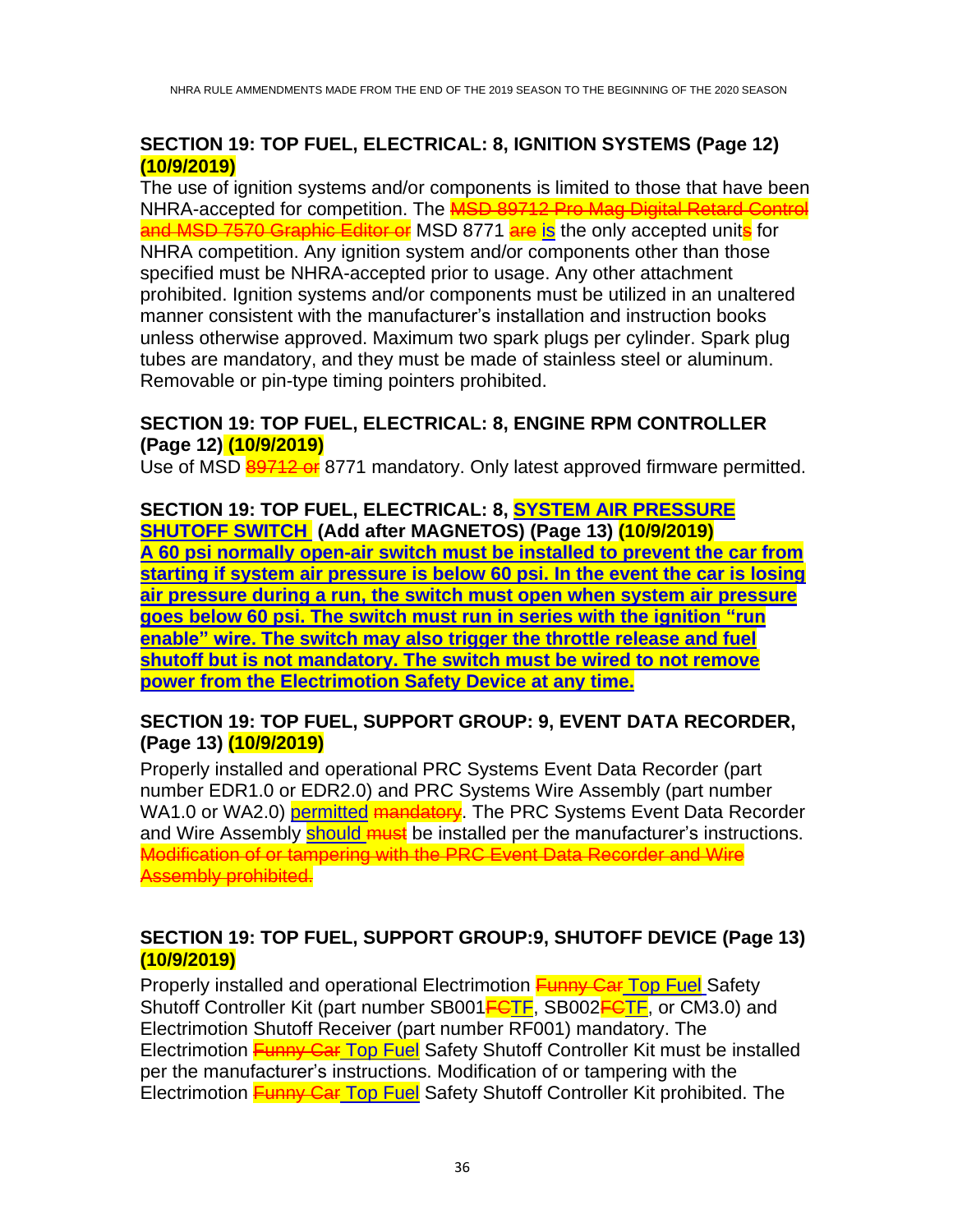activation of the system override switch by any means other than parachute deployment is prohibited. The Electrimotion Crew Alert Box, part number CB001 and the Motorsports Safety Electronics Shutoff System part number MS1150, may be used in conjunction with the Shutoff Device to illuminate a dash light for driver notification, disengage throttle and/or enable the shutoff device. Any other use of the Electrimotion Crew Chief Alert box or the Motorsports Safety Electronics Shutoff System is prohibited.

# <span id="page-36-0"></span>**SECTION 21: GENERAL REGULATIONS, ENGINE:1, 1:7 LIQUID OVERFLOW (Page 8) (10/9/2019)**

All cars in competition with any type of water overflow capable of spilling water must have a catch can or degas tank to accumulate the excess liquids and prevent leaking onto the track. Minimum catch can capacity: 1 pint. Catch can must be securely fastened; i.e., bolted, clamped. Overflow may be routed into headers on cars that are supercharged or burn nitromethane or alcohol.

#### <span id="page-36-1"></span>**SECTION 21: GENERAL REGULATIONS, SUPPORT GROUP:9, 9:2 DATA RECORDERS (Page 38) (10/9/2019)**

Data recorders may be used (per Class Requirements) to record functions of a vehicle so long as they do not activate any function on the vehicle. All data recorders manufactured after Jan. 1, 2006, must be NHRA-accepted. A current list of NHRA-accepted data recorders is available on NHRARacer.com. Fifthwheel sensing devices prohibited on all vehicles (includes wheelie-bar wheels). All lines sensing flow, pressure, etc. of fuel or oil must be metallic or steel braided. Ride height sensors prohibited unless specifically permitted by Class Requirements. Cylinder pressure sensors prohibited in all classes.

Any device (mechanical, hydraulic, pneumatic, electrical, optical, etc.) other than OEM-type that assists in determining track location of the competitor's own vehicle or opponent's vehicle is prohibited. Only OEM-style mirrors, mounted in conventional fashion, permitted.

For non-OEM data recorder applications, the transmission or display of any vehicle performance data (e.g., wheel speed, driveshaft speed, vehicle acceleration, etc.) gathered or processed by the data recorder, to the driver or any remote location, during the run, is prohibited. This data may be reviewed (printout, replay, etc.) only after the run. Discovery of a device that displays, indicates, or transmits "on track," "track location," or "elapsed time"-type data will be grounds for immediate disqualification from the event, loss of all NHRA Mello Yello Drag Racing Series or Lucas Oil Drag Racing Series points for the season, and suspension from all NHRA Championship Drag Racing events for remainder of season. Additional penalties may be imposed at the discretion of NHRA. Devices may be removed at any time at the discretion of the NHRA Technical Department.